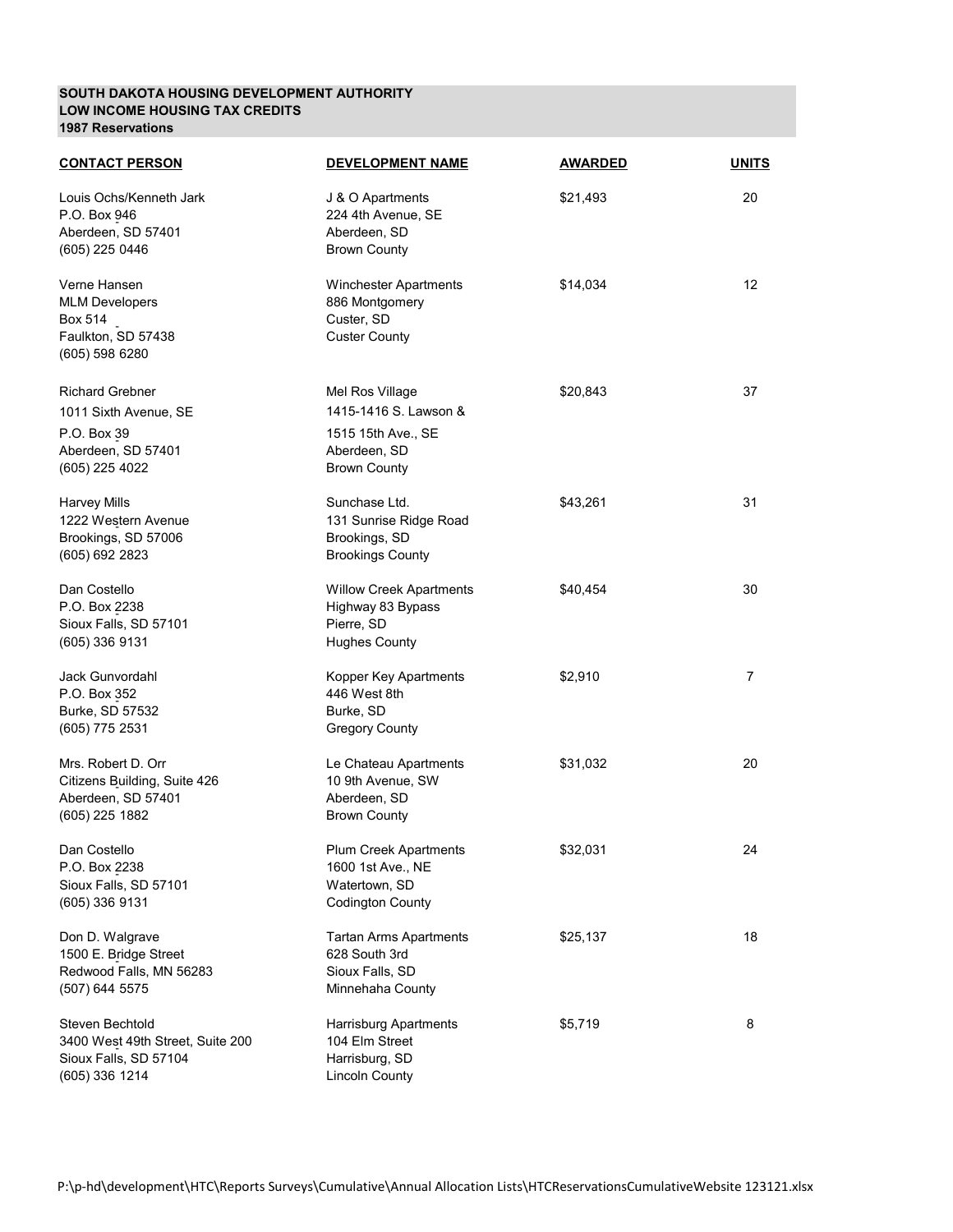#### **SOUTH DAKOTA HOUSING DEVELOPMENT AUTHORITY LOW INCOME HOUSING TAX CREDITS 1988 Reservations**

| <b>CONTACT PERSON</b> | DEVELOPMENT NAME                  | <b>AWARDED</b> | <b>UNITS</b>   |
|-----------------------|-----------------------------------|----------------|----------------|
|                       |                                   |                |                |
| <b>Harvey Mills</b>   | Sunchase II Ltd.                  | \$58,677       | 41             |
| 1222 Western Avenue   | 218 21st SW                       |                |                |
| Brookings, SD 57006   | Watertown, SD                     |                |                |
| (605) 692 2823        | <b>Codington County</b>           |                |                |
| Robert Leibrich       | <b>Walnut Hill</b>                | \$35,705       | 38             |
| 1042 Castlewood Drive | 1000 Walnut Street                |                |                |
| Brookings, SD 57006   | Yankton, SD                       |                |                |
|                       | <b>Yankton County</b>             |                |                |
| Michael Ross          | Spearfish Apartments              | \$28,215       | 24             |
| 2320 Third Avenue, N. | 2301 North 5th Street             |                |                |
| Billings, MT 59101    | Spearfish, SD                     |                |                |
| (406) 248 9399        | Lawrence County                   |                |                |
| Doyle Estes           | <b>Baker Apartments</b>           | \$4,773        | $\overline{7}$ |
| Box 338               | 617 Cardinal Drive                |                |                |
| Rapid City, SD 57709  | Box Elder, SD                     |                |                |
| (605) 343 3534        | Pennington County                 |                |                |
| Gary Skogen           | Timberwood, Ltd.                  | \$9,764        | 8              |
| P.O. Box 216          | 101 East Cedar Street             |                |                |
| Irene, SD 57037       | Brandon, SD                       |                |                |
| (605) 263-3941        | Minnehaha County                  |                |                |
| Gary Skogen           | Spring Crest, Ltd.                | \$13,172       | 12             |
| P.O. Box 216          | 420 West 19th                     |                |                |
| Irene, SD 57037       | Mitchell, SD                      |                |                |
| (605) 263-3941        | Davison County                    |                |                |
| Gary Skogen           | Summer Crest, Ltd.                | \$18,794       | 12             |
| P.O. Box 216          | 500 West 19th                     |                |                |
| Irene, SD 57037       | Mitchell, SD                      |                |                |
| (605) 263 3941        | Davison County                    |                |                |
| Kenneth Dunlap        | Tea Partnership I                 | \$5,713        | 8              |
| 809 S. Minnesota Ave. | 400 Joseph                        |                |                |
| Sioux Falls, SD 57102 | Tea, SD                           |                |                |
| (605) 334 0707        | <b>Lincoln County</b>             |                |                |
|                       | Tea Partnership II                | \$6,088        | 8              |
|                       | 130 North Main                    |                |                |
|                       | Tea, SD                           |                |                |
|                       | <b>Lincoln County</b>             |                |                |
|                       | Tea Partnership III               | \$6,235        | 8              |
|                       | 401 Carla                         |                |                |
|                       | Tea, SD                           |                |                |
|                       | <b>Lincoln County</b>             |                |                |
| Larry Hosmer          | <b>Colonial Square Apartments</b> | \$20,001       | 35             |
| Box 837               | 802-810 E. 13th                   |                |                |
| Yankton, SD 57078     | Yankton, SD                       |                |                |
| (605) 665 5177        | <b>Yankton County</b>             |                |                |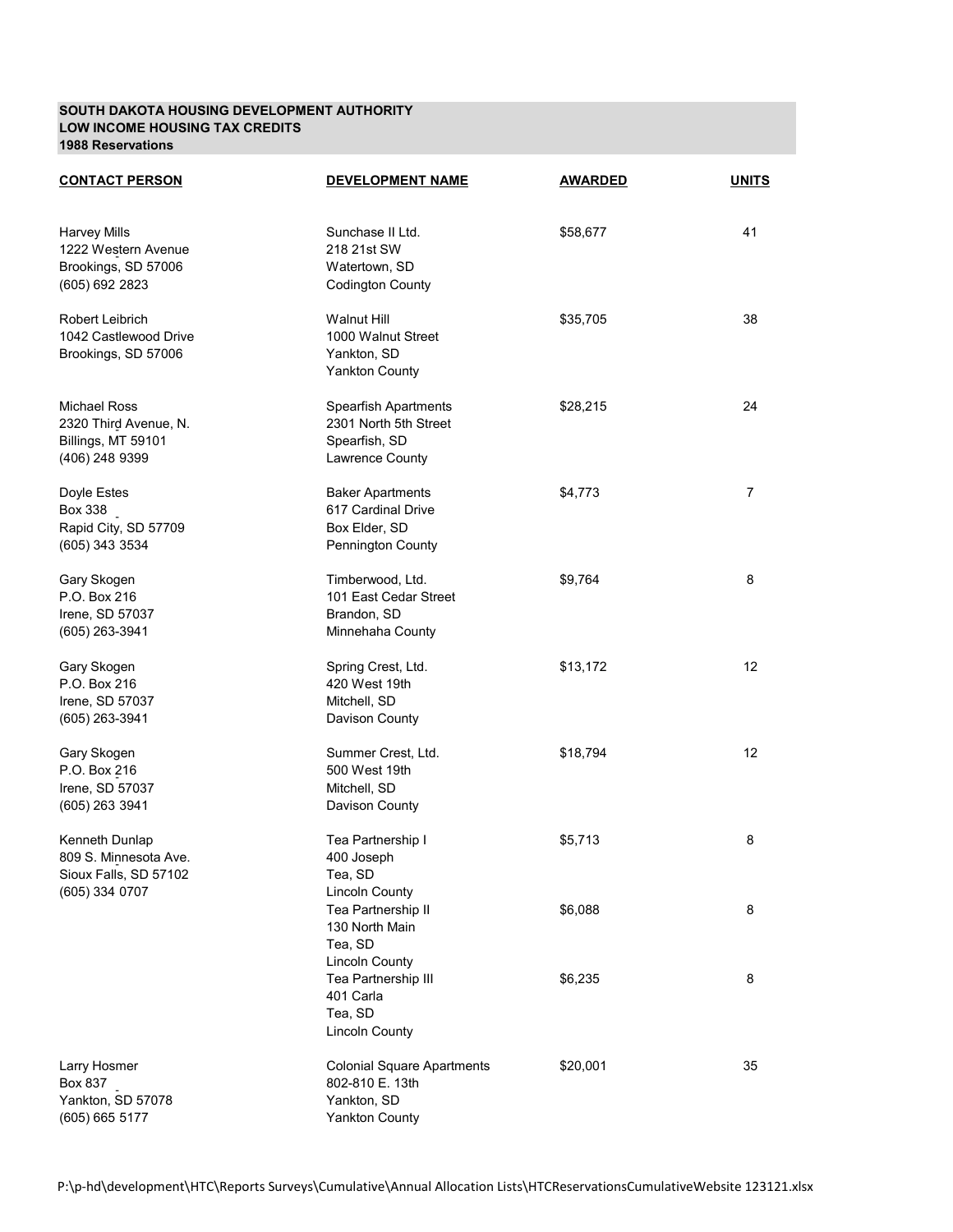| Dan Costello<br>P.O. Box 2238<br>Sioux Falls, SD 57101<br>(605) 336 9131                | <b>Birchwood Apartments</b><br>1010-1033 Flag Mountain Drive<br>Pierre, SD<br><b>Hughes County</b> | \$36,728 | 24 |
|-----------------------------------------------------------------------------------------|----------------------------------------------------------------------------------------------------|----------|----|
| Doug Amen<br>705 East 41st, Ste. 260<br>Sioux Falls, SD 57101<br>(605) 335 7949         | Elms Apartments<br>503 Poplar Drive<br>Canton, SD<br><b>Lincoln County</b>                         | \$8,515  | 23 |
| Jerry Collins<br>520 North Spring Ave.<br>Sioux Falls, SD 57101<br>$(605)$ 336 1506     | <b>Collins Apartments</b><br>417-419 West 4th Street<br>Sioux Falls, SD<br>Minnehaha County        | \$1,712  | 2  |
| David Kneip<br>P.O. Box 279<br>Arlington, SD 57212<br>(605) 692-7535                    | Kneip Duplex<br>312 8th Avenue<br>Brookings, SD<br><b>Brookings County</b>                         | \$1,258  | 2  |
| <b>Ronald Trankle</b><br>809 South Minnesota<br>Sioux Falls, SD 57104<br>(605) 334 0707 | <b>AFT Properties</b><br>422-426 North Springs<br>Sioux Falls, SD<br>Minnehaha County              | \$3,684  | 10 |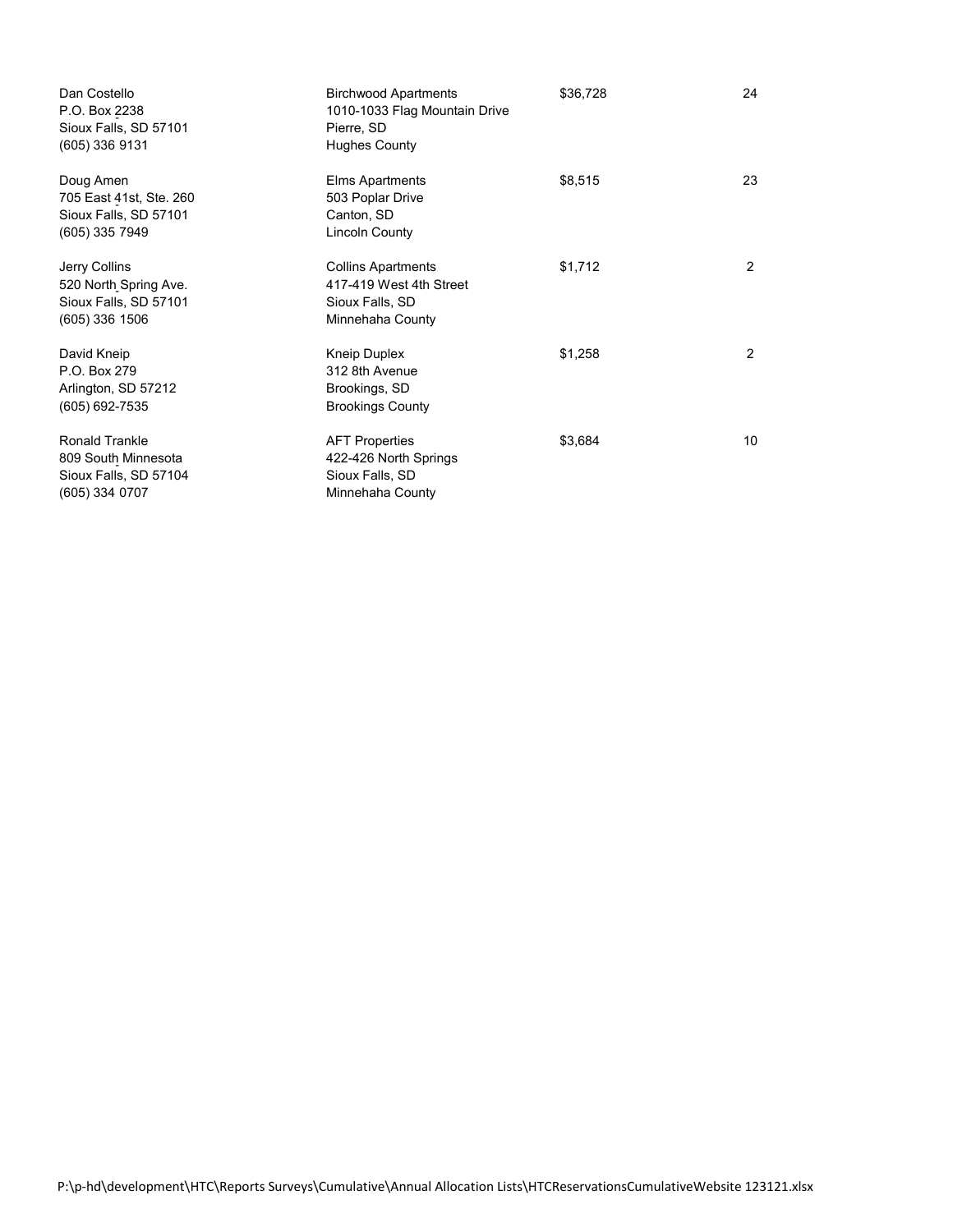#### **SOUTH DAKOTA HOUSING DEVELOPMENT AUTHORITY LOW INCOME HOUSING TAX CREDITS 1989 Reservations**

| <b>CONTACT PERSON</b>                                                                                                        | <b>DEVELOPMENT NAME</b>                                                                               | <u>AWARDED</u> | <u>UNITS</u> |
|------------------------------------------------------------------------------------------------------------------------------|-------------------------------------------------------------------------------------------------------|----------------|--------------|
| <b>Beverly Tinklenberg</b><br>817 Day Avenue<br>Sioux Falls, SD 57107<br>(605) 334 3030                                      | <b>Bevsons's Apartments</b><br>929 South Blaine Ave.<br>Sioux Falls, SD<br>Minnehaha County           | \$6,951        | 14           |
| <b>Richard Grebner</b><br>P.O.Box 39<br>Aberdeen, SD 57401<br>(605) 225 4022                                                 | <b>Bicentennial Apartments</b><br>1200 South Lawson<br>Aberdeen, SD<br><b>Brown County</b>            | \$32,855       | 48           |
| Charles W. Petersen<br>P.O. Box 88204<br>Sioux Falls, SD 57105<br>(605) 339-9400                                             | <b>Lakeview Terrace</b><br>106 S. Sanborn, 123-131 S. Grace<br>Chamberlain, SD<br><b>Brule County</b> | \$24,222       | 36           |
| Craig Lloyd<br>3101 W. 41st Street, Suite 203<br>Sioux Falls, SD 57105<br>$(605)$ 336-6505                                   | <b>Westport Apartments</b><br>3205 W. 43rd Street<br>Sioux Falls, SD<br>Minnehaha County              | \$189,249      | 72           |
| Donald Lundy<br><b>KEG Equity Group LLC</b><br>1600 Dove Street, Suite 130<br>Newport Beach, CA 92660<br>(714) 222-5136      | <b>Crestview Apartments</b><br>4300-4308 18th Street<br>Sioux Falls, SD<br>Minnehaha County           | \$145,584      | 54           |
| Charles W. Petersen<br>P.O. Box 88204<br>Sioux Falls, SD 57105<br>(605) 339-9400                                             | <b>Towne Square Apartments</b><br>First & Dobson<br>Armour, SD<br>Douglas County                      | \$22,561       | 20           |
| Donald Lundy<br><b>KEG Equity Group LLC</b><br>1600 Dove Street, Suite 130<br>Newport Beach, CA 92660<br>(714) 222-5136      | <b>MacAurthur Place Apartments</b><br>5101 MacAurthur Lane<br>Sioux Falls, SD<br>Minnehaha County     | \$120,081      | 48           |
| Donald Lundy<br><b>KEG Equity Group LLC</b><br>1600 Dove Street, Suite 130<br>Newport Beach, CA 92660<br>(714) 222-5136      | <b>MacAurthor Place Apartments</b><br>5001 MacAurthur Lane<br>Sioux Falls, SD<br>Minnehaha County     | \$68,515       | 20           |
| Kenneth Dunlap/Ronald Trankle<br><b>Crooks Partnership</b><br>809 South Minnesota<br>Sioux Falls, SD 57104<br>(605) 334-0707 | <b>Crooks Apartments</b><br>404-408 N. West Ave.<br>Crooks, SD<br>Minnehaha County                    | \$5,800        | 8            |
| Jack Gunvordahl<br>P. O. Box 352<br>Burke, SD 57523<br>(605) 775-2531                                                        | Black Hills Housing, Inc.<br>24 Dunlop<br>Deadwood, SD<br>Lawrence County                             | \$29,088       | 29           |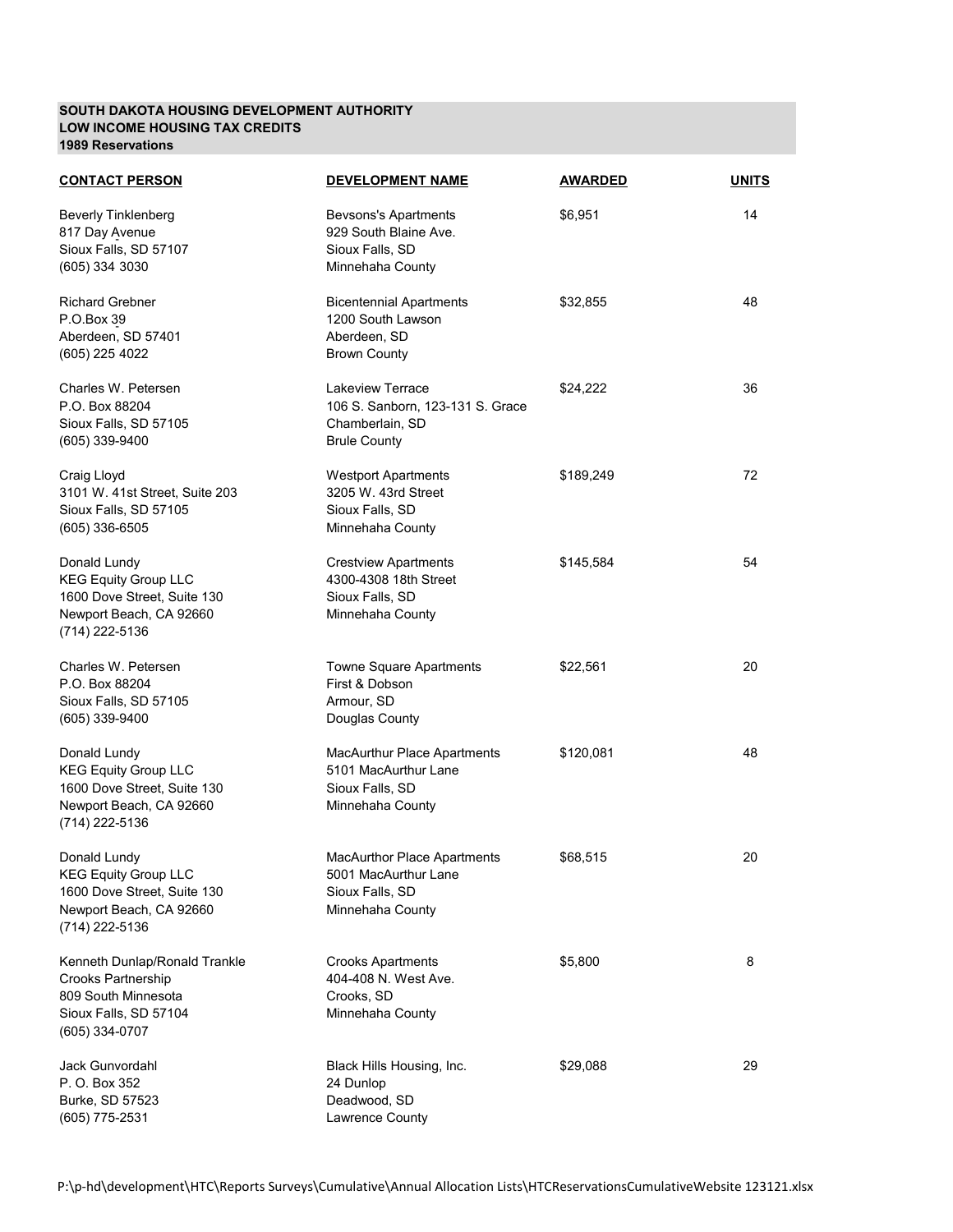| Larry Abernathy<br>110 West Clemmer<br>Chamberlain, SD 57325<br>(605) 734-6665 | <b>Riverview Manor Apartments</b><br>120 South Courtland<br>Chamberlain, SD<br><b>Brule County</b> | \$22,366 | 15             |
|--------------------------------------------------------------------------------|----------------------------------------------------------------------------------------------------|----------|----------------|
| Doyle Estes<br>P.O. Box 338<br>Rapid City, SD 57709<br>(605) 343 3534          | <b>Parker Apartments</b><br>305 Parker Drive<br>Ellsworth AFB, SD<br>Pennington County             | \$3,151  | 6              |
| Doyle Estes<br>P.O. Box 338<br>Rapid City, SD 57709<br>(605) 343 3534          | Wall Ridge Apartments<br>602-606 Williams Street<br>Wall, SD<br><b>Pennington County</b>           | \$10,482 | 14             |
| Oahe Inc.<br>P.O. Box 503<br>Pierre, SD 57501                                  | Oahe Inc., Apartments<br>514 South Adams<br>Pierre, SD<br><b>Hughes County</b>                     | \$5,151  | $\overline{7}$ |
| Allan S. Bird<br>1935 Camino Vida Roble<br>Carlsbad, CA 92008                  | <b>Driftwood Estates</b><br>408-432 E. Fairlaine<br>Rapid City, SD<br>Pennington County            | \$69,900 | 60             |
| Allan S. Bird<br>1935 Camino Vida Roble<br>Carlsbad, CA 92008                  | Northern Heights<br>1607-1701 Space Avenue<br>Rapid City, SD<br>Pennington County                  | \$55,923 | 48             |
| Allan S. Bird<br>1935 Camino Vida Roble<br>Carlsbad, CA 92008                  | <b>Boulevard Manor</b><br>906-912 Explorer Street<br>Rapid City, SD<br>Pennington County           | \$55,920 | 48             |
| Jerry Meide<br>P.O. Box 938<br>Wahpeton, ND 58074                              | <b>Duluth Apartments</b><br>2600-2624 S. Duluth<br>Sioux Falls, SD<br>Minnehaha County             | \$24,579 | 10             |
| Moussa Nour<br>2709 S. Garfield<br>Sioux Falls                                 | Nour Single Family<br>900 S. West Avenue<br>Sioux Falls, SD<br>Minnehaha County                    | \$1,371  | $\mathbf{1}$   |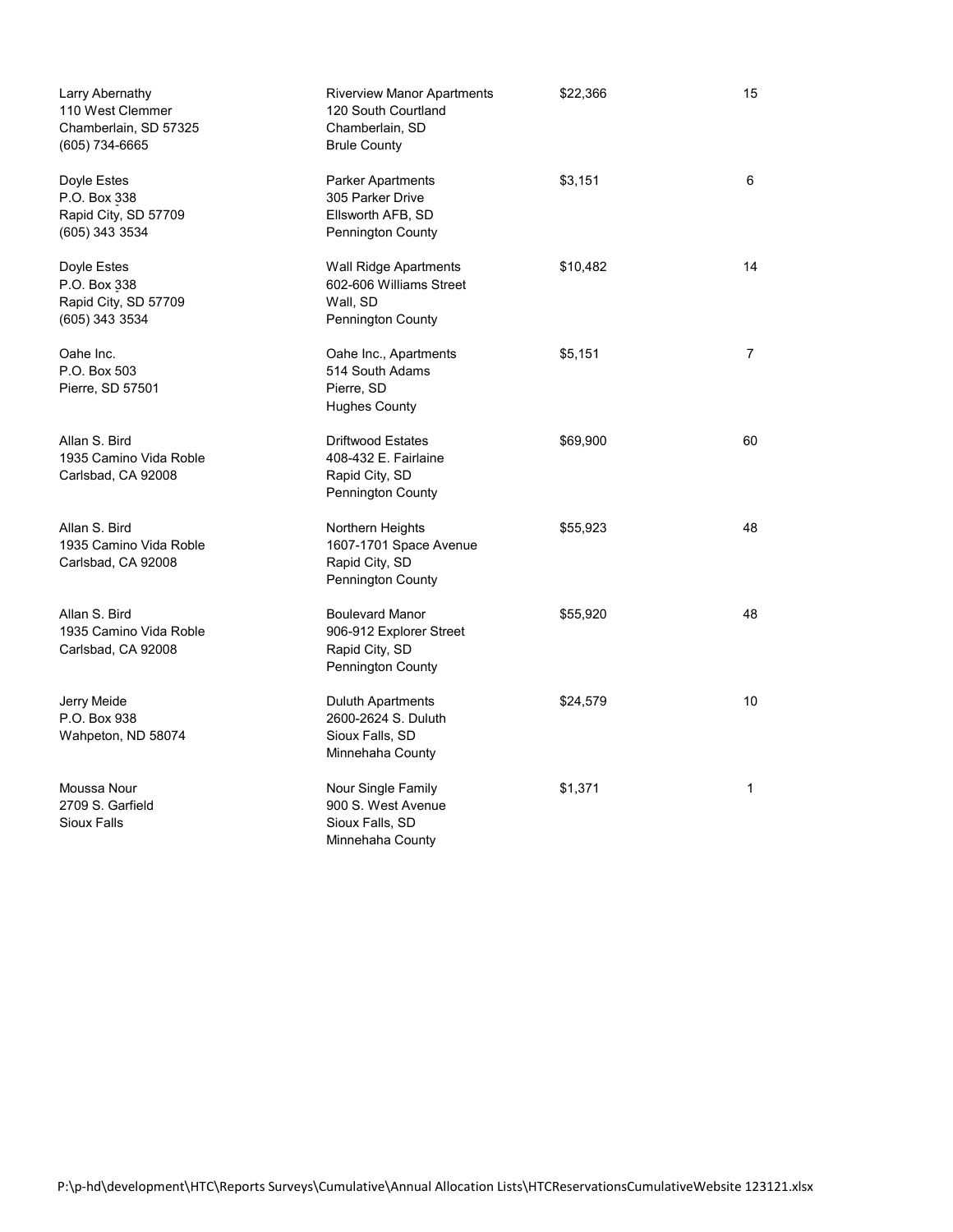## **SOUTH DAKOTA HOUSING DEVELOPMENT AUTHORITY LOW INCOME HOUSING TAX CREDITS 1990 Reservations**

| <b>CONTACT PERSON</b>                                                                                                   | <b>DEVELOPMENT NAME</b>                                                                           | <u>AWARDED</u>                                                | <b>UNITS</b> |
|-------------------------------------------------------------------------------------------------------------------------|---------------------------------------------------------------------------------------------------|---------------------------------------------------------------|--------------|
| Costello Company<br>P.O. Box 2238<br>Sioux Falls, SD 57101<br>$(605)$ 336-9131                                          | <b>Chestnut Apartments</b><br>201-203 North Douglas<br>Howard, SD<br><b>Miner County</b>          | \$40,116                                                      | 24           |
| Dale McDonnell<br>P.O. Box 970<br>Martin, SD 57551<br>(605) 685-6735                                                    | <b>McDonnel Apartments</b><br>Pugh & 1st Street<br>Martin, SD<br><b>Bennett County</b>            | \$8,583                                                       | 7            |
| Costello Company<br>P.O. Box 2238<br>Sioux Falls, SD 57101<br>(605) 336-9131                                            | Praire Apt. Ltd.<br>101-109 E. Prairie St.<br>Eagle Butte, SD<br>Dewey County                     | \$46,844                                                      | 21           |
| SF Housing Partnership II<br>2231 SW Wanamaker Rd<br>Topeka, KS 66614<br>$(913)$ 272-1398                               | <b>Country Village</b><br>6200 W. 43rd St., Bldgs 7, 8, 10<br>Sioux Falls, SD<br>Minnehaha County | \$109,351<br>Acq./Rehab Tax<br><b>Exempt Bond</b><br>2009/HTC | 24           |
| Jerry Meide<br>602 Dakota Ave.<br>Wahpeton, ND<br>(701) 642-2641                                                        | Sycamore Apts. (fka Duluth II)<br>16 & Sycamore<br>Sioux Falls, SD<br>Minnehaha County            | \$142,250                                                     | 48           |
| Larry Olson<br>Metro Plains Development<br>1600 University Ave., Suite 212<br>St. Paul, MN 55104-3825<br>(612) 646 7848 | <b>Ridgeview Apartments</b><br>811 8th Ave., North<br>Sisseton, SD<br><b>Roberts County</b>       | \$4,470                                                       | 8            |
| Sharon Telkamp<br>Moore and Ritchie<br><b>RR 1, Box 63A</b><br>Brookings, SD 57006<br>(605) 692-3830                    | Moore & Ritchie Bldg<br>100-104 Sunrise Ridge Road<br>Brookings, SD<br><b>Brookings County</b>    | \$1,021                                                       | 4            |
| SF Housing Partnership II<br>2231 SW Wanamaker Rd<br>Topeka, KS 66614<br>$(913)$ 272-1398                               | <b>Country Meadows</b><br>6200 W. 43rd St., Bldgs 5, 6, 9<br>Sioux Falls, SD<br>Minnehaha County  | \$89,531<br>Acq./Rehab Tax<br><b>Exempt Bond</b><br>2009/HTC  | 20           |
| Donald Lundy<br><b>KEG Equity Group LLC</b><br>1600 Dove Street, Suite 130<br>Newport Beach, CA 92660<br>(714) 222-5136 | Sundial Square Apts. II<br>Waterloo & East Chicago<br>Rapid City, SD<br>Pennington County         | \$123,660                                                     | 42           |
| Donald Lundy<br><b>KEG Equity Group LLC</b>                                                                             | Sundial Square Apts. I<br>Waterloo & East Chicago                                                 | \$63,180                                                      | 21           |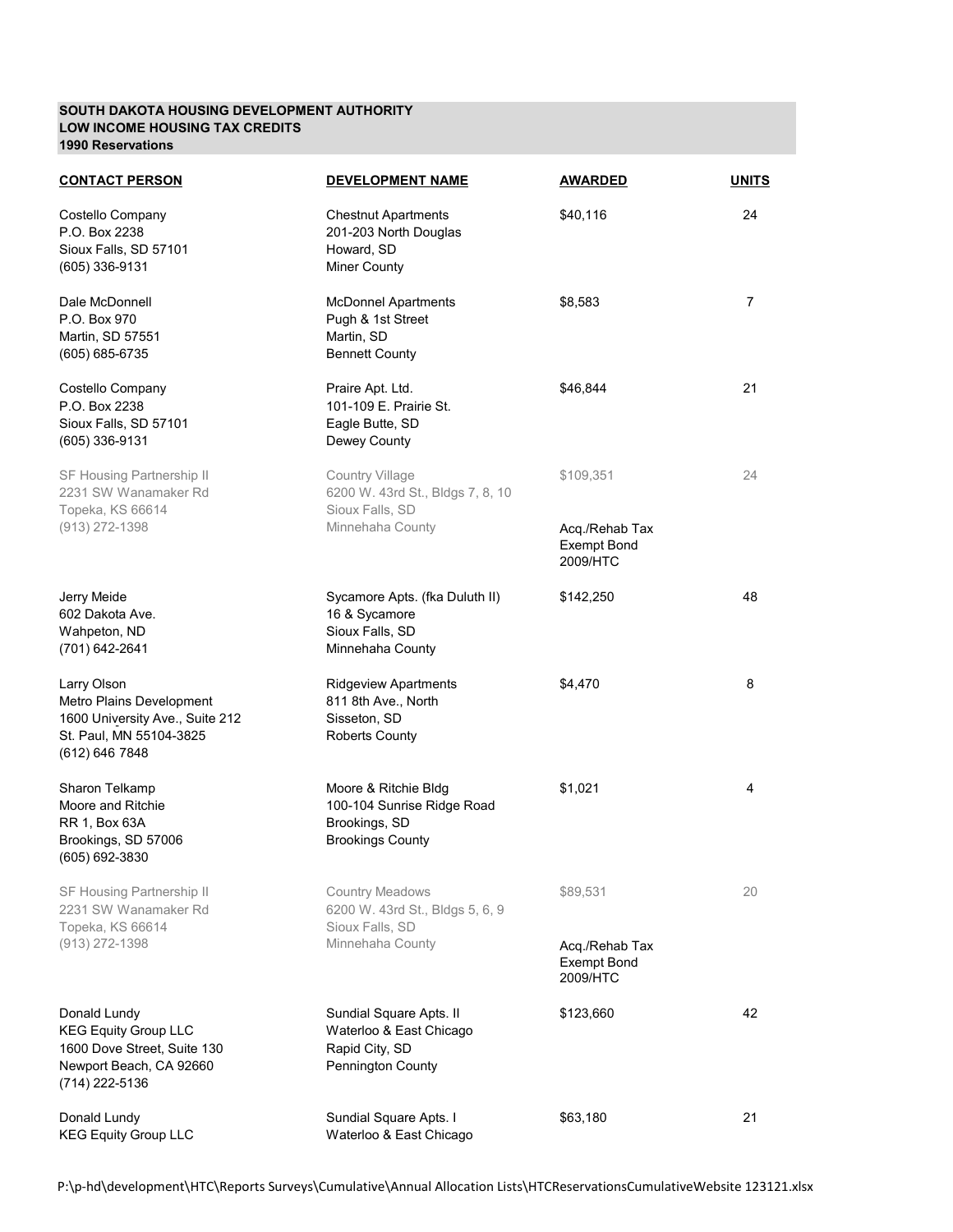| 1600 Dove St., Suite 130<br>Newport Beach, CA 92660<br>(714) 222 5136                                                   | Rapid City, SD<br><b>Pennington County</b>                                                                                            |           |    |
|-------------------------------------------------------------------------------------------------------------------------|---------------------------------------------------------------------------------------------------------------------------------------|-----------|----|
| Mrs. Bruce Pray<br>114 West First Ave<br>Flandreau, SD                                                                  | Pray Property (scattered sites)<br>204 W. 2nd; 210 N. West;<br>201 W. Prospect: 102 W. Bridge<br>Flandreau, SD<br><b>Moody County</b> | \$1,245   | 4  |
| <b>Harvey Mills</b><br>1222 Western Ave<br>Brookings, SD<br>(605) 692-2823                                              | <b>Courtyard Apartments</b><br>1225 Minnesota Avenue<br>Huron, SD<br><b>Beadle County</b>                                             | \$26,957  | 18 |
| Donald Lundy<br><b>KEG Equity Group LLC</b><br>1600 Dove Street, Suite 130<br>Newport Beach, CA 92660<br>(714) 222-5136 | Lake Port Village<br>5801 W. Christopher Place<br>Sioux Falls, SD<br>Minnehaha County                                                 | \$141,746 | 48 |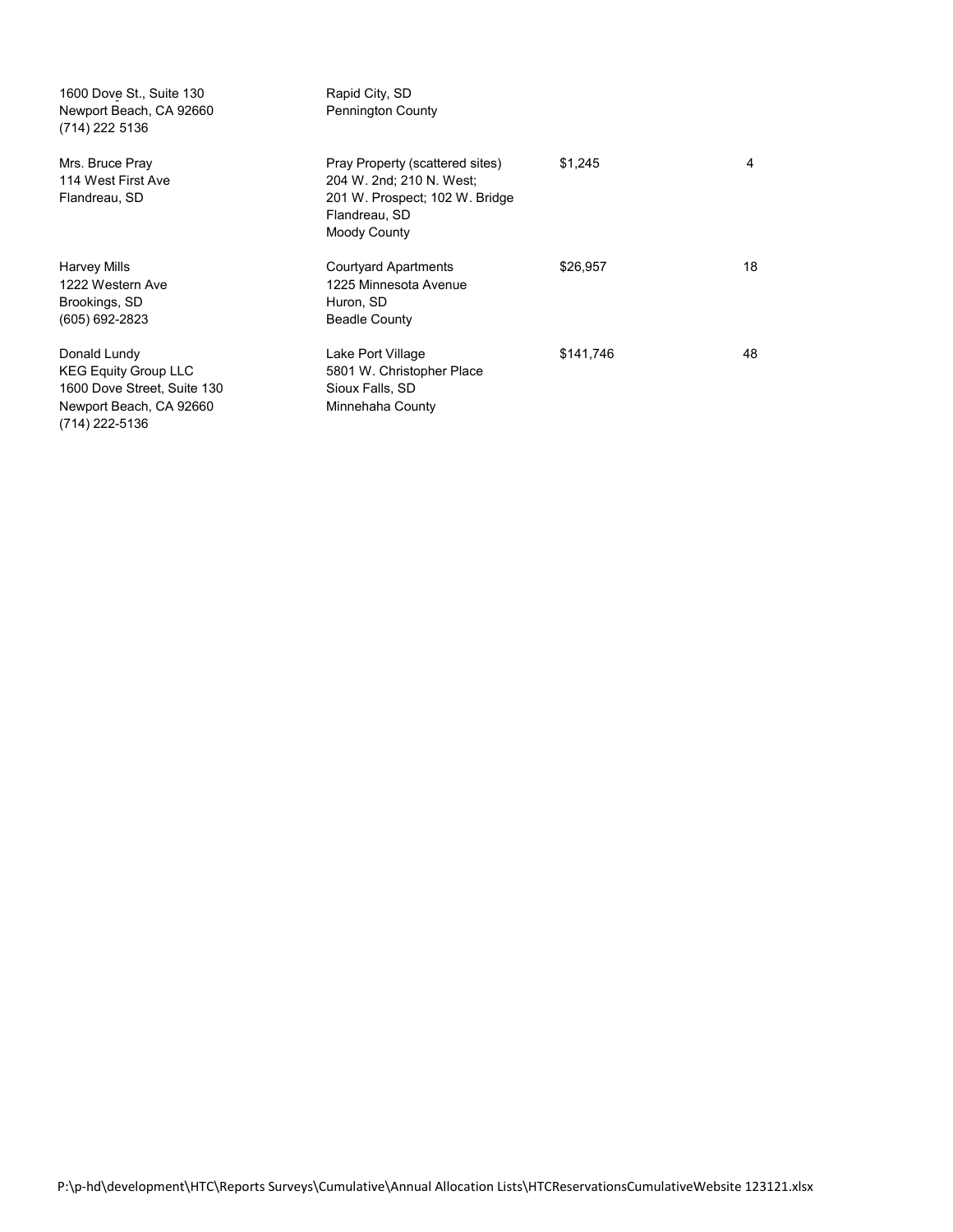## **SOUTH DAKOTA HOUSING DEVELOPMENT AUTHORITY LOW INCOME HOUSING TAX CREDITS 1991 Reservations**

| <u>CONTACT PERSON</u>                                                                                                   | DEVELOPMENT NAME                                                                                 | <u>AWARDED</u>                      | <u>UNITS</u> |
|-------------------------------------------------------------------------------------------------------------------------|--------------------------------------------------------------------------------------------------|-------------------------------------|--------------|
| SF Housing Partnership II<br>2231 SW Wanamaker Rd.<br>Topeka, KS 66614                                                  | <b>Country Meadows II</b><br>6200 W. 43rd Street<br>Sioux Falls, SD                              | \$84,766                            | 20           |
| $(913)$ 272 1398                                                                                                        | Minnehaha County                                                                                 | Acq./Rehab 2009 Tax Exempt Bond/HTC |              |
| SF Housing Partnership II<br>2231 SW Wanamaker Rd.                                                                      | <b>Country Meadows III</b><br>6200 W. 43rd Street                                                | \$23,960                            | 6            |
| Topeka, KS 66614<br>(913) 272 1398                                                                                      | Sioux Falls, SD<br>Minnehaha County                                                              | Acq./Rehab 2009 Tax Exempt Bond/HTC |              |
| Costello Company<br>P.O. Box 3328<br>Sioux Falls, SD 57101<br>(605) 336 9131                                            | <b>Colonial Apartments</b><br>325 East Kemp Avenue<br>Watertown, SD<br><b>Codington County</b>   | \$39,086                            | 24           |
| Costello Company<br>P.O. Box 2238<br>Sioux Falls, SD 57101<br>(605) 336 9131                                            | Wheat Ridge Apartments<br>121 East Prairie Street<br>Eagle Butte, SD<br>Dewey County             | \$50,578                            | 23           |
| Larry Olson<br>Metro Plains Development<br>1600 University Ave., Suite 212<br>St. Paul, MN 55104-3825<br>(612) 646 7848 | <b>Gillmore Apartments</b><br>422 Williams Street<br>Deadwood, SD<br>Lawrence County             | \$54,250                            | 14           |
| SF Housing Partnership II<br>2231 SW Wanamaker Rd.<br>Topeka, KS 66614<br>(913) 272 1398                                | Country Meadows IV<br>6100 W. 43rd Street<br>Sioux Falls, SD<br>Minnehaha County                 | \$126,278                           | 29           |
| Moore & Telkamp Bldg. Ltd.<br>RR 1, Box 63A<br>Brookings, SD 57006<br>(605) 692-3830                                    | Wellington Heights Apts.<br>600 Medary Avenue, South<br>Brookings, SD<br><b>Brookings County</b> | \$8,005                             | 12           |
| Costello Company<br>P.O. Box 2238<br>Sioux Falls, SD 57101<br>(605) 336 9131                                            | Spruce Apartments<br>1900 Kennedy Drive<br>Pierre, SD<br><b>Hughes County</b>                    | \$39,185                            | 24           |
| Jerome Jacobs<br>Dakota Apts Ltd<br>109 River Place<br>Pierre, SD 57501<br>(605) 224 8589                               | West Dakota Apartments<br>125 West Dakota Avenue<br>Pierre, SD<br><b>Hughes County</b>           | \$7,864                             | 6            |
| Craig Lloyd<br>3101 W. 41st Street, Suite 203<br>Sioux Falls, SD<br>$(605)$ 336-6505                                    | <b>Ashbury Apartments</b><br>6th & Sycamore<br>Sioux Falls, SD<br>Minnehaha County               | \$141,667                           | 48           |
| <b>Harvey Mills</b><br>1222 Western Ave                                                                                 | <b>Sunrise Apartments</b><br>2015 Green Street                                                   | \$43,055                            | 29           |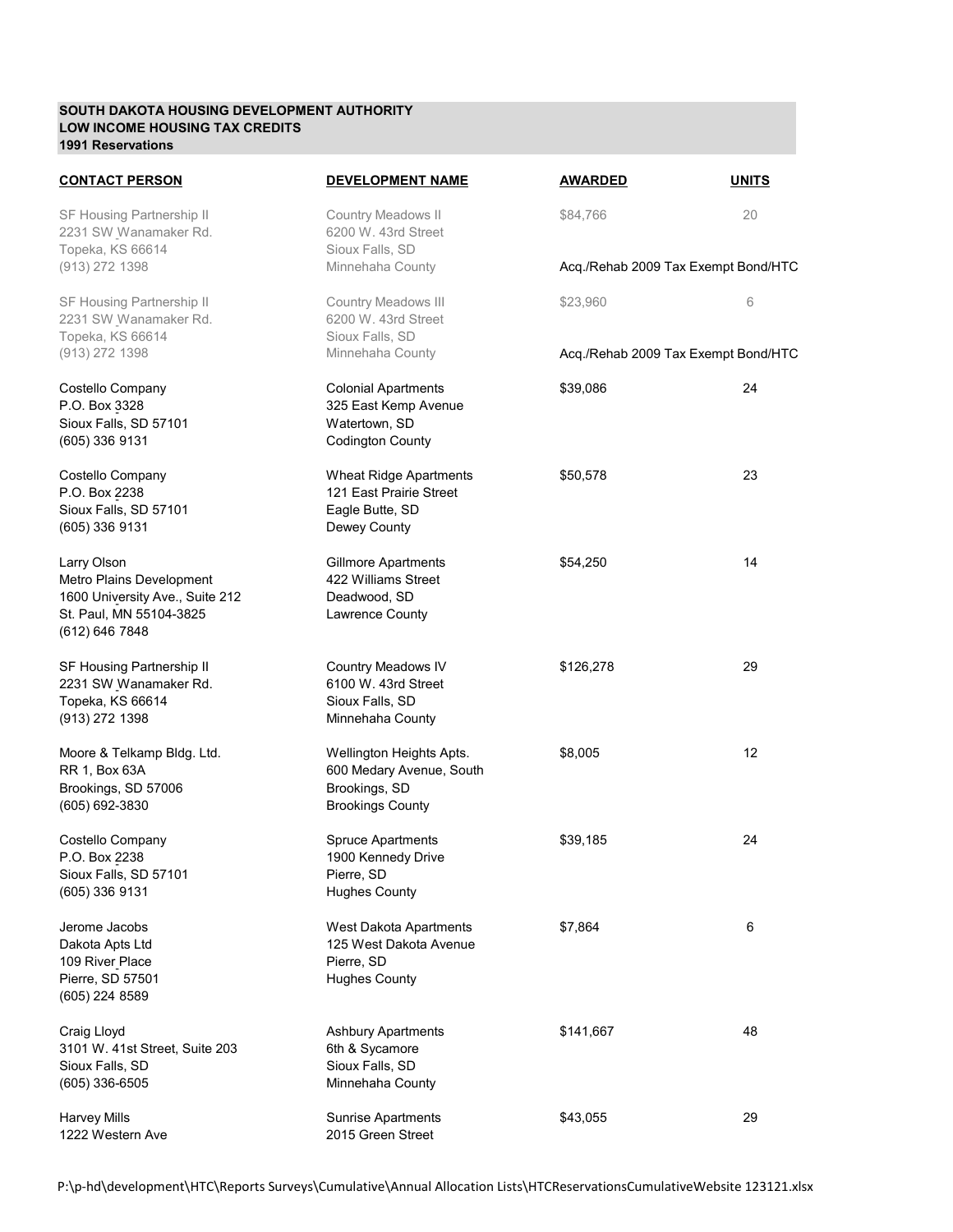Brookings, SD 57006 Yankton, SD<br>(605) 692 2823 Yankton Cou

Yankton County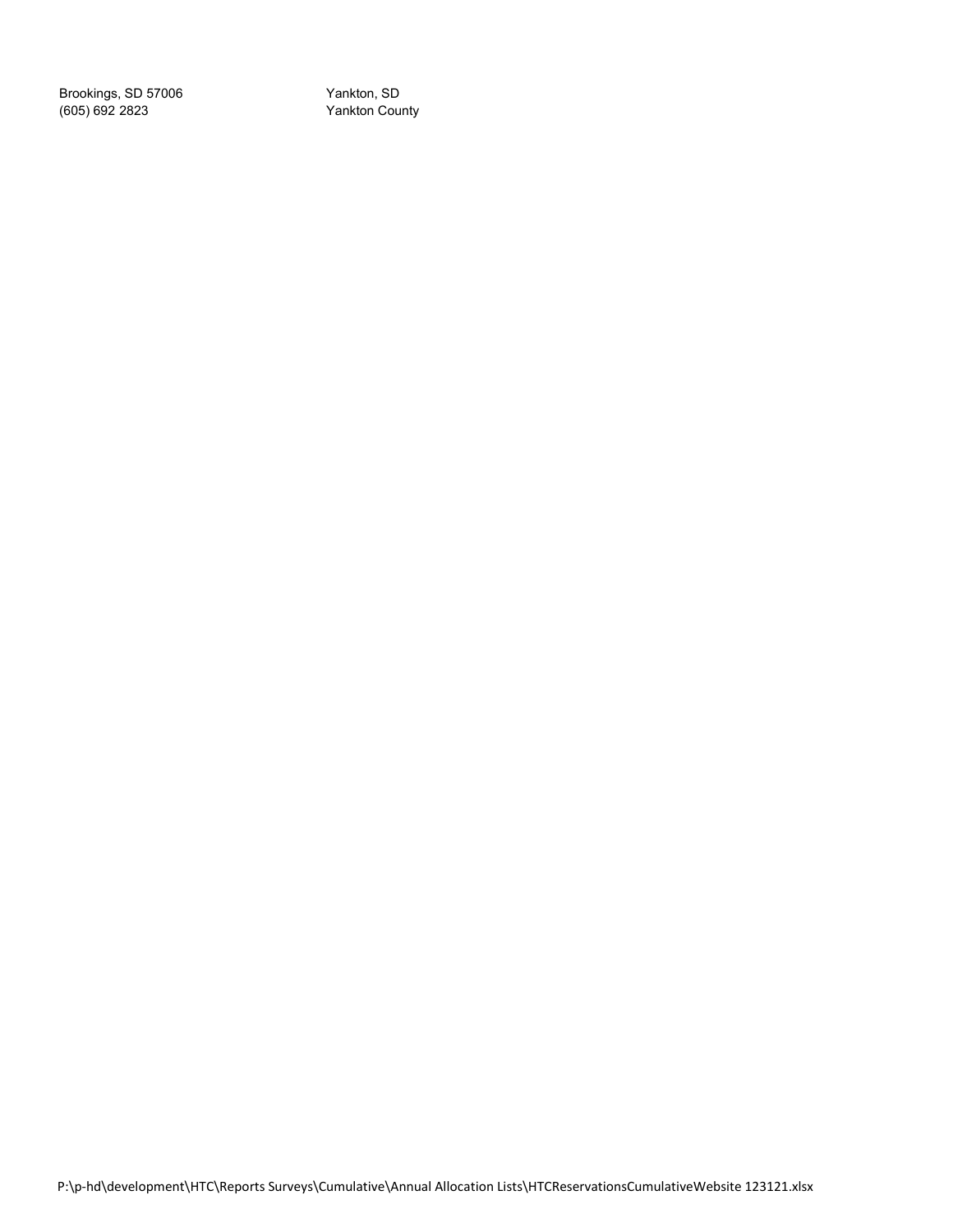## **SOUTH DAKOTA HOUSING DEVELOPMENT AUTHORITY LOW INCOME HOUSING TAX CREDITS 1992 Reservations**

| <b>CONTACT PERSON</b>                                                                                                   | <b>DEVELOPMENT NAME</b>                                                                   | <b>AWARDED</b> | <u>UNITS</u> |
|-------------------------------------------------------------------------------------------------------------------------|-------------------------------------------------------------------------------------------|----------------|--------------|
| Craig Lloyd<br>3101 W. 41st St., Suite 203<br>Sioux Falls, SD 57105<br>$(605)$ 336-6505                                 | <b>Cumberland Apts</b><br>3500-3600 N. 4th Avenue<br>Sioux Falls, SD<br>Minnehaha County  | \$112,146      | 42           |
| Donald Lundy<br><b>KEG Equity Group LLC</b><br>1600 Dove Street, Suite 130<br>Newport Beach, CA 92660<br>(714) 222-5136 | Sundial Square Apts. II<br>Waterloo & East Chicago<br>Rapid City, SD<br>Pennington County | \$20,797       | 0            |
| Jerry Meide<br>602 Dakota Ave.<br>Wahpeton, ND 58075<br>(701) 642-2641                                                  | Sycamore Apts. (fka Duluth II)<br>16th & Sycamore<br>Sioux Falls, SD<br>Minnehaha County  | \$12,092       | 0            |
| George Gaukler<br>1330 West Main<br>Valley City, ND 58072<br>(701) 845-1291                                             | North Cleveland I<br>909 North Cleveland<br>Sioux Falls, SD<br>Minnehaha County           | \$83,497       | 24           |
| George Gaukler<br>1330 West Main<br>Valley City, ND 58072<br>(701) 845-1291                                             | North Cleveland II<br>901 North Cleveland<br>Sioux Falls, SD<br>Minnehaha County          | \$83,497       | 23           |
| <b>Thomas Costello III</b><br>P.O. Box 2238<br>Sioux Falls, SD 57101<br>(605) 336-9131                                  | <b>Richmond Apartments</b><br>4500 E. 3rd Street<br>Sioux Falls, SD<br>Minnehaha County   | \$69,089       | 22           |
| Donald A. Dunham, Jr.<br>622 S. Minnesota Ave.<br>Sioux Falls, SD 57104<br>$(605)$ 339-9400                             | Garfield Apartments<br>701 S. Western Avenue<br>Sioux Falls, SD<br>Minnehaha County       | \$26,897       | 13           |
| Thomas Costello III<br>P.O. Box 2238<br>Sioux Falls, SD 57101<br>(605) 336-9131                                         | Sunrise I Apartments<br>300-318 Marge Lane<br>Mission, SD<br><b>Todd County</b>           | \$91,719       | 44           |
| Gary Skogen<br>Skogen Petersen<br>P.O. Box 216<br>Irene, SD 57037<br>(605) 263-3941                                     | <b>River Court</b><br>24 East Duke<br>Vermillion, SD<br><b>Clary County</b>               | \$43,247       | 24           |
| <b>Harvey Mills</b><br>1222 Western Ave.<br>Brookings, SD 57006<br>(605) 692-2823                                       | Lincoln Ltd. Apartments<br>330 West Prospect<br>Pierre, SD<br><b>Hughes County</b>        | \$33,429       | 24           |
| <b>Thomas Costello III</b><br>P.O. Box 2238                                                                             | <b>Cornell Apartments</b><br>1800 Westminster Ave., NE                                    | \$38,453       | 24           |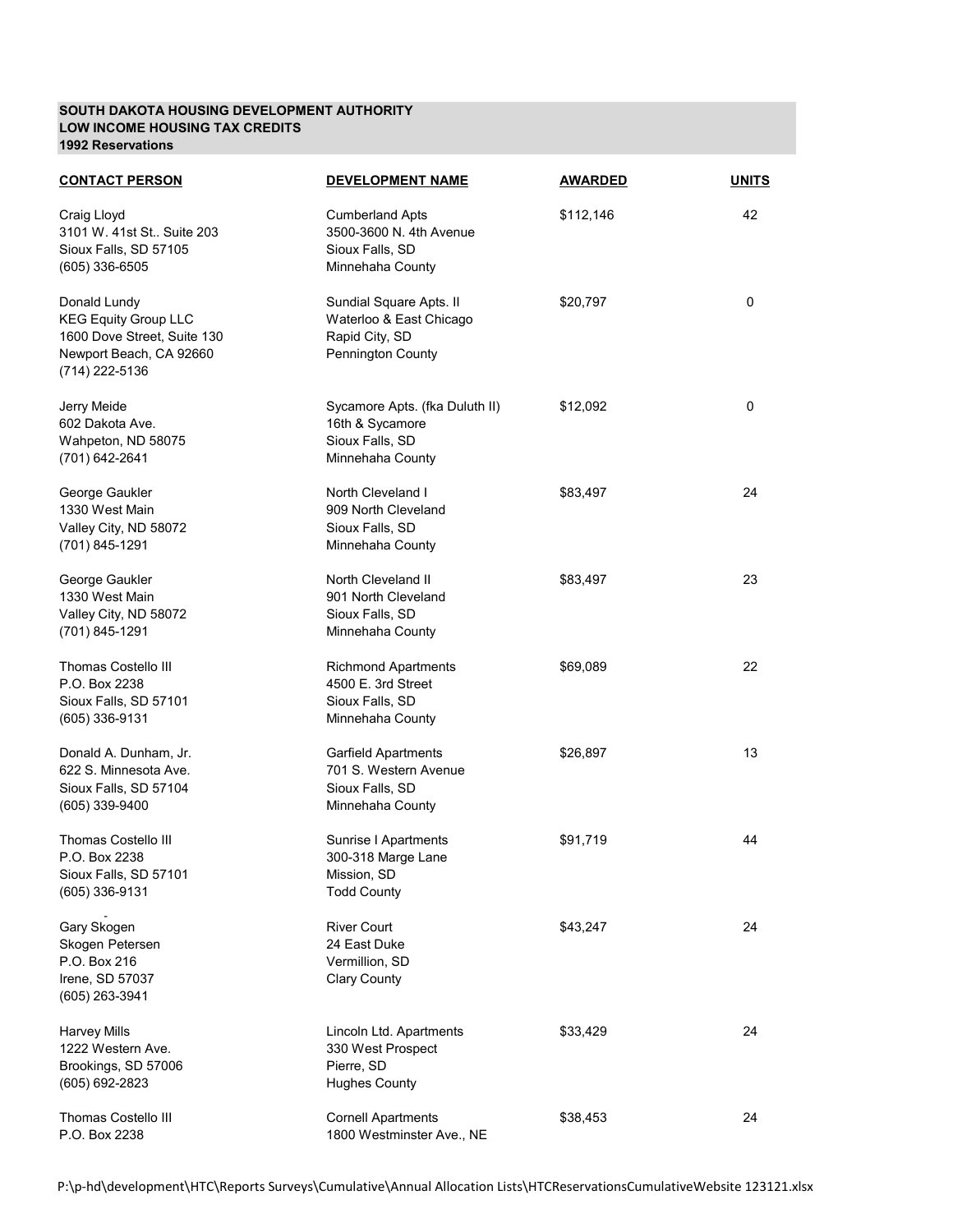| Sioux Falls, SD 57101<br>(605) 336-9131                                                                                 | Watertown, SD<br><b>Codington County</b>                                                        |          |    |
|-------------------------------------------------------------------------------------------------------------------------|-------------------------------------------------------------------------------------------------|----------|----|
| Thomas Costello III<br>P.O. Box 2238<br>Sioux Falls, SD 57101<br>(605) 336-9131                                         | <b>Winter Park Apartments</b><br>1700-1706 North Wisconsin<br>Mitchell, SD<br>Davison County    | \$44,292 | 24 |
| Thomas Costello III<br>P.O. Box 2238<br>Sioux Falls, SD 57101<br>(605) 336-9131                                         | <b>Walnut Apts</b><br>502-506 S. Walnut Street<br>Elk Point, SD<br><b>Union County</b>          | \$36,762 | 24 |
| Larry Olson<br>Metro Plains Development<br>1600 University Ave., Suite 212<br>St. Paul, MN 55104-3825<br>(612) 646 7848 | <b>Bluff's Edge Apartments</b><br>Moose & Cottontail Drive<br>Sturgis, SD<br>Meade County       | \$37,498 | 24 |
| Dan Hickey<br>P.O. Box 1496<br>Billings, MT 59103                                                                       | <b>Hillside Apartments</b><br>3310-3320 7th Avenue<br>Spearfish, SD<br>Lawrence County          | \$9,289  | 16 |
| Harvey Mills<br>1222 Western Ave.<br>Brookings, SD 57006<br>(605) 692-2823                                              | McC Development Ltd. X<br><b>Front Street</b><br>Aurora, SD<br><b>Brookings County</b>          | \$17,805 | 24 |
| Larry Olson<br>Metro Plains Development<br>1600 University Ave., Suite 212<br>St. Paul, MN 55104-3825<br>(612) 646 7848 | <b>Ridgeview Apartments</b><br>811 8th Ave., North<br>Sisseton, SD<br><b>Roberts County</b>     | \$772    | 0  |
| Jerold Buechler<br>R.R. 1, Box 68<br>Warner, SD 57479                                                                   | <b>Scattered Sites</b><br>116, 416 & 607 E. 7th Ave.<br>Redfield, SD<br><b>Spink County</b>     | \$2,210  | 3  |
| Donald Lundy<br><b>KEG Equity Group LLC</b><br>1600 Dove Street, Suite 130<br>Newport Beach, CA 92660<br>(714) 222-5136 | Sundial Square Apts. I<br>Waterloo & East Chicago<br>Rapid City, SD<br><b>Pennington County</b> | \$9,049  | 0  |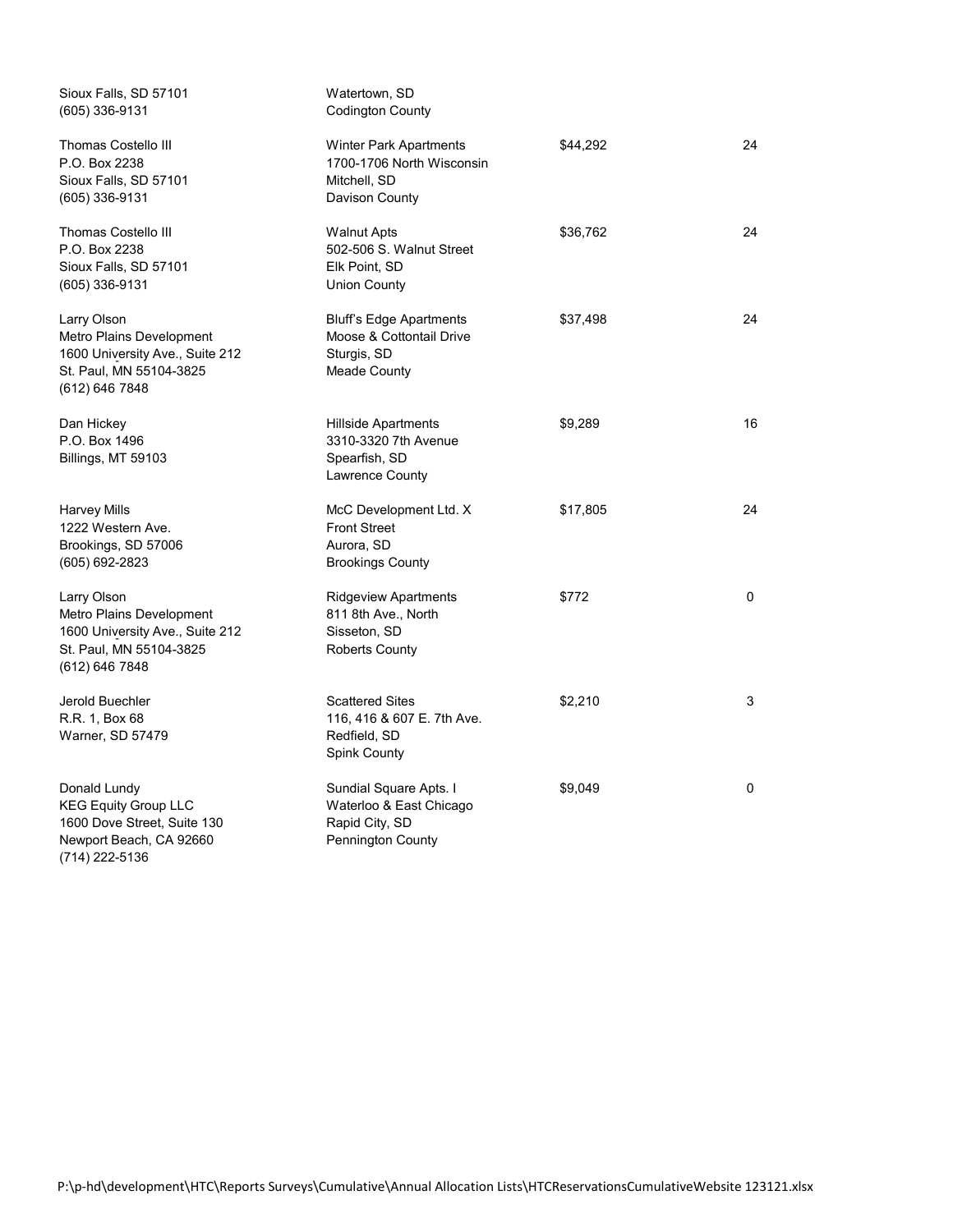## **SOUTH DAKOTA HOUSING DEVELOPMENT AUTHORITY LOW INCOME HOUSING TAX CREDITS 1993 Reservations**

| <b>CONTACT PERSON</b>                                                                                                   | <b>DEVELOPMENT NAME</b>                                                                     | <b>AWARDED</b> | <b>UNITS</b> |
|-------------------------------------------------------------------------------------------------------------------------|---------------------------------------------------------------------------------------------|----------------|--------------|
| Larry Olson<br>Metro Plains Development<br>1600 University Ave., Suite 212<br>St. Paul, MN 55104-3825<br>(612) 646 7848 | Old Main Apartments<br>320 Lawler Street<br>Canton, SD<br><b>Lincoln County</b>             | \$68,222       | 26           |
| <b>Harvey Mills</b><br>1222 Western Ave.<br>Brookings, SD 57006<br>(605) 692-2823                                       | Courtyard, Ltd.<br>1225 Minnesota Avenue<br>Huron, SD<br><b>Beadle County</b>               | \$20,979       | 18           |
| Thomas Costello III<br>P.O. Box 2238<br>Sioux Falls, SD 57101<br>(605) 336-9131                                         | Elm Creek Apartments<br>2301 Flag Mountain Drive<br>Pierre, SD<br><b>Hughes County</b>      | \$38,386       | 24           |
| Mike Tennyson<br>325 Mt. Rushmore Road<br>Custer, SD 57730<br>(605) 673-2350                                            | Minnesota Place<br>801 East Minnesota Street<br>Rapid City, SD<br>Pennington County         | \$129,825      | 48           |
| Doug Johnson<br>5000 Cottonwood Place<br>Sioux Falls, SD 57106<br>$(605)$ 361-2900                                      | <b>River Run Apartments</b><br>South Lyons Avenue<br>Sioux Falls, SD<br>Minnehaha County    | \$153,453      | 48           |
| Peter T. Gerrard<br>P.O. Box 1086<br>LaCrosse, WI 54602<br>(605) 782-4488                                               | <b>Pheasant View Apartments</b><br>Sertoma Avenue<br>Sioux Falls, SD<br>Minnehaha County    | \$167,318      | 40           |
| George Gaukler<br>P.O. Box 446<br>Valley City, ND 58072<br>(605) 845-1291                                               | <b>Axtell Apartments</b><br>Western Avenue North<br>Sioux Falls, SD<br>Minnehaha County     | \$156,965      | 42           |
| SD Association for the Deaf<br>3520 Gateway Lane<br>Sioux Falls, SD 57106<br>(605) 339-6718                             | Olde School Apartments<br>104 N. Krohn Place<br>Sioux Falls, SD<br>Minnehaha County         | \$97,464       | 27           |
| SD Association for the Deaf<br>3520 Gateway Lane<br>Sioux Falls, SD 57106<br>$(605)$ 339-6718                           | <b>Grinde Hall Apartments</b><br>1720 E. 10th Street<br>Sioux Falls, SD<br>Minnehaha County | \$53,954       | 15           |
| Craig Lloyd<br>3101 W. 41st Street, Suite 203<br>Sioux Falls, SD 57101<br>$(605)$ 336-6505                              | <b>Ashbury Apartments</b><br>6th & Sycamore<br>Sioux Falls, SD<br>Minnehaha County          | \$13,448       | 0            |
| Thomas Costello III<br>P.O. Box 2238<br>Sioux Falls, SD 57101                                                           | <b>Richmond Apartments</b><br>4500 East 3rd Street<br>Sioux Falls, SD                       | \$20,513       | 0            |

P:\p-hd\development\HTC\Reports Surveys\Cumulative\Annual Allocation Lists\HTCReservationsCumulativeWebsite 123121.xlsx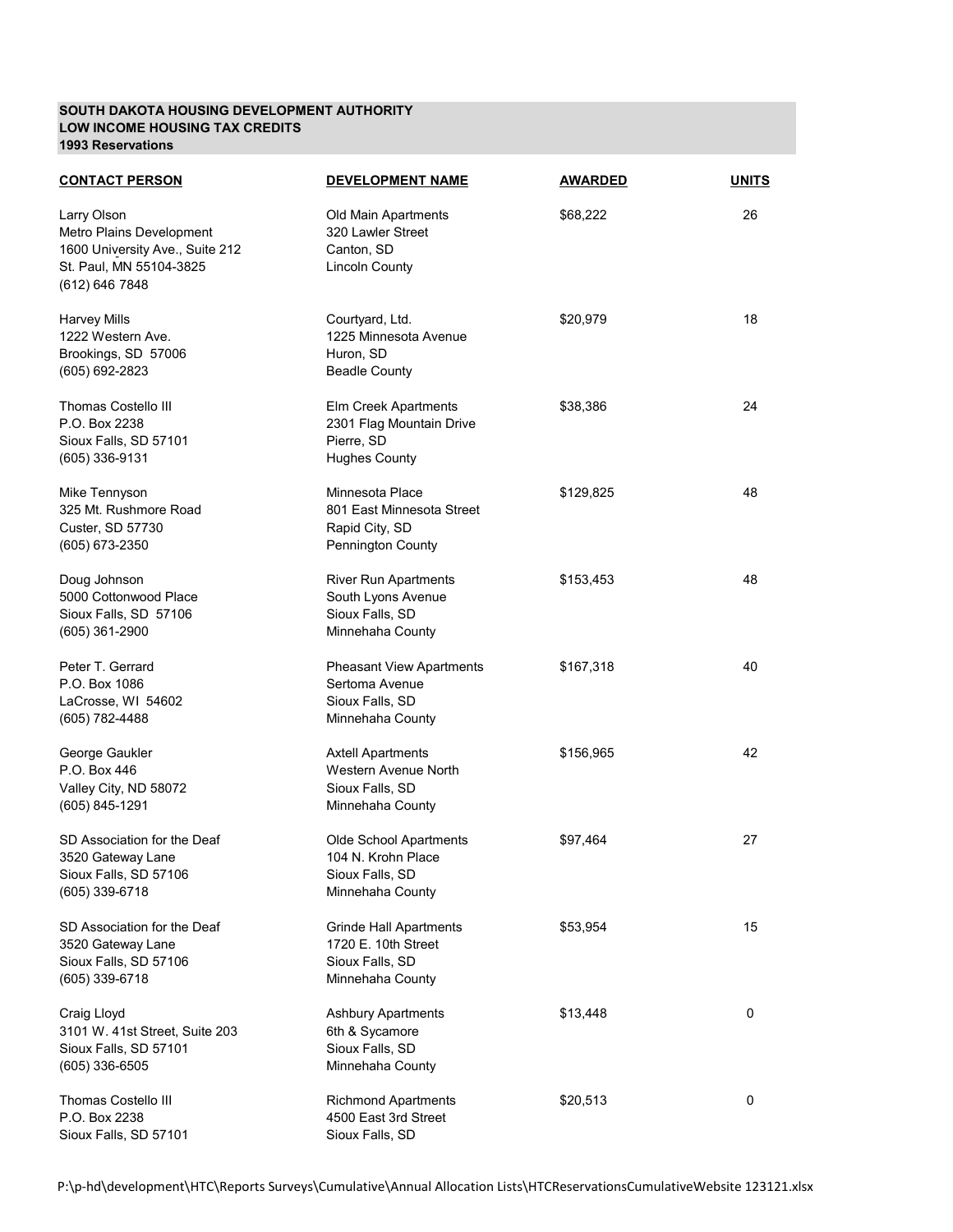| (605) 336-9131                  | Minnehaha County                |          |    |
|---------------------------------|---------------------------------|----------|----|
| Larry Olson                     | <b>Rolling Hills Apartments</b> | \$36,011 | 24 |
| Metro Plains Development        | 34th Street & 7th Avenue        |          |    |
| 1600 University Ave., Suite 212 | Spearfish, SD                   |          |    |
| St. Paul, MN 55104-3825         | Lawrence County                 |          |    |
| (612) 646 7848                  |                                 |          |    |
| Thomas Costello III             | <b>Cornell II Apartments</b>    | \$38,962 | 24 |
| P.O. Box 2238                   | 1800 Westminister Ave., NE      |          |    |
| Sioux Falls, SD 57101           | Watertown, SD                   |          |    |
| $(605)$ 336-9131                | Codington County                |          |    |
| Gary Skogen                     | Memory Lane                     | \$29,524 | 18 |
| P.O. Box 216                    | 901 Memory Lane                 |          |    |
| Irene, SD 57037                 | Yankton, SD                     |          |    |
| (605) 263-3941                  | Yankton County                  |          |    |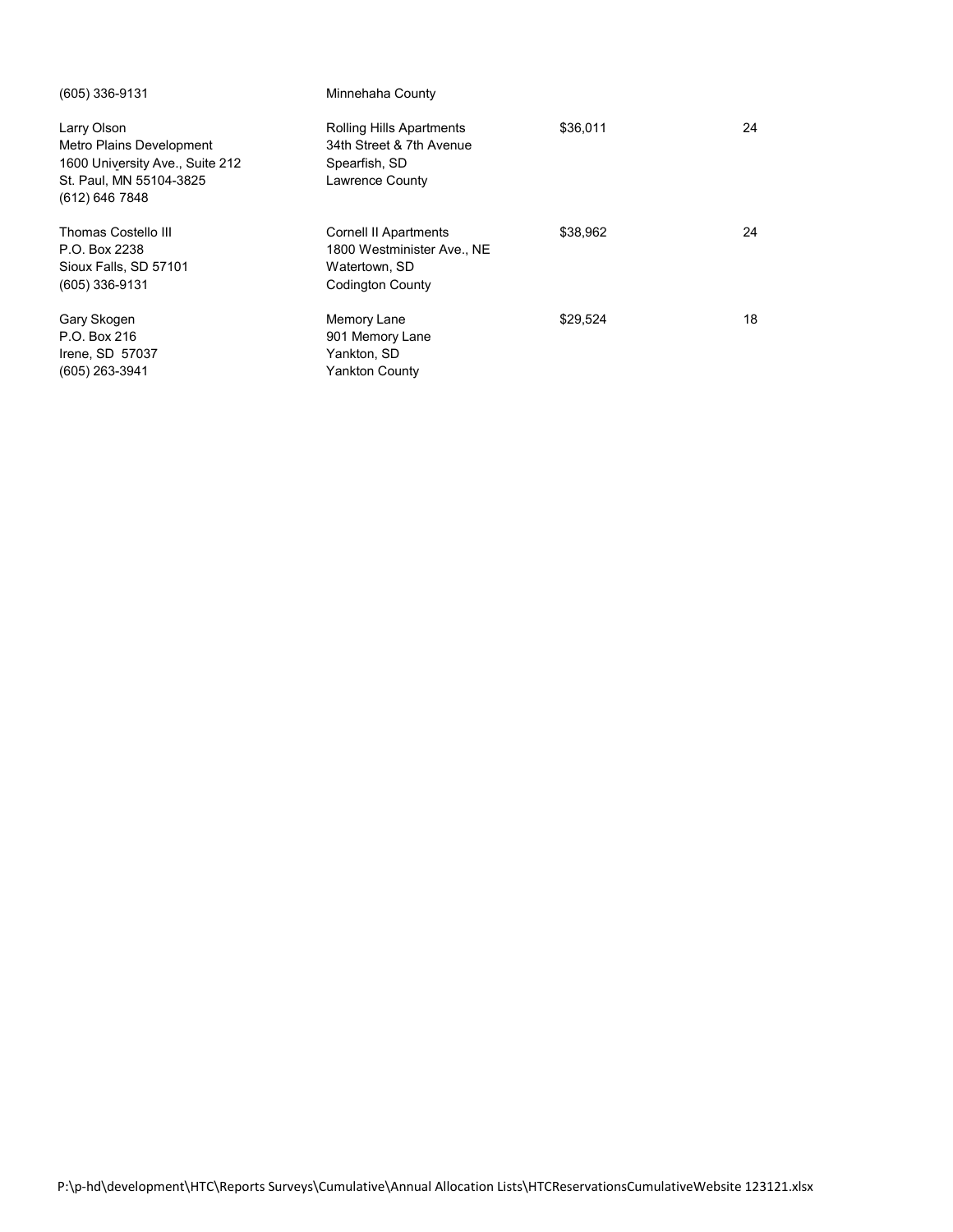## **SOUTH DAKOTA HOUSING DEVELOPMENT AUTHORITY LOW INCOME HOUSING TAX CREDITS 1994 Reservations**

| <b>CONTACT PERSON</b>                                                                                                         | <b>DEVELOPMENT NAME</b>                                                                            | <u>AWARDED</u> | <u>UNITS</u> |
|-------------------------------------------------------------------------------------------------------------------------------|----------------------------------------------------------------------------------------------------|----------------|--------------|
| Doug Johnson<br>5000 Cottonwood Place<br>Sioux Falls, SD 57106<br>$(605)$ 361-2900                                            | <b>River Run Apartments</b><br>South Lyons Avenue<br>Sioux Falls, SD<br>Minnehaha County           | \$7,581        | 0            |
| Larry Olson<br>Metro Plains Development, Inc.<br>1600 University Ave., Suite 212<br>St. Paul, MN 55104-3825<br>(612) 646-7848 | Old Main Apartments<br>320 Lawler Street<br>Canton, SD<br><b>Lincoln County</b>                    | \$9,000        | 0            |
| Craig Lloyd<br>3101 W. 41st Street, Suite 203<br>Sioux Falls, SD 57105<br>$(605)$ 336-6505                                    | <b>Ridgeview Apartments</b><br>2901 & 2909 E. 6th Street<br>Sioux Falls, SD<br>Minnehaha County    | \$154,630      | 48           |
| <b>Harvey Mills</b><br>1222 Western Avenue<br>Brookings, SD 57006<br>(605) 692-2823                                           | Three Oaks Apartments<br>700 6th Avenue, South<br>Brookings, SD<br><b>Brookings County</b>         | \$81,576       | 24           |
| Craig Lloyd<br>3101 W. 41st Street, Suite 203<br>Sioux Falls, SD 57105<br>$(605)$ 336-6505                                    | Gatewood Apartments<br>605-625 Streeter Drive<br>North Sioux City, SD<br><b>Union County</b>       | \$99,625       | 24           |
| Peter T. Gerrard<br>420 S. 5th St.<br>La Crosse, WI 54602<br>(608) 782-4488                                                   | <b>Harvest Point Apartments</b><br>9th Street<br>Madison, SD<br>Lake County                        | \$50,364       | 30           |
| <b>Arthur Curtis</b><br>1340 East Woodhust<br>Springfield, MO 65804<br>(417) 883-7678                                         | Kyle Seniors Apartments<br>Kyle, SD<br><b>Shannon County</b>                                       | \$47,581       | 20           |
| Larry Olson<br>Metro Plains Development, Inc.<br>1600 University Ave., Suite 212<br>St. Paul, MN 55104-3825<br>(612) 646-7848 | Tanglewood I<br>7th Avenue & Joan Circle<br>Belle Fourche, SD<br><b>Butte County</b>               | \$40,679       | 24           |
| Thomas C. Kolar<br>307 Jackson Ave.<br>Elk River, MN 55330<br>(612) 441-1734                                                  | <b>Big Stone Apartments</b><br>656 Walnut Street<br>Big Stone City, SD<br><b>Grant County</b>      | \$2,526        | 8            |
| Peter P. Hegg<br>3712 S. Western Ave.<br>Sioux Falls, SD 57105<br>(605) 336-2111                                              | <b>Majestic View Apartments</b><br>1210-1216 South Majestic<br>Sioux Falls, SD<br>Minnehaha County | \$158,982      | 39           |
| Thomas Costello III<br>P.O. Box 2238                                                                                          | Richmond II<br>4601-4619 E. 3rd Street                                                             | \$210,000      | 48           |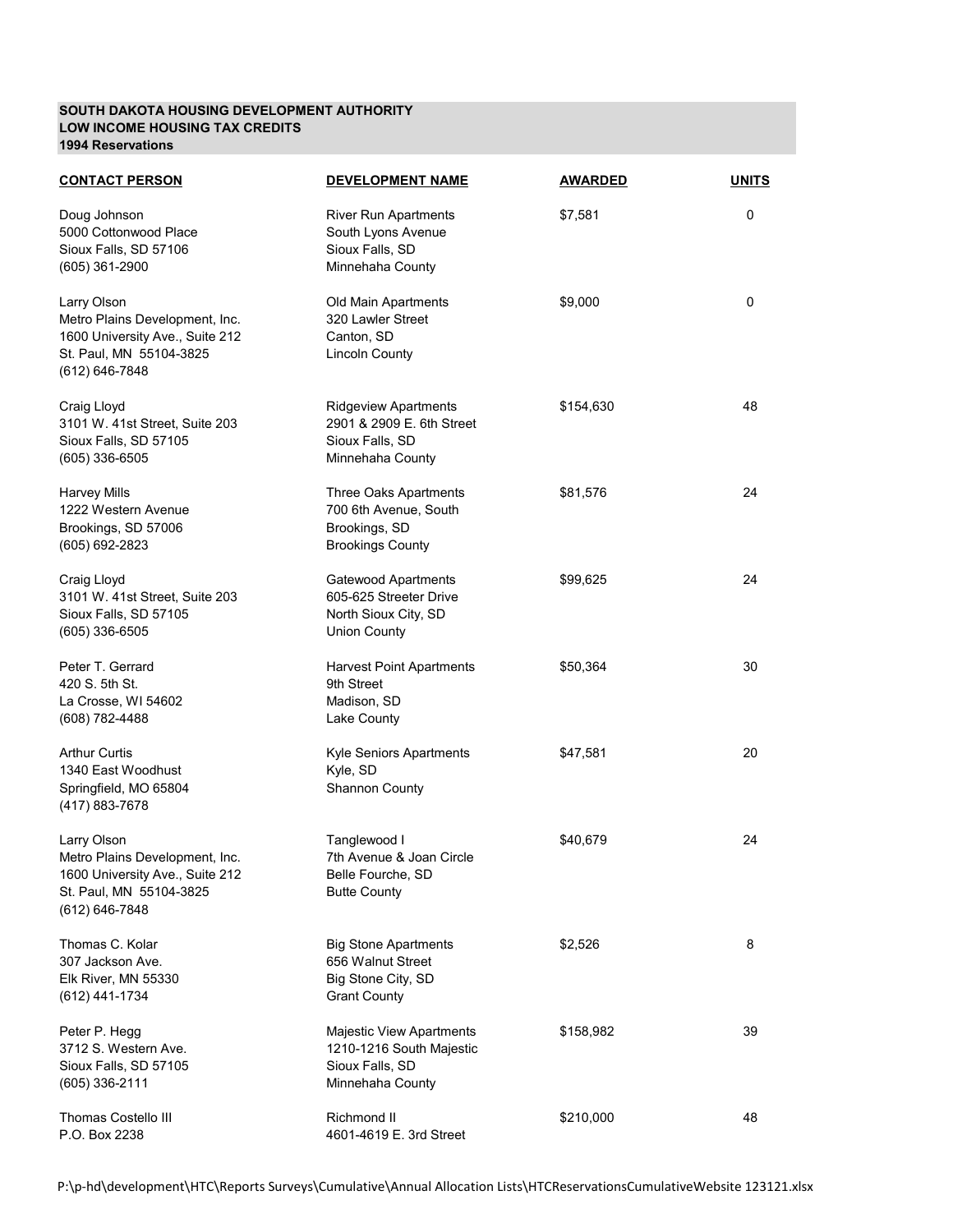| Sioux Falls, SD 57101<br>(605) 336-9131   | Sioux Falls, SD<br>Minnehaha Count  |           |    |
|-------------------------------------------|-------------------------------------|-----------|----|
| Craig Lloyd                               | Cumberland II                       | \$66,363  | 20 |
| 3103 W. 41st Street, Suite 203            | 3520 N. 4rh Avenue                  |           |    |
| Sioux Falls, SD 57105<br>$(605)$ 336-6505 | Sioux Falls, SD<br>Minnehaha County |           |    |
|                                           |                                     |           |    |
| Sister Charles Palm                       | <b>Mary Manor Apartments</b>        | \$27,747  | 15 |
| Golden Age Center                         | 1 Golden Age Center Lane            |           |    |
| <b>PO Box 108</b>                         | Fort Thompson, SD                   |           |    |
| Ft. Thompson, SD 5733                     | <b>Buffalo County</b>               |           |    |
| (605) 245-2350                            |                                     |           |    |
| Larry Abernathy                           | <b>Plaza Apartments</b>             | \$19,294  | 16 |
| 110 West Clemmer                          | 110 south Courtland                 |           |    |
| Chamberlain, SD 57325                     | Chamberlain, SD                     |           |    |
| (605) 734-5068                            | <b>Brule County</b>                 |           |    |
| Doug Johnson                              | <b>Western Comfort Apartments</b>   | \$107,452 | 47 |
| Western Comfort Ltd. Prtnshp              | 46th & Kiwanis                      |           |    |
| 5000 Cottonwood Place                     | Sioux Falls, SD                     |           |    |
| Sioux Falls, SD 57106                     | Minnehaha County                    |           |    |
| $(605)$ 361-2900                          |                                     |           |    |
| James P. Knutson                          | <b>Hill View Apartments</b>         | \$168,533 | 41 |
| Hill View Apts. Ltd. Prtnshp              | 26th Street East                    |           |    |
| <b>PO Box 446</b>                         | Sioux Falls, SD                     |           |    |
| Valley City, ND 58072                     | Minnehaha County                    |           |    |
| (701) 845-1291                            |                                     |           |    |
| Sharon Telkamp                            | <b>Windsor Estates</b>              | \$21,655  | 36 |
| Moore & Telkamp                           | 1027 Southland Lane                 |           |    |
| Box 63A, RR 1                             | Brookings, SD                       |           |    |
| Brookings, SD 57006                       | <b>Brookings County</b>             |           |    |

(605) 692-3830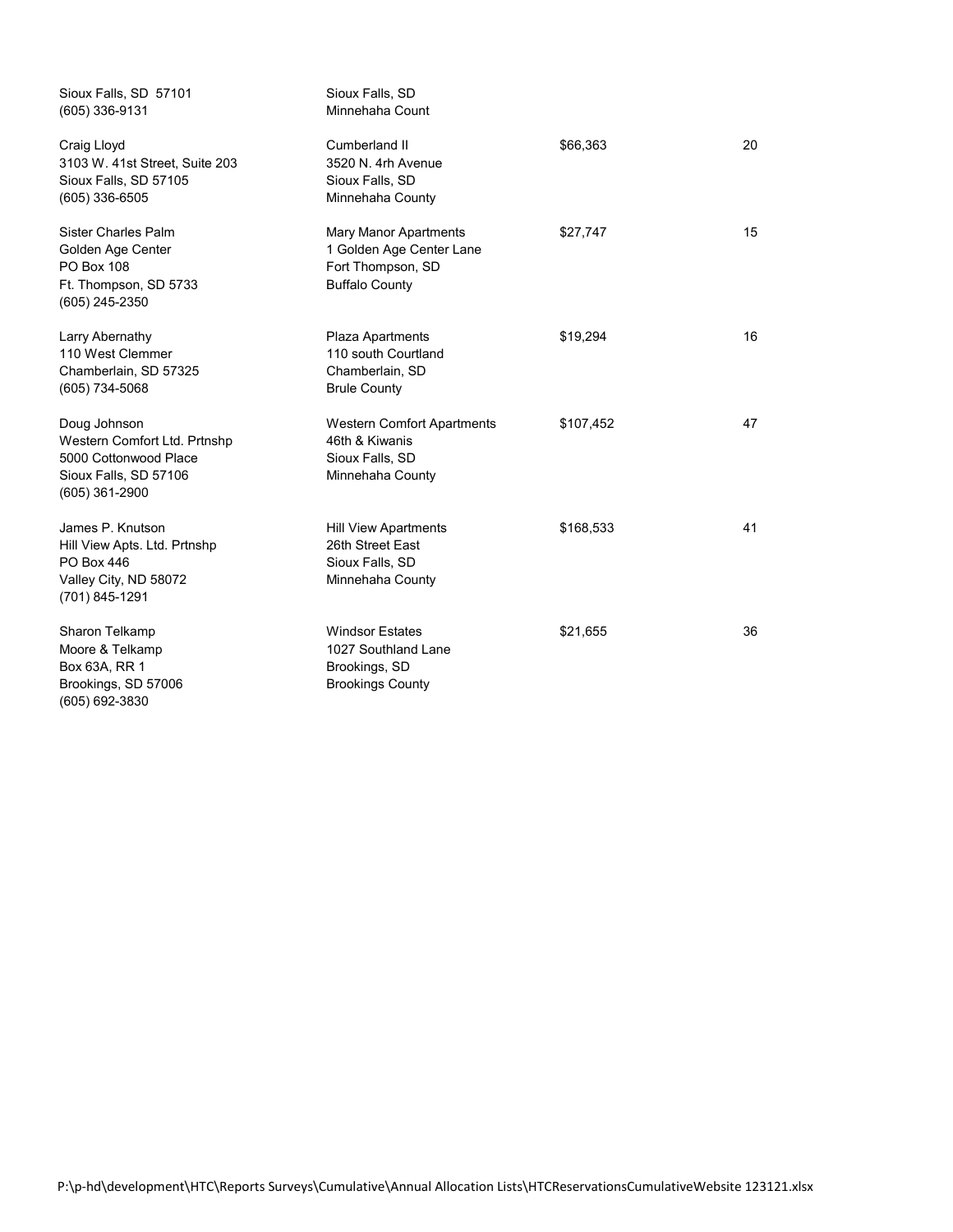#### **SOUTH DAKOTA HOUSING DEVELOPMENT AUTHORITY LOW INCOME HOUSING TAX CREDITS 1995 Reservations**

| <b>CONTACT PERSON</b>                        | <b>DEVELOPMENT NAME</b>                                 | <b>AWARDED</b> | <b>UNITS</b> |
|----------------------------------------------|---------------------------------------------------------|----------------|--------------|
| James H. McCormick<br>15910 Brook Forest Dr. | <b>Diamond Acres Apartments</b><br>120 West 10th Street | \$2,878        | 4            |
| Houston, TX 77059                            | Bridgewater, SD                                         |                |              |
| (713) 286-7469                               | <b>McCook County</b>                                    |                |              |
| <b>Thomas Costello III</b>                   | <b>Evergreen Apartments</b>                             | \$49,038       | 25           |
| P.O. Box 2238                                | 500 Main Street                                         |                |              |
| Sioux Falls, SD 57101                        | Eagle Butte, SD                                         |                |              |
| (605) 336-9131                               | Dewey County                                            |                |              |
| <b>Thomas Costello III</b>                   | Sunrise II Apartments                                   | \$47,260       | 24           |
| P.O. Box 2238                                | 301 Marge Lane                                          |                |              |
| Sioux Falls, SD 57101                        | Mission, SD                                             |                |              |
| (605) 3636-9131                              | <b>Todd County</b>                                      |                |              |
| Craig Lloyd                                  | <b>Gatewood Apartments</b>                              | \$4,906        | 0            |
| 3101 W. 41st Street, Suite 203               | 605-625 Street Drive                                    |                |              |
| Sioux Falls, SD 57105                        | North Sioux City, SD                                    |                |              |
| $(605)$ 336-6505                             | <b>Union County</b>                                     |                |              |
| Mike Tennyson                                | Minnesota Estates Phase II                              | \$196,876      | 48           |
| 325 Mt. Rushmore Road                        | 851 & 859 E. Minnesota Ave.                             |                |              |
| Custer, SD 57730                             | Rapid City, SD                                          |                |              |
| (605) 673-2350                               | Pennington County                                       |                |              |
| Craig Lloyd                                  | <b>Cumberland Apartments II</b>                         | \$1,673        | 0            |
| 3101 W. 41st Street, Suite 203               | 3520 N. 4th Avenue                                      |                |              |
| Sioux Falls, SD 57105                        | Sioux Falls, SD                                         |                |              |
| $(605)$ 336-6505                             | Minnehaha County                                        |                |              |
| <b>Ben Soukup</b>                            | <b>Grinde Apartments</b>                                | \$9,870        | 0            |
| SD Association for the Deaf                  | 1720 East 10th Street                                   |                |              |
| East Gateway Lane                            | Sioux Falls, SD                                         |                |              |
| Sioux Falls, SD 57106                        | Minnehaha County                                        |                |              |
| $(605)$ 367-5760                             |                                                         |                |              |
| Peter P. Hegg                                | Majestic View Apartments                                | \$6,893        | 0            |
| 1300 W. 57th Street                          | 1210-1216 S. Majestic                                   |                |              |
| Sioux Falls, SD 57106                        | Sioux Falls, SD                                         |                |              |
| $(605)$ 336-2111                             | Minnehaha County                                        |                |              |
| St. Joseph Catholic Housing Inc.             | North Ridge Apartments                                  | \$262,908      | 59           |
| Jerome A. Klein                              | 500 South Lyons                                         |                |              |
| 3100 W. 41st St.                             | Sioux Falls, SD                                         |                |              |
| Sioux Falls, SD 57105                        | Minnehaha County                                        |                |              |
| $(605)$ 334-9861                             |                                                         |                |              |
| <b>Ben Soukup</b>                            | Olde School Apartments                                  | \$13,994       | 0            |
| SD Assoc. of the Deaf                        | 104 N. Krohn Place                                      |                |              |
| 3520 Gateway Lane                            | Sioux Falls, SD                                         |                |              |
| Sioux Falls, SD 57106                        | Minnehaha County                                        |                |              |
| $(605)$ 367-5760                             |                                                         |                |              |
| Doug Johnson                                 | <b>Western Comfort Apartments</b>                       | \$63,027       | 0            |

P:\p-hd\development\HTC\Reports Surveys\Cumulative\Annual Allocation Lists\HTCReservationsCumulativeWebsite 123121.xlsx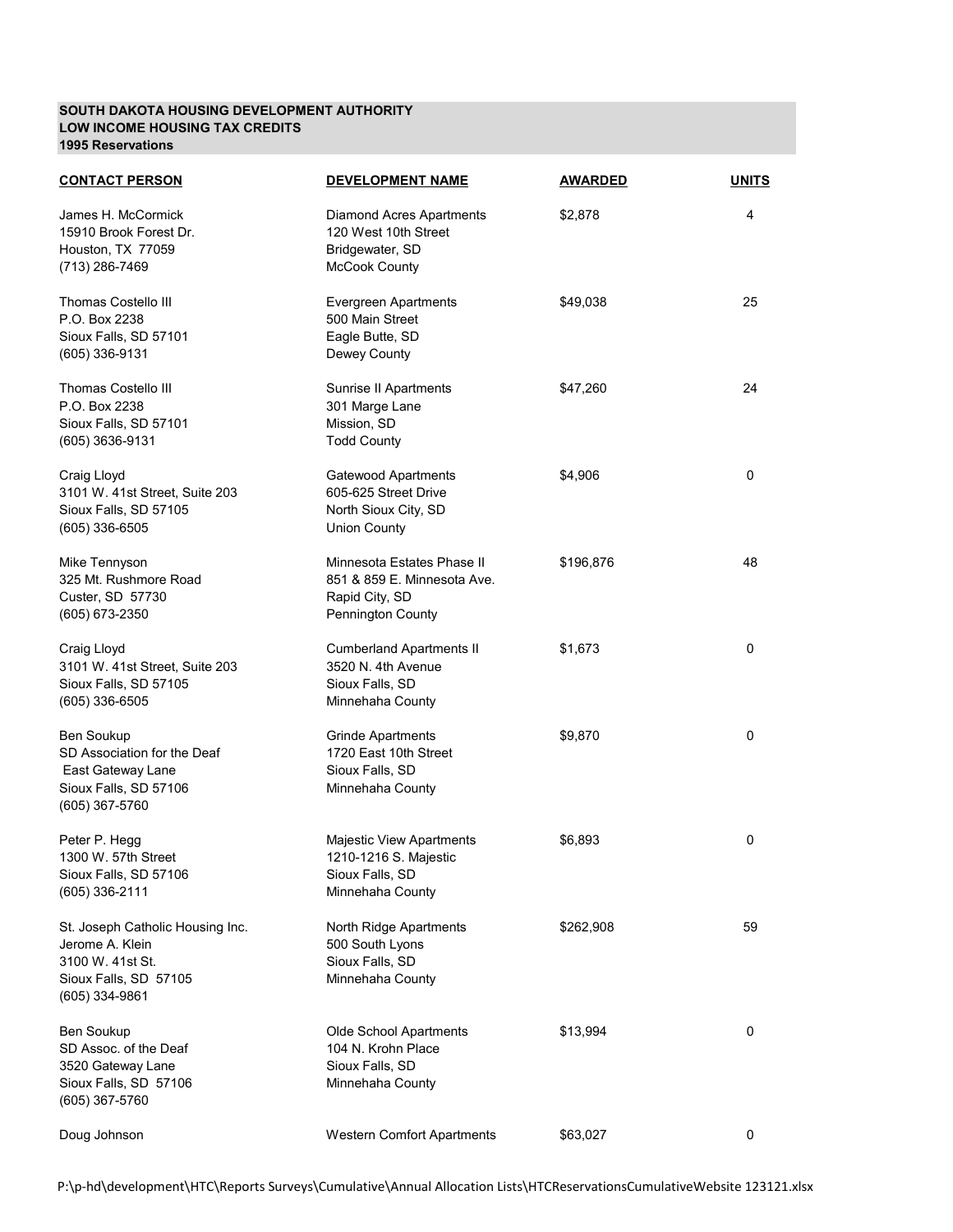| 5000 Cottonwood Place         | 46th & Kiwanis              |           |    |
|-------------------------------|-----------------------------|-----------|----|
| Sioux Falls, SD 57106         | Sioux Falls, SD             |           |    |
| (605) 361-2900                | Minnehaha County            |           |    |
| Mike Tennyson                 | Southview Apartments        | \$110,005 | 24 |
| 325 Mt. Rushmore Rd           | 34th Street & 10th Avenue   |           |    |
| Custer, SD 57730              | Spearfish, SD               |           |    |
| (605) 673-2350                | Lawrence County             |           |    |
| Harvey Mills                  | Three Oaks II               | \$103,070 | 24 |
| 1222 Western Avenue           | 18th Street                 |           |    |
| Brookings, SD 57006           | Watertown, SD               |           |    |
| (605) 692-2823                | <b>Codington County</b>     |           |    |
| Tom Costello III              | <b>Riverwood Apartments</b> | \$43,249  | 24 |
| P.O. Box 2238                 | 1125 Madison Street         |           |    |
| Sioux Falls, SD 57101         | Vermillion, SD              |           |    |
| (605) 336-9131                | Clay County                 |           |    |
| Craig Lloyd                   | Gatewood Apartments II      | \$47,282  | 32 |
| 3101 West 41st St., Suite 203 | Streeter & Bruneau Drive    |           |    |
| Sioux Falls, SD 57105         | North Sioux City, SD        |           |    |
| (605) 336-6505                | <b>Union County</b>         |           |    |
|                               |                             |           |    |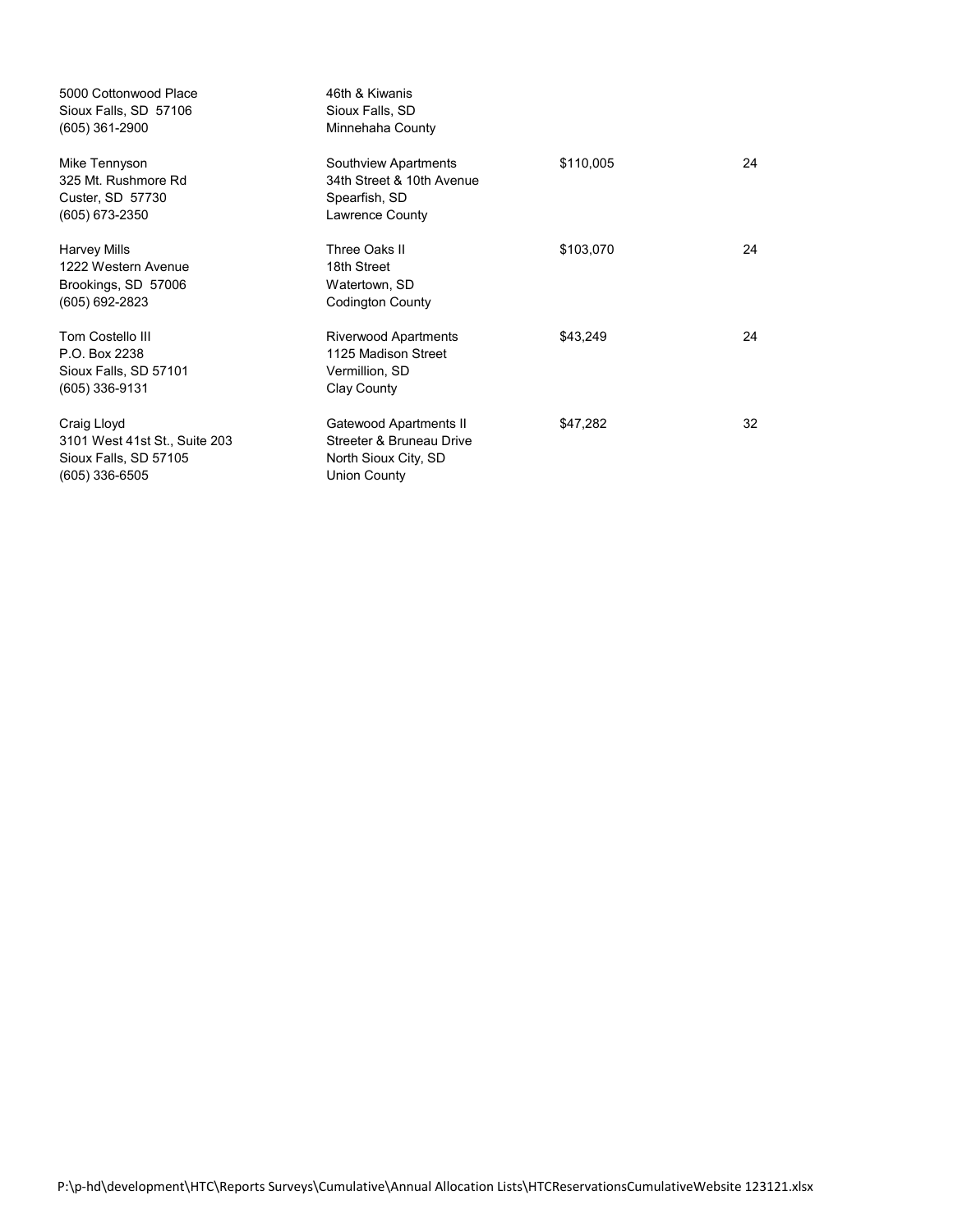## **SOUTH DAKOTA HOUSING DEVELOPMENT AUTHORITY LOW INCOME HOUSING TAX CREDITS 1996 Reservations**

| <b>CONTACT PERSON</b>                                                                                                         | <b>DEVELOPMENT NAME</b>                                                                            | <b>AWARDED</b> | <u>UNITS</u> |
|-------------------------------------------------------------------------------------------------------------------------------|----------------------------------------------------------------------------------------------------|----------------|--------------|
| Michael Bannwarth<br>St. Joseph Catholic Housing<br>523 North Duluth Ave.<br>Sioux Falls, SD 57104<br>(605) 988-3759          | <b>West Creek Woods</b><br>1600 South Saint Michaels Circle<br>Sioux Falls, SD<br>Minnehaha County | \$150,459      | 41           |
| David Simpson<br>Foundation Care Foundation, Inc.<br>2000 Wesleyan Blvd.<br>Rapid City, SD 57702<br>(605) 343-3555            | Fountain Springs Senior Apts.<br>1900 Harmony Heights Lane<br>Rapid City, SD<br>Pennington County  | \$169,945      | 50           |
| Donald A. Dunham Jr.<br>200 N. Phillips, Suite 202<br>Sioux Falls, SD 57102<br>(605) 339-9400                                 | Homestead Trails Rent to Own I<br>North Homestead Circle<br>Sioux Falls, SD<br>Minnehaha County    | \$158,878      | 27           |
| Donald A. Dunham Jr.<br>200 N. Phillips, Suite 202<br>Sioux Falls, SD 57102<br>(605) 339-9400                                 | Homestead Trails Rent to Own II<br>North Homestead Circle<br>Sioux Falls, SD<br>Minnehaha County   | \$12,089       | 5            |
| John and Harvey Mills<br>1222 Western Ave.<br>Brookings, SD 57006<br>(605) 692-2823                                           | Springwood<br>14th Avenue<br>Watertown, SD<br><b>Codington County</b>                              | \$92,352       | 24           |
| Elsie Meeks<br>Lakota Fund Inc.<br>P.O. Box 340<br>Kyle, SD 57752<br>$(605)$ 455-2500                                         | Eagle Nest Homes<br>Route 44<br>Wanblee, SD<br>Jackson County                                      | \$76,453       | 10           |
| Tom Costello III<br>P.O. Box 2238<br>Sioux Falls, SD 57101<br>(605) 336-9131                                                  | <b>Foxcroft Apartments</b><br>101 West Broad Avenue<br>Flandreau, SD<br>Moody County               | \$42,762       | 24           |
| Craig Lloyd<br>3101 W. 41st Street<br>Suite 203<br>Sioux Falls, SD 57105<br>(605) 336-6505                                    | Gatewood Apartments II<br>Street & Bruneau Drive<br>North Sioux City, SD<br><b>Union County</b>    | \$88,468       | 0            |
| <b>William Picotte</b><br>Oti Kaga Ltd. Partnership<br>Box 751, Teton Mall, Room 5<br>Eagle Butte, SD 57625<br>(605) 964-4664 | <b>Elk View Homes</b><br>SE Minneconjou Dr. &<br>O'henunpa Lane<br>Eagle Butte, SD<br>Dewey County | \$80,257       | 10           |
| Charles Gustafson<br>519 W. 10th Street<br>Sioux Falls, SD 57104-3619<br>$(605)$ 332-1000                                     | <b>Gateway Apartments</b><br>3511 South Gateway Blvd.<br>Sioux Falls, SD<br>Minnehaha County       | \$156,354      | 46           |

P:\p-hd\development\HTC\Reports Surveys\Cumulative\Annual Allocation Lists\HTCReservationsCumulativeWebsite 123121.xlsx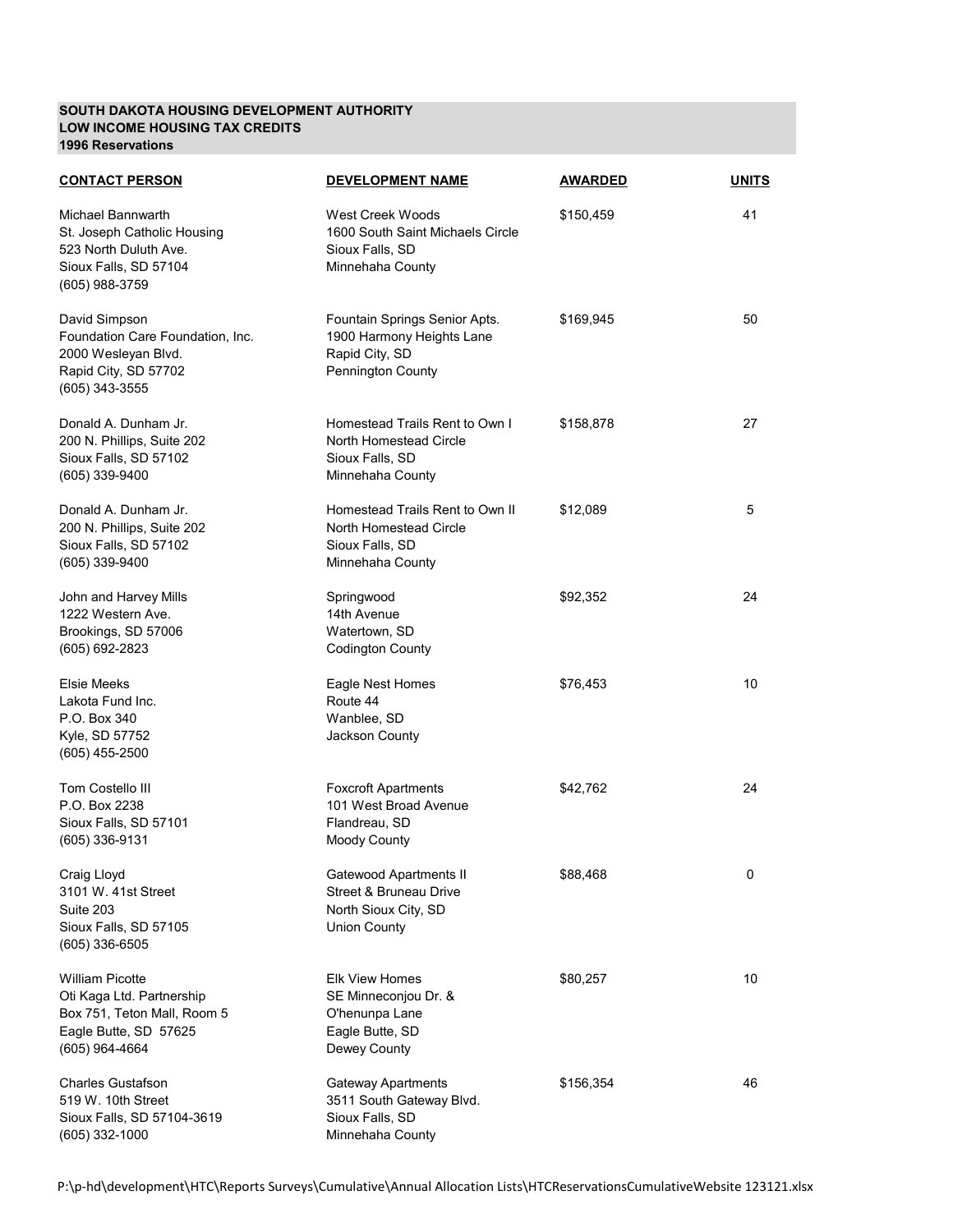Rita Archambeau Yankton Sioux Homes \$19,831 10 Yankton Sioux Ltd. Partnership 101-110 Veterant Solomon Vagner, SD<br>Wagner, SD 57380 Wagner, SD 57380<br>(605) 384-3171

Charles Mix County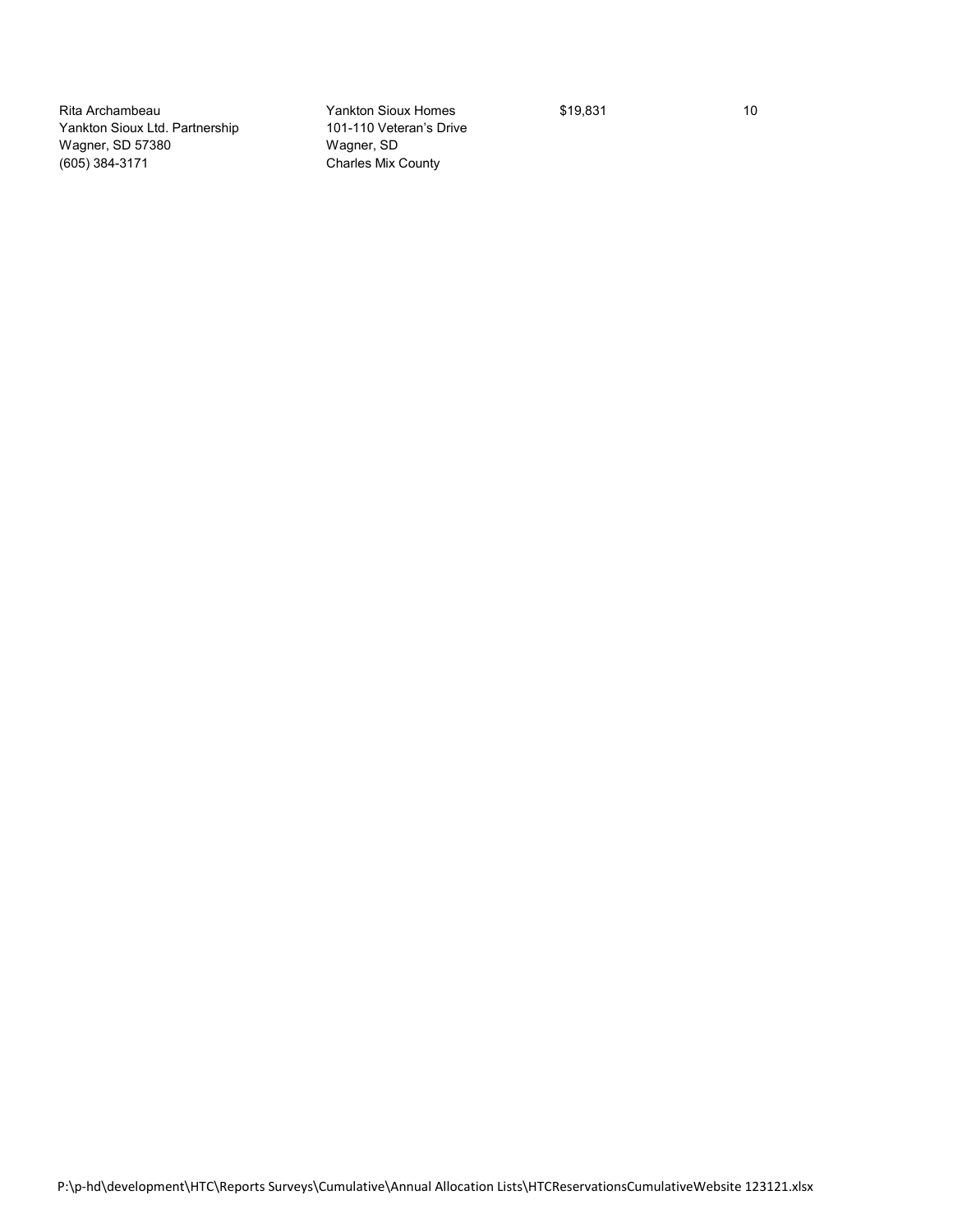#### **SOUTH DAKOTA HOUSING DEVELOPMENT AUTHORITY LOW INCOME HOUSING TAX CREDITS 1997 Reservations**

| <b>CONTACT PERSON</b>                                                                                                                            | <b>DEVELOPMENT NAME</b>                                                                          | <u>AWARDED</u> | <u>UNITS</u> |
|--------------------------------------------------------------------------------------------------------------------------------------------------|--------------------------------------------------------------------------------------------------|----------------|--------------|
| St. Joseph Catholic Housing<br>Michael Bannwarth<br>523 North Duluth Ave.<br>Sioux Falls, SD 57104<br>(605) 988-3759                             | <b>Split Rock</b><br>1100 East Teakwood Street<br>Brandon, SD<br>Minnehaha County                | \$133,187      | 32           |
| Lower Brule Ltd. Partnership<br>Jeannie Langdeau<br><b>Box 183</b><br>Lower Brule, SD 57548<br>(605) 473-5522                                    | Lower Brule Sioux Homes<br><b>BIA Route 10</b><br>Lower Brule, SD<br><b>Lyman County</b>         | \$93,642       | 16           |
| <b>Memorial Park Apartments</b><br><b>Limited Partnership</b><br>Doug Wells<br>1805 West Fulton Street<br>Rapid City, SD 57702<br>(605) 394-5350 | <b>Memorial Park Apartments</b><br>Lot 2 of Lot RU-9C<br>Rapid City, SD<br>Pennington County     | \$222,491      | 60           |
| Heritage Acres III Ltd. Partnership<br><b>Sharon Capp</b><br>430 Oriole Drive<br>Spearfish, SD 57783<br>(605) 642-8817                           | Heritage Acres III - Phase II<br>2340 East Avenue<br>Sturgis, SD<br><b>Meade County</b>          | \$66,409       | 32           |
| MDI Limited Partnership #40<br>John Errigo<br>1600 University Ave., Suite 212<br>St. Paul, MN 55104<br>(612) 646-7848                            | Hunter's Run Townhomes<br><b>Elk Drive and Moose Drive</b><br>Sturgis, SD<br><b>Meade County</b> | \$135,671      | 24           |
| Yankton Sioux Ltd. Partnership<br>Rita Archambeau<br><b>Box 426</b><br>Wagner, SD 57380<br>(605) 384-3171                                        | <b>Yankton Sioux Homes</b><br>101-110 Veteran's Drive<br>Wagner, SD<br><b>Charles Mix County</b> | \$44,059       | 0            |
| Wanbli Hohpi Otipi Ltd. Partnership<br><b>Elsie Meeks</b><br><b>Main Street</b><br>Kyle, SD 57752<br>(605) 455-2500                              | Eagle Nest II<br>Route 44<br>Wanblee, SD<br>Jackson County                                       | \$179,052      | 20           |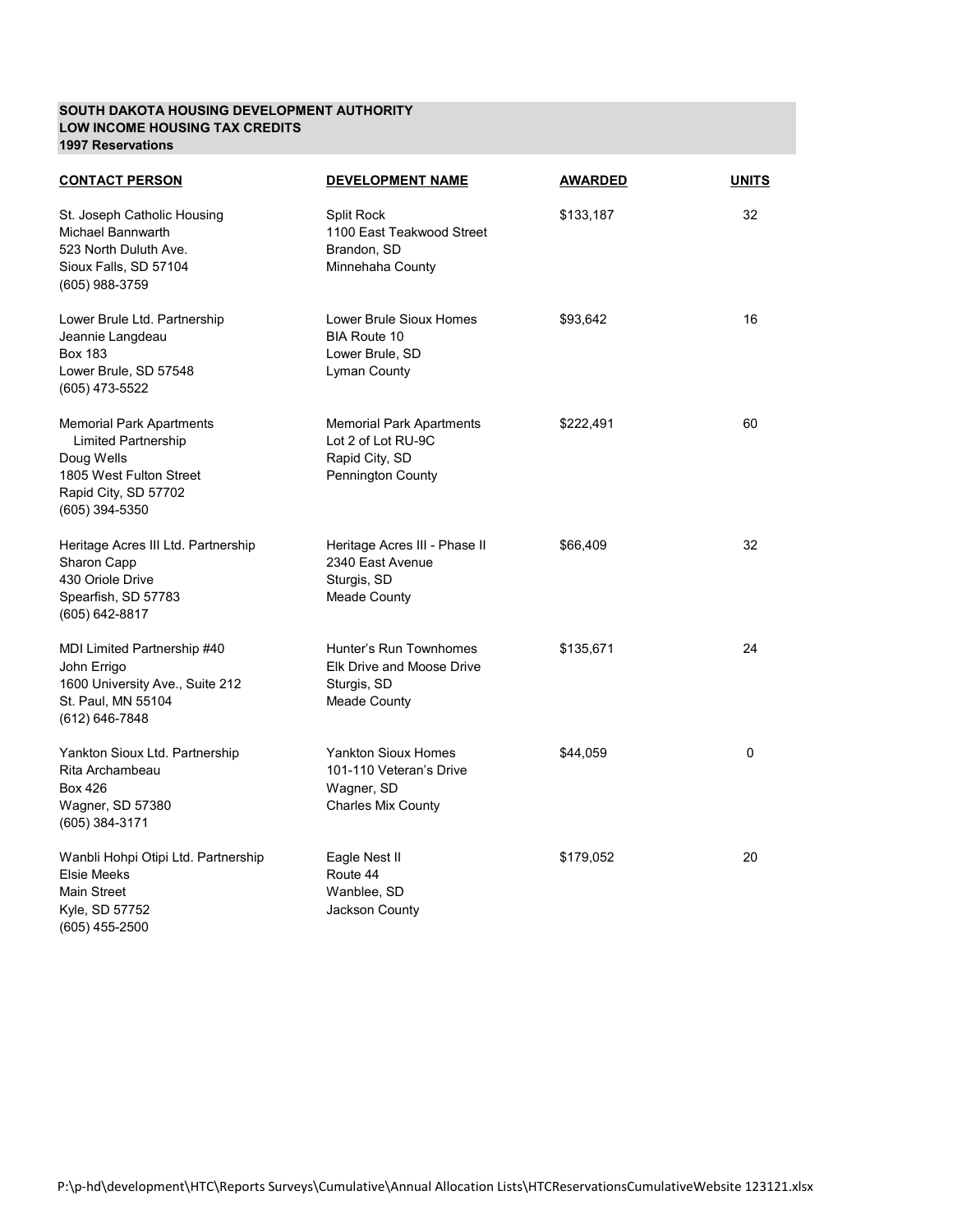#### **SOUTH DAKOTA HOUSING DEVELOPMENT AUTHORITY LOW INCOME HOUSING TAX CREDITS 1998 Reservations**

(605) 988-3759

| <b>CONTACT PERSON</b>                                                                                                 | <b>DEVELOPMENT NAME</b>                                                                                 | <u>AWARDED</u> | <u>UNITS</u> |
|-----------------------------------------------------------------------------------------------------------------------|---------------------------------------------------------------------------------------------------------|----------------|--------------|
| <b>Tom Costello</b><br>PO Box 2238<br>Sioux Falls, SD 57101<br>(605) 336-9131                                         | <b>Foxcroft II Apartments</b><br>601 South Center<br>Flandreau, SD<br>Moody County                      | \$14,625       | 8            |
| <b>Tom Costello</b><br>PO Box 2238<br>Sioux Falls, SD 57101<br>(605) 336-9131                                         | <b>Quail Hollow Townhouses</b><br>4600 East 3rd Street<br>Sioux Falls, SD<br>Minnehaha County           | \$91,461       | 22           |
| Harvey E. Mills<br>1311 Main Avenue South<br>Brookings, SD 57006<br>(605) 697-3100                                    | Lincoln Apartments<br>330 West Prospect<br>Pierre, SD<br><b>Hughes County</b>                           | \$82,412       | 30           |
| Harvey E. Mills<br>1311 Main Avenue South<br>Brookings, SD 57006<br>(605) 697-3100                                    | <b>Sunrise Apartments</b><br>2015 Green Street<br>Yankton, SD<br><b>Yankton County</b>                  | \$89,076       | 32           |
| Michael Bannwarth<br>St. Joseph Catholic Housing<br>523 N. Duluth Ave.<br>Sioux Falls, SD 57104<br>(605) 988-3759     | South Briar Apartments<br>423 15 <sup>th</sup> Street South<br>Brookings, SD<br><b>Brookings County</b> | \$133,923      | 29           |
| <b>William Picotte</b><br>Oti Kaga, Inc.<br>PO Box 751, Teton Mall, Room 7<br>Eagle Butte, SD 57625<br>(605) 964-4663 | South Main Apartments<br><b>Prairie Road East</b><br>Eagle Butte, SD<br>Dewey County                    | \$53,822       | 20           |
| Connie Gorsuch<br>Custer County Housing & Redevelop.<br>1205 Sherman Street<br>Custer, SD 57730<br>(605) 673-5548     | <b>Trail View Estates</b><br>1110, 1120 & 1130 Harney Street<br>Custer, SD<br><b>Custer County</b>      | \$38,363       | 24           |
| Michael Bannwarth<br>St. Joseph Catholic Housing<br>523 N. Duluth Ave.<br>Sioux Falls, SD 57104                       | Southridge Townhomes & Apart.<br>1636 E. Northstar Lane<br>Sioux Falls, SD<br>Minnehaha County          | \$284,379      | 59           |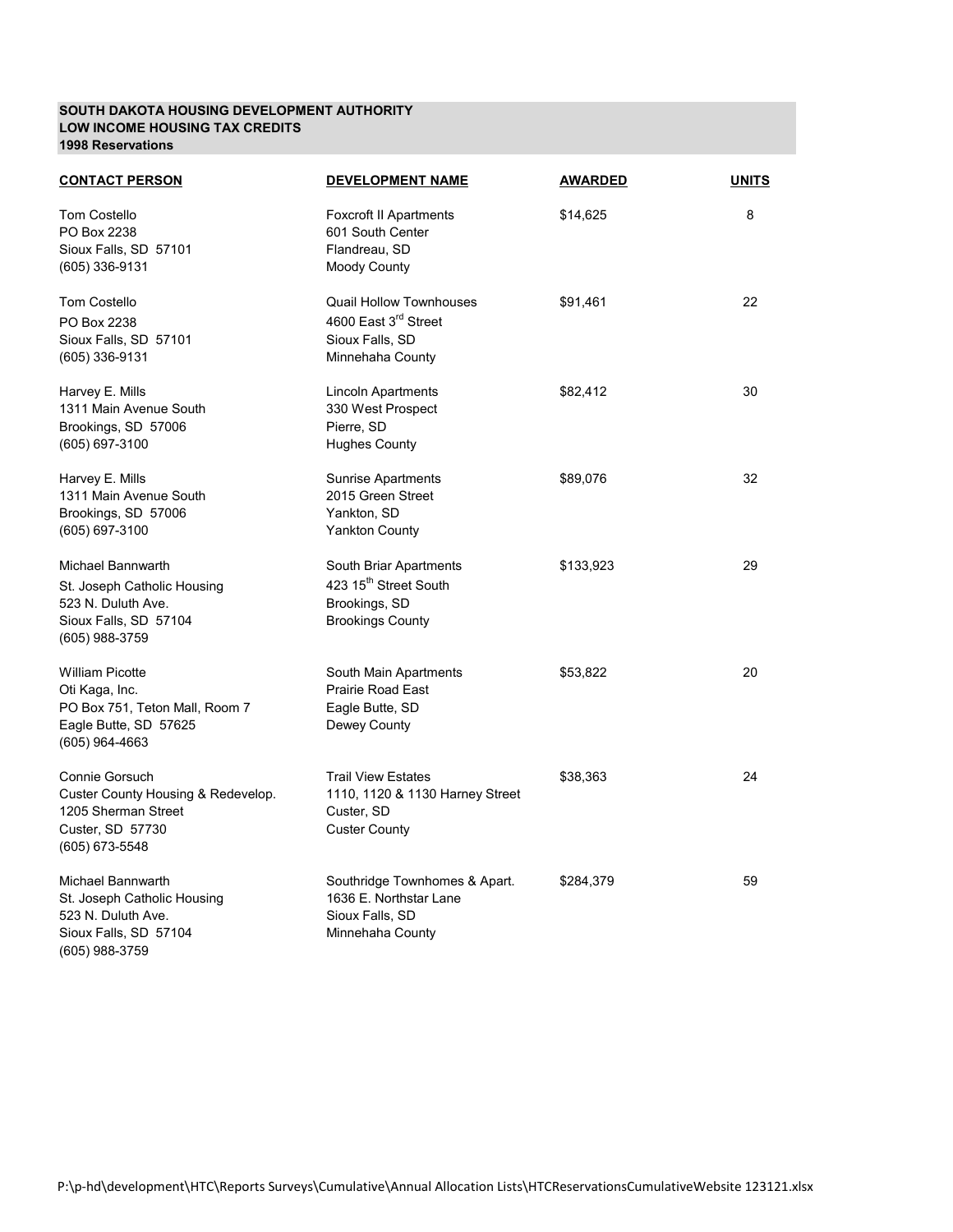#### **SOUTH DAKOTA HOUSING DEVELOPMENT AUTHORITY LOW INCOME HOUSING TAX CREDITS 1999 Reservations**

| <b>CONTACT PERSON</b>                                                                                                            | <b>DEVELOPMENT NAME</b>                                                                                                                 | <b>AWARDED</b> | <b>UNITS</b> |
|----------------------------------------------------------------------------------------------------------------------------------|-----------------------------------------------------------------------------------------------------------------------------------------|----------------|--------------|
| Rita Archambeau<br>Yankton Sioux Housing Auth.<br>PO Box 426<br>Wagner, SD<br>(605) 384-3171                                     | <b>Yankton Sioux Homes II</b><br><b>Scattered Sites</b><br>Wagner, SD<br><b>Charles Mix County</b>                                      | \$58,957       | 10           |
| Rita Archambeau<br>Yankton Sioux Housing Auth.<br>PO Box 426<br>Wagner, SD<br>(605) 384-3171                                     | <b>Yankton Sioux Homes III</b><br><b>Scattered Sites</b><br>Wagner, SD<br><b>Charles Mix County</b>                                     | \$97,090       | 20           |
| Gerald Beninga<br>Senior Citizens Services, Inc.<br>2308 West 46 <sup>th</sup> Street<br>Sioux Falls, SD 57105<br>(605) 336-6722 | <b>Bergeland Apartments</b><br>2412 West 46 <sup>th</sup> Street<br>Sioux Falls, SD<br>Minnehaha County                                 | \$166,857      | 44           |
| Michael Bannwarth<br>St. Joseph Catholic Housing<br>523 N. Duluth Ave.<br>Sioux Falls, SD 57104<br>(605) 988-3759                | Heritage Apartments<br>705 & 709 North Lewis and<br>1818 East Third<br>Sioux Falls, SD<br>Minnehaha County                              | \$158,944      | 96           |
| Michael Bannwarth<br>St. Joseph Catholic Housing<br>523 N. Duluth Ave.<br>Sioux Falls, SD 57104<br>(605) 988-3759                | Rolling Hills Townhouses<br>614 & 616 North Lewis and<br>1804 & 1808 East 5 <sup>th</sup> Street<br>Sioux Falls, SD<br>Minnehaha County | \$108,641      | 47           |
| Tom Costello<br>Costello Company<br>PO Box 2238<br>Sioux falls, SD 57101<br>(605) 336-9131                                       | Parkwood Apartments<br>1209 Madison Street<br>Vermillion, SD<br>Clay County                                                             | \$39,129       | 24           |
| <b>Tom Costello</b><br>Costello Company<br>PO Box 2238<br>Sioux falls, SD 57101<br>(605) 336-9131                                | <b>Green Briar Apartments</b><br>410 & 500 15 <sup>th</sup> Street South<br>Brookings, SD<br><b>Brookings County</b>                    | \$137,676      | 29           |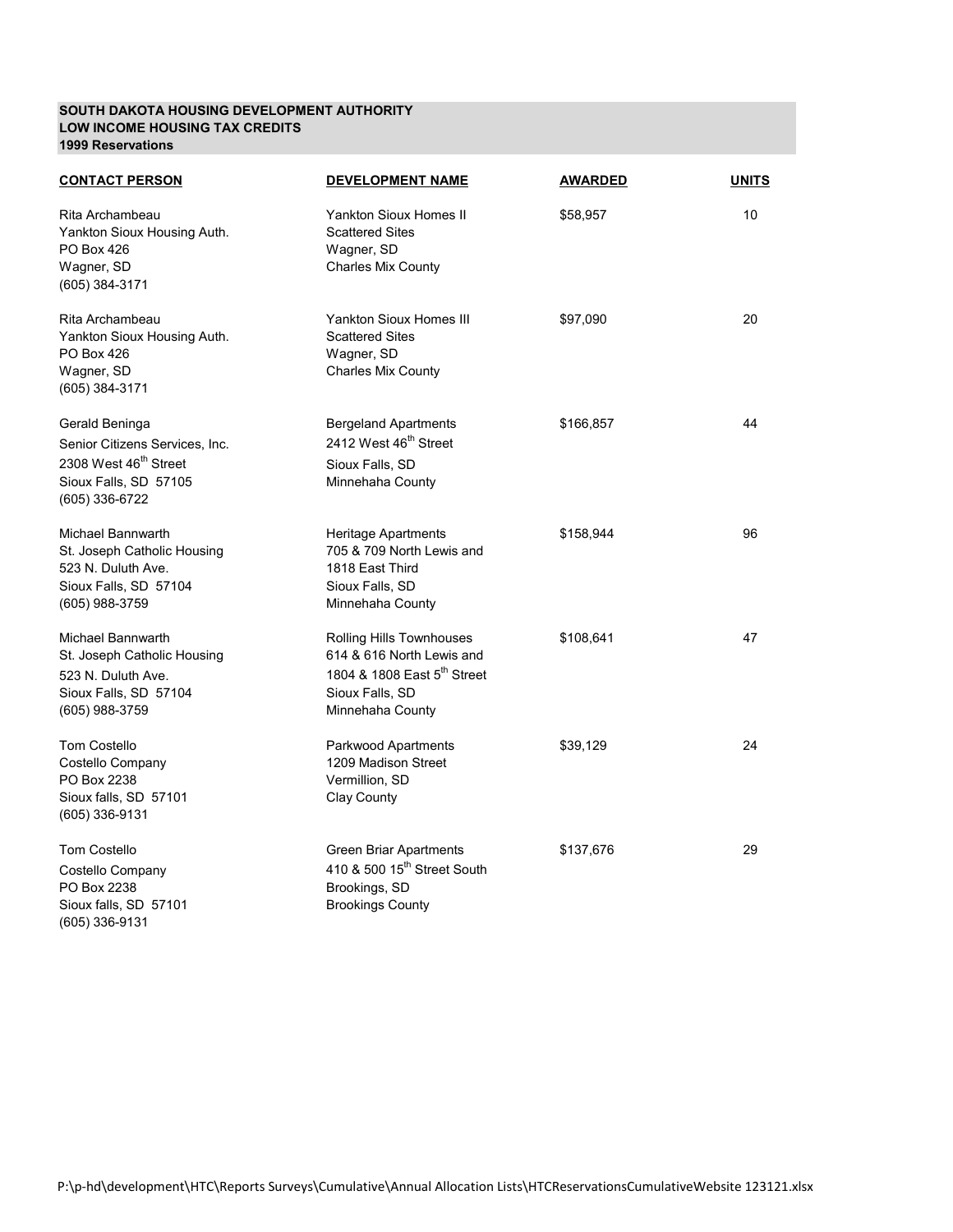## **SOUTH DAKOTA HOUSING DEVELOPMENT AUTHORITY LOW INCOME HOUSING TAX CREDITS 2000 Reservations**

(763) 354-5500

| <b>CONTACT PERSON</b>                  | <b>DEVELOPMENT NAME</b>           | <b>AWARDED</b>   | <b>UNITS</b> |
|----------------------------------------|-----------------------------------|------------------|--------------|
| Gerald Beninga                         | <b>Bergeland Apartments</b>       | \$2,414          |              |
| Senior Citizens Services, Inc.         | 2412 West 46 <sup>th</sup> Street | (Additional      |              |
| 2308 West 46 <sup>th</sup> Street      | Sioux Falls, SD                   | Credits)         |              |
| Sioux Falls, SD 57105                  | Minnehaha County                  |                  |              |
| (605) 336-6722                         |                                   |                  |              |
| James Barclay                          | Krismar Villa Apartments          | \$33,424         | 26           |
| <b>Lutheran Social Services</b>        | 409 Memorial Drive                |                  |              |
| 705 East 41 <sup>st</sup> Street       | Wagner, SD 57380                  |                  |              |
| Sioux Falls, SD 57105-6048             | <b>Charles Mix County</b>         |                  |              |
| $(605)$ 357-0100                       |                                   |                  |              |
| <b>Tom Costello</b>                    | <b>WestPointe Townhomes</b>       | \$178,855        | 29           |
| <b>Costello Realty</b>                 | 4400 W. Briggs Drive              |                  |              |
| PO Box 2238                            | Sioux Falls, SD 57107             |                  |              |
| Sioux Falls, SD 57101                  | Minnehaha County                  |                  |              |
| (605) 336-9131                         |                                   |                  |              |
| Ken Alkire                             | <b>Standing Rock Homes I</b>      | \$110,989        | 20           |
| <b>Standing Rock Housing Authority</b> | Scattered sites                   |                  |              |
| PO Box 484                             | <b>Corson County</b>              |                  |              |
| Fort Yates, ND 58538                   |                                   |                  |              |
| (701) 854-3891                         |                                   |                  |              |
| <b>Tom Costello</b>                    | Carlyle Apartments                | \$183,688        | 42           |
| Costello Realty                        | 1901 3rd Ave. SE                  |                  |              |
| PO Box 2238                            | Aberdeen, SD 57401                |                  |              |
| Sioux Falls, SD 57101                  | <b>Brown County</b>               |                  |              |
| (605) 336-9131                         |                                   |                  |              |
| <b>Bill Picotte</b>                    | <b>Falcon Apartment</b>           | \$47,883         | 16           |
| Oti Kaga, Inc.                         | <b>Thunder Hills Drive</b>        |                  |              |
| PO Box 751                             | Eagle Butte, SD 57625             |                  |              |
| Eagle Butte, SD 57625                  | Dewey County                      |                  |              |
| $(605)$ 964-4663                       |                                   |                  |              |
| Tom Costello                           | <b>Sutton Place Apartments</b>    | \$148,649        | 29           |
| <b>Costello Realty</b>                 | 3000 Douglas Avenue               |                  |              |
| PO Box 2238                            | Yankton, SD 57078                 |                  |              |
| Sioux Falls, SD 57101                  | <b>Yankton County</b>             |                  |              |
| (605) 336-9131                         |                                   |                  |              |
| Lewis Weinberg                         | Town Square Apartments II         | \$159,263        | 30           |
| Weinberg Investments, Inc.             | 505 West Main Avenue              |                  |              |
| 505 $5th$ Street                       | Vermillion, SD 57069              |                  |              |
| Sioux City, IA 51010                   | Clay County                       |                  |              |
| (712) 252-2201                         |                                   |                  |              |
| Wallace Johnson                        | <b>Elmwood Estates</b>            | \$238,611        | 98           |
| Dominium Development                   | 601-705 North Elmwood Ave.        | \$4,396 (forward |              |
| 2355 Polaris Lane North, Suite 100     | Sioux Falls, SD 57104             | commitment)      |              |
| Plymouth, MN 55447                     | Minnehaha County                  |                  |              |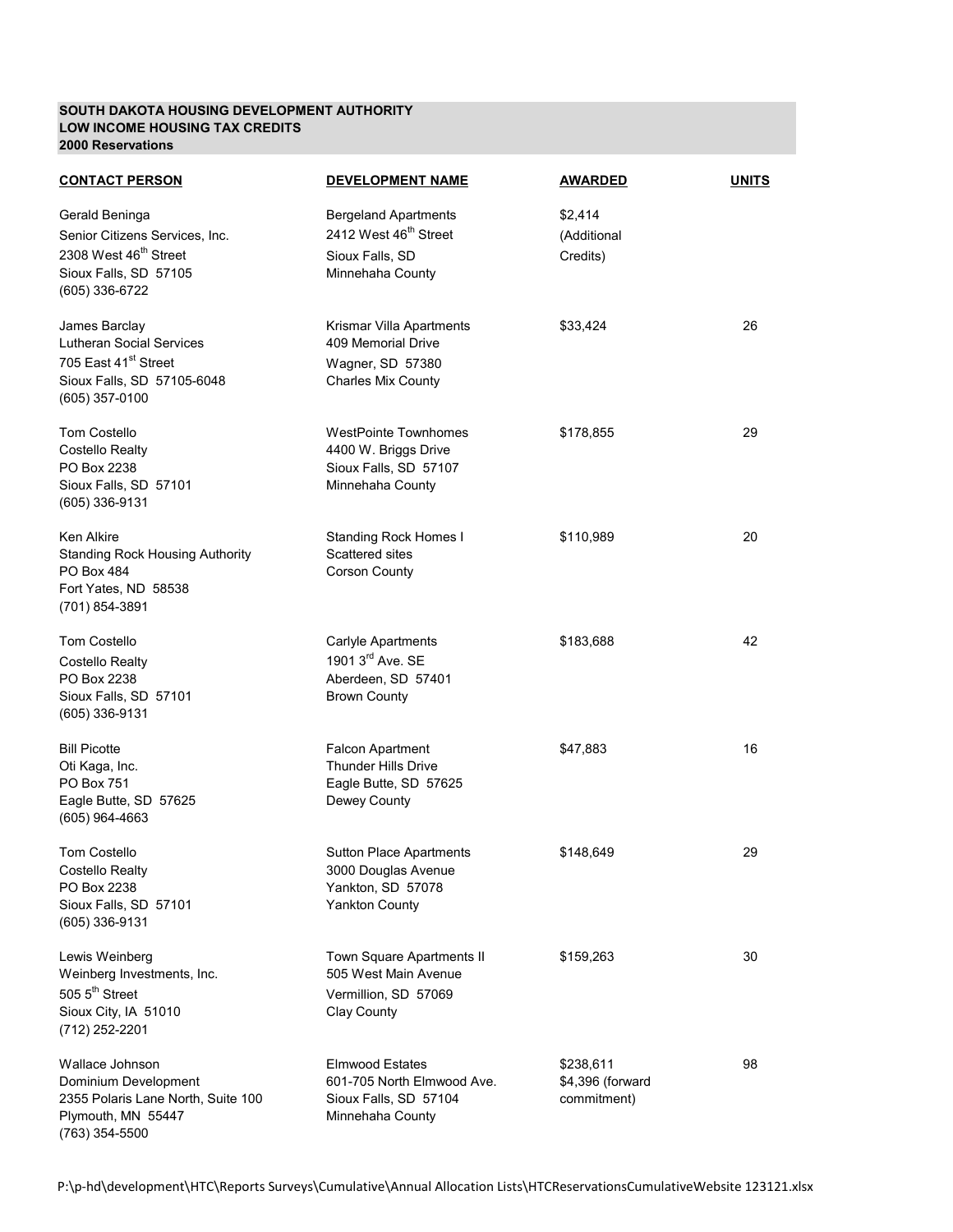P:\p-hd\development\HTC\Reports Surveys\Cumulative\Annual Allocation Lists\HTCReservationsCumulativeWebsite 123121.xlsx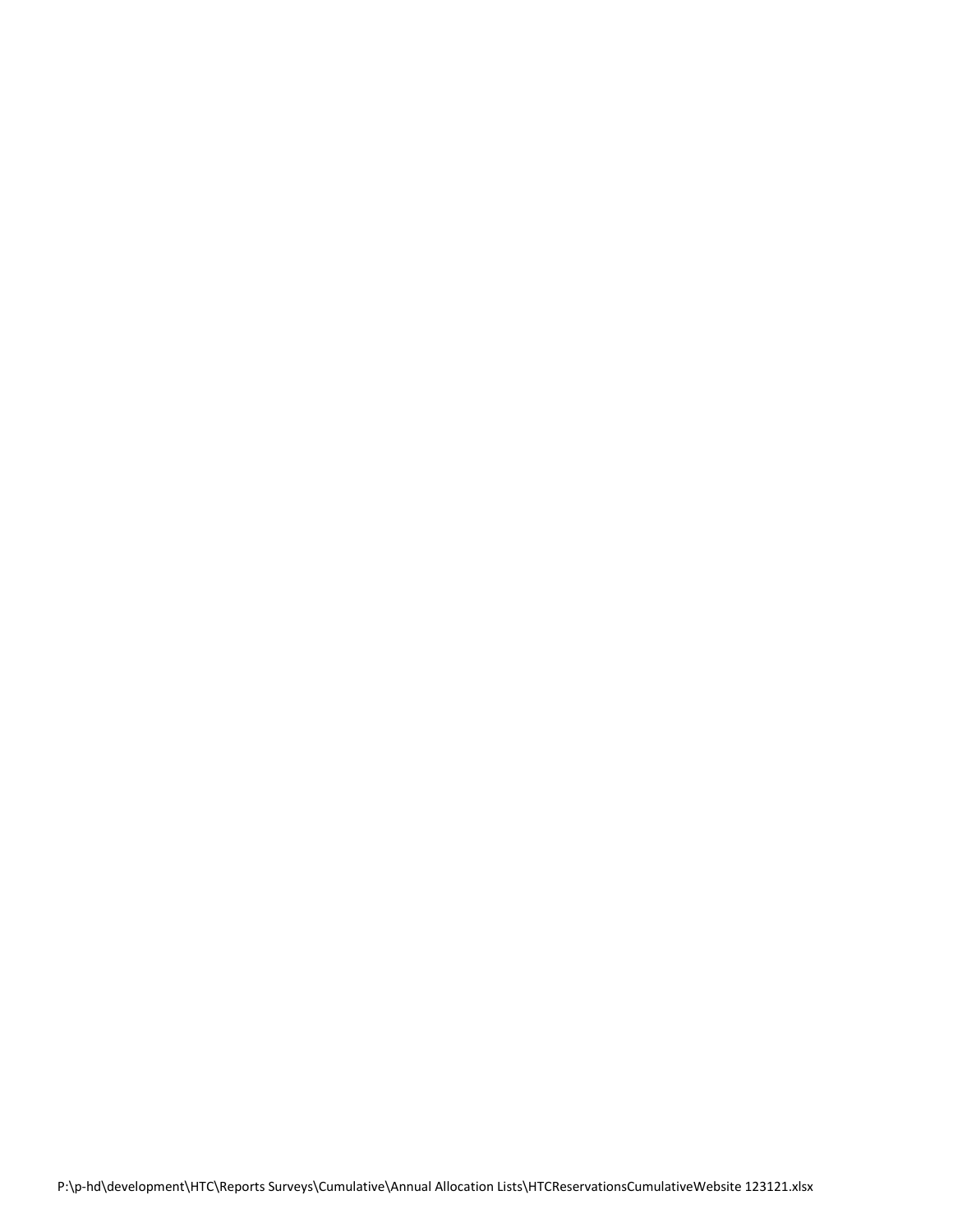## **SOUTH DAKOTA HOUSING DEVELOPMENT AUTHORITY LOW INCOME HOUSING TAX CREDITS 2001 Reservations**

(605) 334-5410

| <b>CONTACT PERSON</b>                                                                                                      | <b>DEVELOPMENT NAME</b>                                                                                      | <u>AWARDED</u>                  | <b>UNITS</b> |
|----------------------------------------------------------------------------------------------------------------------------|--------------------------------------------------------------------------------------------------------------|---------------------------------|--------------|
| Wallace Johnson<br>Dominium Development<br>2355 Polaris Lane North, Suite 100<br>Plymouth, MN 55447<br>(763) 354-5500      | <b>Elmwood Estates</b><br>601-705 North Elmwood Ave.<br>Sioux Falls, SD 57104<br>Minnehaha County            | \$4,396 (forward<br>commitment) |              |
| Joe Abdo, Jr.<br>Yankton Sioux Housing Auth.<br>410 South Main Street<br>Yankton, SD 57380<br>$(605)$ 384-3171             | <b>Yankton Sioux IV</b><br><b>Scattered Sites</b><br>Lake Andes, Wagner & Marty<br><b>Charles Mix County</b> | \$125,875                       | 20           |
| <b>Tom Costello</b><br><b>Costello Realty</b><br>PO Box 2238<br>Sioux Falls, SD 57101<br>(605) 336-9131                    | WestPointe Townhomes II<br>4600 W. Briggs Drive<br>Sioux Falls, SD 57107<br>Minnehaha County                 | \$253,307                       | 42           |
| <b>Tom Costello</b><br>Costello Realty<br>PO Box 2238<br>Sioux Falls, SD 57101<br>(605) 336-9131                           | Brennan Hill Twnhs.<br>4536 East Brennan Drive<br>Sioux Falls, SD<br>Minnehaha County                        | \$371,018                       | 61           |
| <b>Tom Costello</b><br><b>Costello Realty</b><br>PO Box 2238<br>Sioux Falls, SD 57101<br>(605) 336-9131                    | Sutton Place Apts. II<br>3012 Douglas Avenue<br>Yankton, SD<br><b>Yankton County</b>                         | \$158,067                       | 30           |
| <b>Tom Costello</b><br>Costello Realty<br>PO Box 2238<br>Sioux Falls, SD 57101<br>(605) 336-9131                           | Stoney Creek Twnhs.<br>7412 West Stoney Creek St.<br>Sioux Falls, SD<br>Minnehaha County                     | \$352,941                       | 59           |
| <b>Tom Costello</b><br>Costello Realty<br>PO Box 2238<br>Sioux Falls, SD 57101<br>(605) 336-9131                           | East Woods Apartments<br>1705 East 1 <sup>st</sup> Avenue<br>Mitchell, SD<br>Davison County                  | \$233,333                       | 44           |
| <b>Bill Picotte</b><br>Oti Kaga, Inc.<br>PO Box 751, Teton Mall, Room 7<br>Eagle Butte, SD 57625<br>$(605)$ 964-4663       | <b>Blackhawk Apartments</b><br>300 Thunder Hills Road<br>Eagle Butte, SD 57625<br>Ziebach County             | \$47,767                        | 15           |
| <b>Michael Crane</b><br><b>Crane and Fowler Investments</b><br>122 South Phillips Ave., Suite 350<br>Sioux Falls, SD 57103 | Green Meadows Twnhs.<br>1515 North Davison<br>Mitchell, SD<br>Davison County                                 | \$68,800                        | 20           |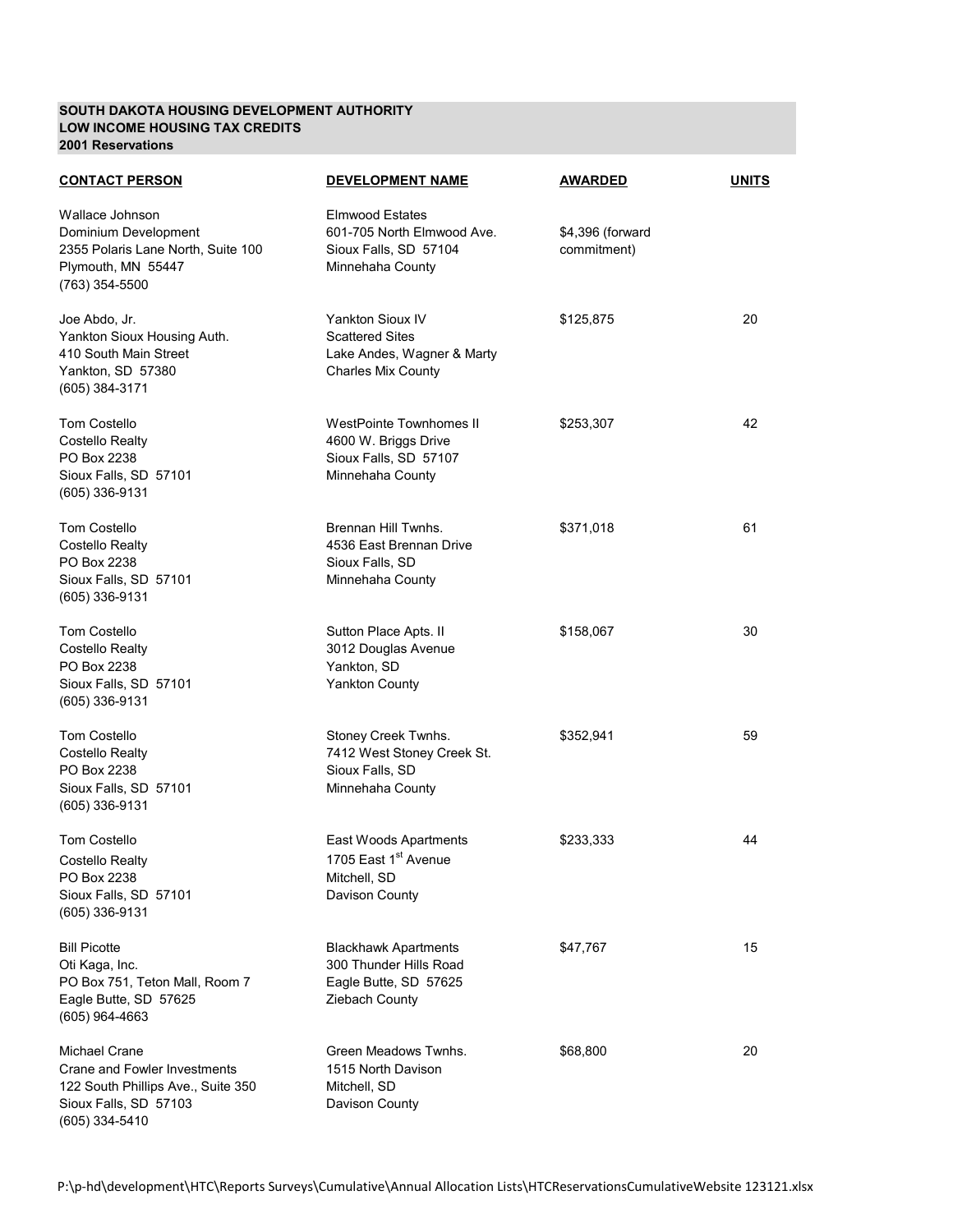| Michael Crane                      | Town Square Apts. I               | \$108,685 | 40 |
|------------------------------------|-----------------------------------|-----------|----|
| Crane and Fowler Investments       | 505 West Main Ave.                |           |    |
| 122 South Phillips Ave., Suite 350 | Vermillion, SD                    |           |    |
| Sioux Falls, SD 57103              | Clay County                       |           |    |
| (605) 334-5410                     |                                   |           |    |
| Michael Crane                      | Western Heights Apts.             | \$277,910 | 80 |
| Crane and Fowler Investments       | 2201 West 46 <sup>th</sup> Street |           |    |
|                                    |                                   |           |    |
| 122 South Phillips Ave., Suite 350 | Sioux Falls, SD                   |           |    |
| Sioux Falls, SD 57103              | Minnehaha County                  |           |    |
| (605) 334-5410                     |                                   |           |    |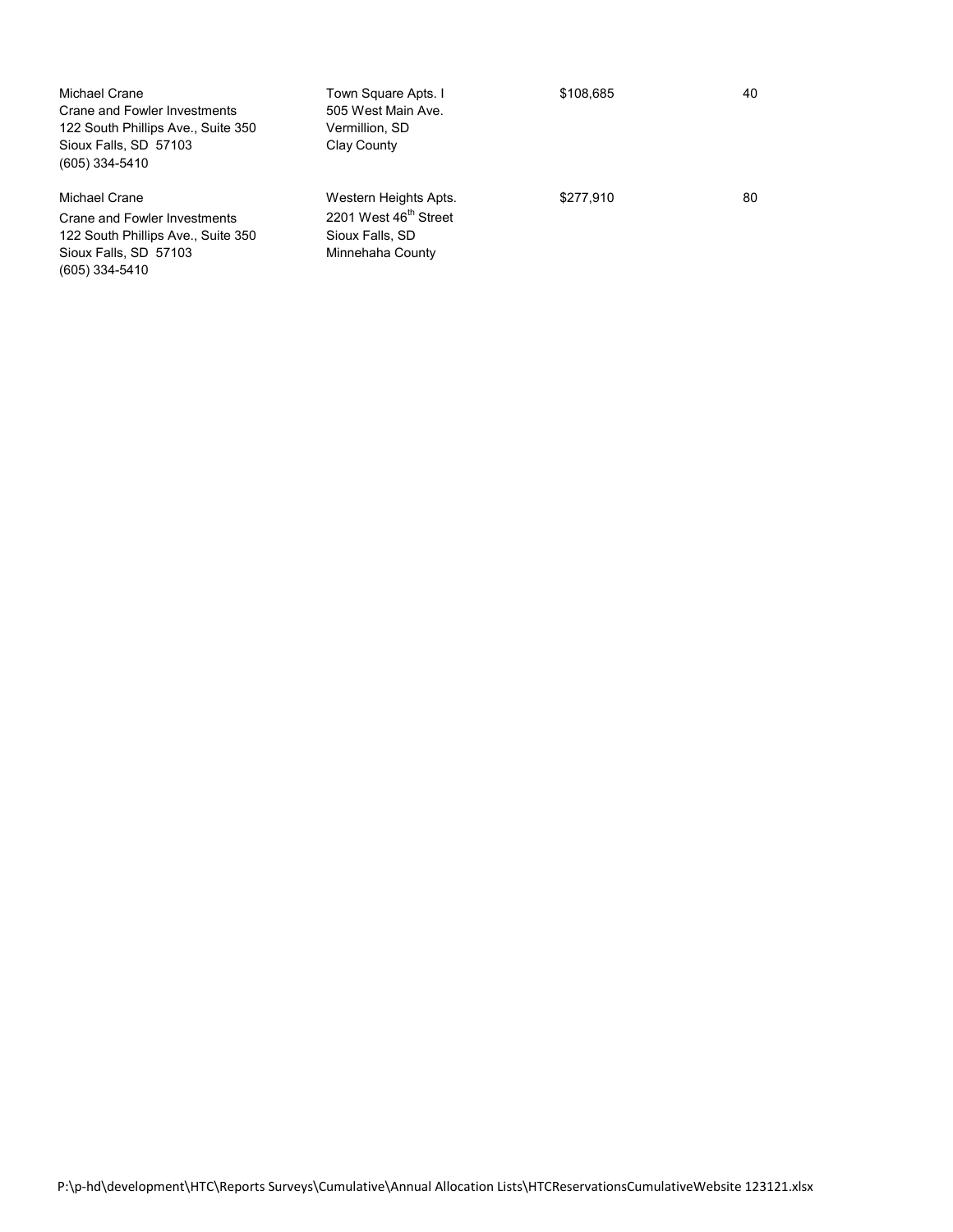## **SOUTH DAKOTA HOUSING DEVELOPMENT AUTHORITY LOW INCOME HOUSING TAX CREDITS 2002 Reservations**

| <b>CONTACT PERSON</b>                                                                                                | <b>DEVELOPMENT NAME</b>                                                                             | AWARDED                        | <b>UNITS</b> |
|----------------------------------------------------------------------------------------------------------------------|-----------------------------------------------------------------------------------------------------|--------------------------------|--------------|
| <b>Bill Picotte</b><br>Oti Kaga, Inc.<br>PO Box 751, Teton Mall, Room 7<br>Eagle Butte, SD 57625<br>$(605)$ 964-4663 | <b>Buffalo Lodges</b><br>301-326 Thunder Hills Road<br>Eagle Butte, SD<br>Ziebach County            | \$146,469                      | 26           |
| Donald Walgrave<br>505 Northwood Drive<br>Redwood Falls, MN 56283<br>(507) 637-2145                                  | Fox Meadows II Apartments<br>1411 East Rushmore Drive<br>Brandon, SD<br>Minnehaha County            | \$19,653                       | 16           |
| <b>Standing Rock Housing Authority</b><br>1333 92 <sup>nd</sup> Street<br>Fort Yates, ND 58538<br>(701) 854-3891     | Standing Rock Homes V<br><b>Various Sites</b><br>Corson County, SD                                  | \$225,063                      | 24           |
| <b>Standing Rock Housing Authority</b><br>1333 92 <sup>nd</sup> Street<br>Fort Yates, ND 58538<br>(701) 854-3891     | <b>Standing Rock Homes VI</b><br><b>Various Sites</b><br>Corson County, SD                          | \$214,024                      | 30           |
| K. Sickler<br>Costello Realty<br>PO Box 2238<br>Sioux Falls, SD 57101<br>(605) 336-7737                              | Jefferson Court<br>400 11 <sup>th</sup> Street NE<br>Watertown, SD<br><b>Codington County</b>       | \$97,252                       | 24           |
| K. Sickler<br><b>Costello Realty</b><br>PO Box 2238<br>Sioux Falls, SD 57101<br>(605) 336-7737                       | Churchill Apts. & Townhomes<br>215 Kinney Avenue<br>Rapid City, SD<br>Pennington County             | \$187,291                      | 50           |
| K. Sickler<br><b>Costello Realty</b><br>PO Box 2238<br>Sioux Falls, SD 57101<br>(605) 336-7737                       | Stone Bridge Apartments<br>22 8 <sup>th</sup> Avenue SW<br>Watertown, SD<br><b>Codington County</b> | \$189,887                      | 54           |
| Roger Peterson<br>Gandolf Group, LLC<br>6465 Wayzata Blvd. #402<br>St. Louis Park, MN 55426<br>(952) 543-2455        | South Creek Village<br>3205 Hwy. 79<br>Rapid City, SD<br>Pennington County                          | \$403,779                      | 72           |
| K. Sickler<br>Costello Realty<br>PO Box 2238<br>Sioux Falls, SD 57101<br>(605) 336-7737                              | <b>WestPointe Townhomes III</b><br>4301 Antelope Drive<br>Sioux Falls, SD<br>Minnehaha County       | \$117,251                      | 20           |
| K. Sickler<br><b>Costello Realty</b>                                                                                 | <b>RoseCrest Townhomes</b><br>3316 Rambler Place                                                    | \$402,191<br>(\$61,039 Forward | 77           |

P:\p-hd\development\HTC\Reports Surveys\Cumulative\Annual Allocation Lists\HTCReservationsCumulativeWebsite 123121.xlsx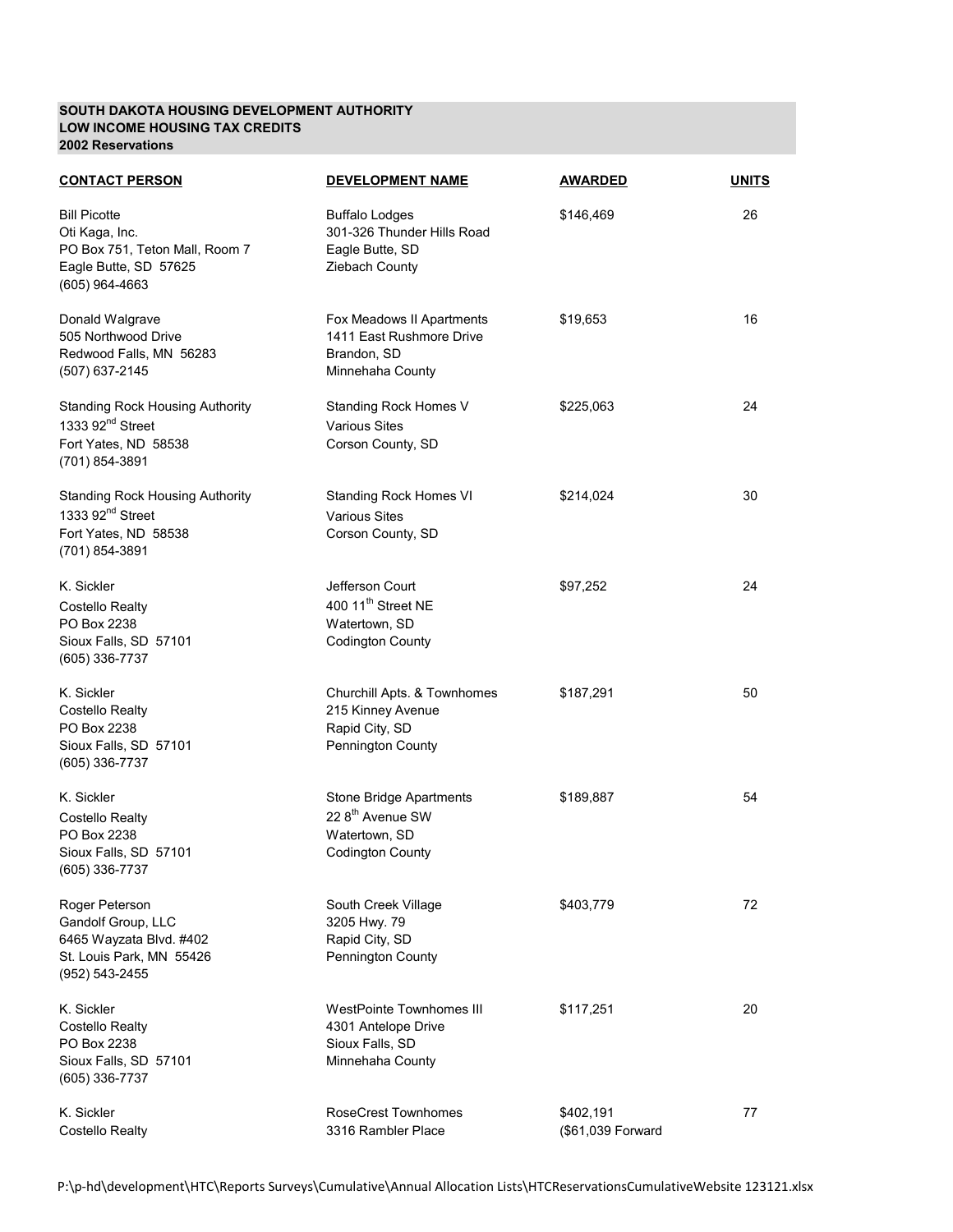PO Box 2238 Sioux Falls, SD<br>Sioux Falls, SD 57101 (605) 336-7737 Minnehaha County Sioux Falls, SD 57101 (605) 336-7737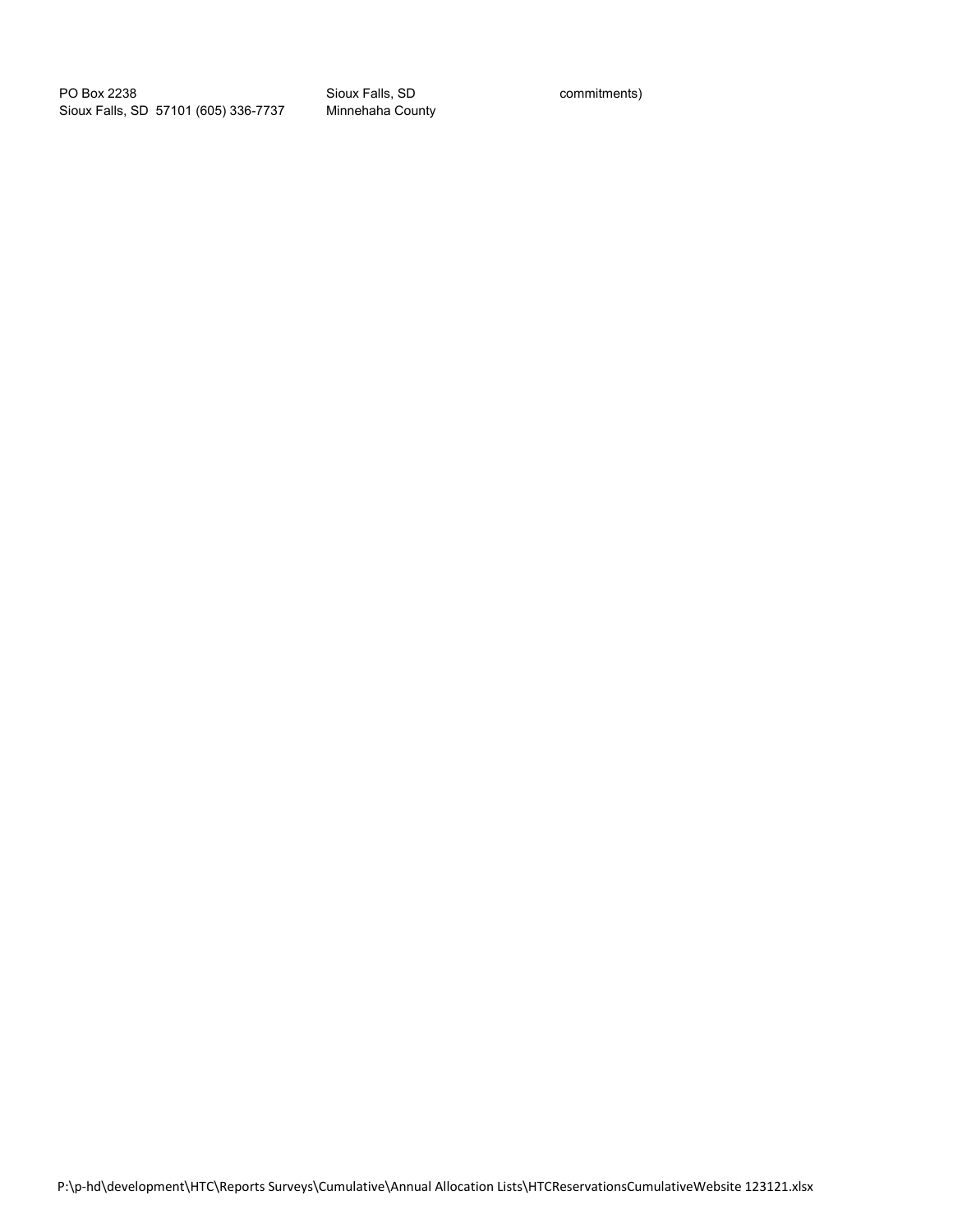## **SOUTH DAKOTA HOUSING DEVELOPMENT AUTHORITY LOW INCOME HOUSING TAX CREDITS 2003 Reservations**

| <u>CONTACT PERSON</u>                                                                                                      | <b>DEVELOPMENT NAME</b>                                                                                       | <b>AWARDED</b>                 | <u>UNITS</u> |
|----------------------------------------------------------------------------------------------------------------------------|---------------------------------------------------------------------------------------------------------------|--------------------------------|--------------|
| Ms. K. Sickler<br>Costello Realty<br>PO Box 2238<br>Sioux Falls, SD 57101<br>(605) 336-9131                                | <b>Hunters Gate Townhomes</b><br>201 South Cliff Avenue<br>Harrisburg, SD<br><b>Lincoln County</b>            | \$180,325                      | 30           |
| Ms. K. Sickler<br><b>Costello Realty</b><br>PO Box 2238<br>Sioux Falls, SD 57101<br>(605) 336-9131                         | <b>Stoney Creek Townhomes</b><br>906 South Tayberry Ave.<br>Sioux Falls, SD<br>Minnehaha County               | \$207,115                      | 36           |
| Ms. Connie Gorsuch<br>Custer County Housing & Redev.<br>622 Crook Street, Suite 1<br>Custer, SD 57730<br>(605) 673-5548    | Trail View Estates II<br>1125 Crook Street<br>Custer, SD<br><b>Custer County</b>                              | \$37,424                       | 16           |
| Mr. Joe Abdo<br>Yankton Sioux Housing Auth.<br>PO Box 426<br>Wagner, SD 57380<br>(605) 384-3171                            | <b>Yankton Sioux Homes V</b><br><b>Scattered Sites</b><br>Lake Andes & Marty, SD<br><b>Charles Mix County</b> | \$145,415                      | 20           |
| Mr. Michael Bannwarth<br>St. Joseph Catholic Housing<br>523 North Duluth Avenue<br>Sioux Falls, SD 57104<br>(605) 988-3759 | <b>HighPointe Townhomes</b><br><b>HighPointe Street</b><br>Tea, SD<br><b>Lincoln County</b>                   | \$180,325                      | 30           |
| Ms. K. Sickler<br>Costello Realty<br>PO Box 2238<br>Sioux Falls, SD 57101<br>(605) 336-9131                                | <b>Golden Manor Apartments</b><br>620 North 11 <sup>th</sup> Street<br>Spearfish, SD 57783<br>Lawrence County | \$77,668                       | 22           |
| Mr. Ken Alkire<br>Standing Rock Housing Auth.<br>PO Box 484<br>Fort Yates, ND 58538-0484<br>(701) 854-3891                 | Standing Rock Homes X<br><b>Scattered Sites</b><br>Corson County, SD                                          | \$234,429                      | 24           |
| Mr. Ken Alkire<br>Standing Rock Housing Auth.<br>PO Box 484<br>Fort Yates, ND 58538-0484<br>(701) 854-3891                 | <b>Standing Rock Homes XI</b><br><b>Scattered Sites</b><br>Corson County, SD                                  | \$190,631                      | 24           |
| Mr. Roger Peterson<br>Gandolf Group, LLC<br>5354 Parkdale Drive #350<br>St. Louis Park, MN 55416-1603<br>(952) 543-2455    | South Creek Village<br>3205 Hwy. 79<br>Rapid City, SD<br>Pennington County                                    | \$101,595<br>*additional units | 8            |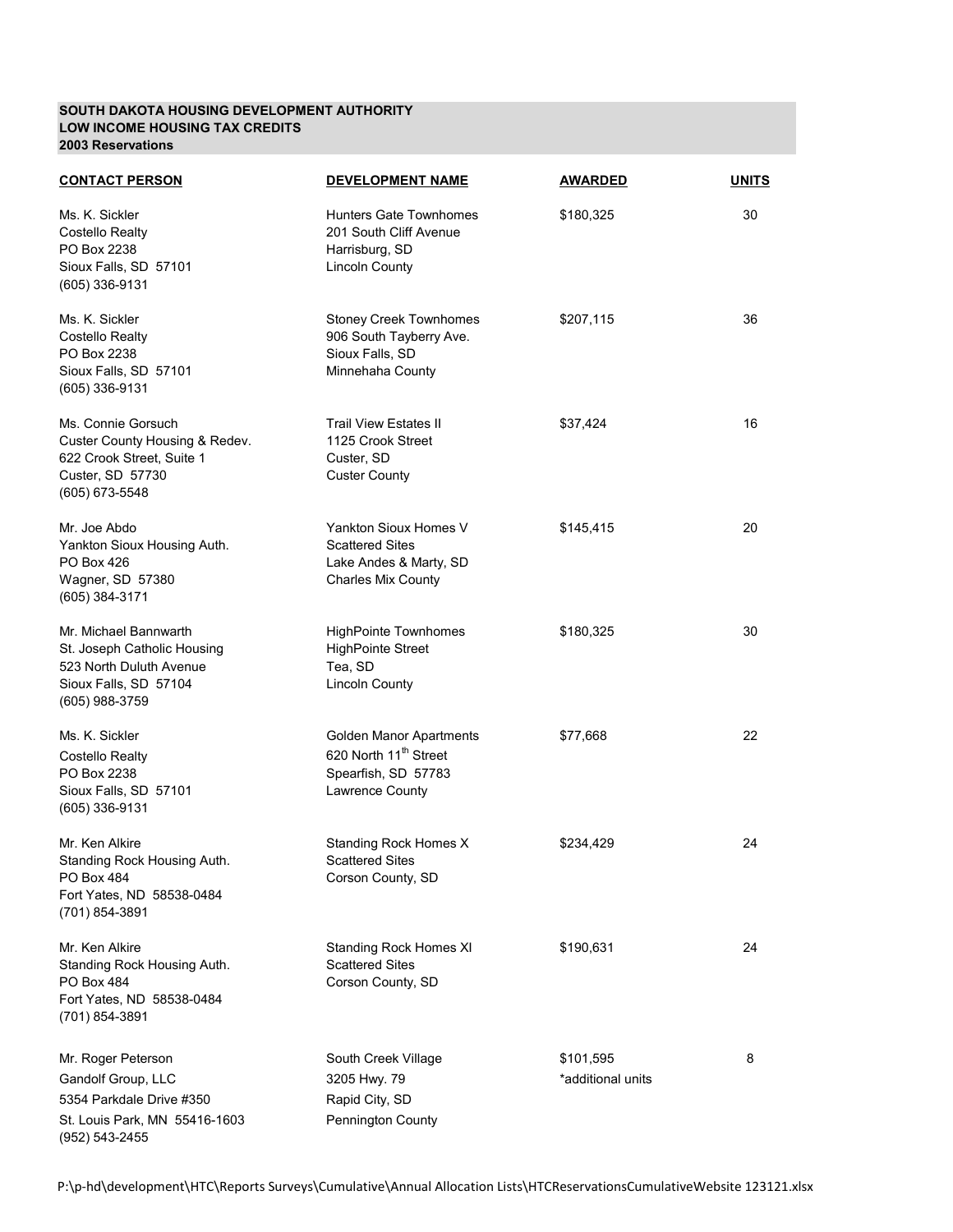| Ms. Rebecca Kidder<br>Cheyenne River Housing Auth.<br>Highway 212 No Heart<br>Eagle Butte, SD 57625<br>(605) 964-4265 | <b>Cheyenne River Homes 1</b><br><b>Scattered Sites</b><br>Ziebach and Dewey Counties, SD                           | \$334,688                          | 40       |
|-----------------------------------------------------------------------------------------------------------------------|---------------------------------------------------------------------------------------------------------------------|------------------------------------|----------|
| Ms. K. Sickler<br>Costello Realty<br>PO Box 2238<br>Sioux Falls, SD 57101<br>(605) 336-7737                           | Churchill Apts. & Townhomes<br>215 Kinney Avenue<br>Rapid City, SD<br><b>Pennington County</b>                      | \$4,076<br>*additional<br>credits  | $\Omega$ |
| Ms. K. Sickler<br>Costello Realty<br>PO Box 2238<br>Sioux Falls, SD 57101<br>(605) 336-7737                           | Stone Bridge Apartments<br>22 8 <sup>th</sup> Avenue SW<br>Watertown, SD<br><b>Codington County</b>                 | \$12,847<br>*additional<br>credits | $\Omega$ |
| Mr. Tom Kleeve<br>TRK Development, Inc.<br>1405 North Lilac Drive #205<br>Golden Valley MN 55422                      | <b>Prairie Village Apartments</b><br>4901 East 41 <sup>st</sup> Street<br>Sioux Falls, SD 57110<br>Minnehaha County | \$238,217                          | 48       |

(763) 545-3080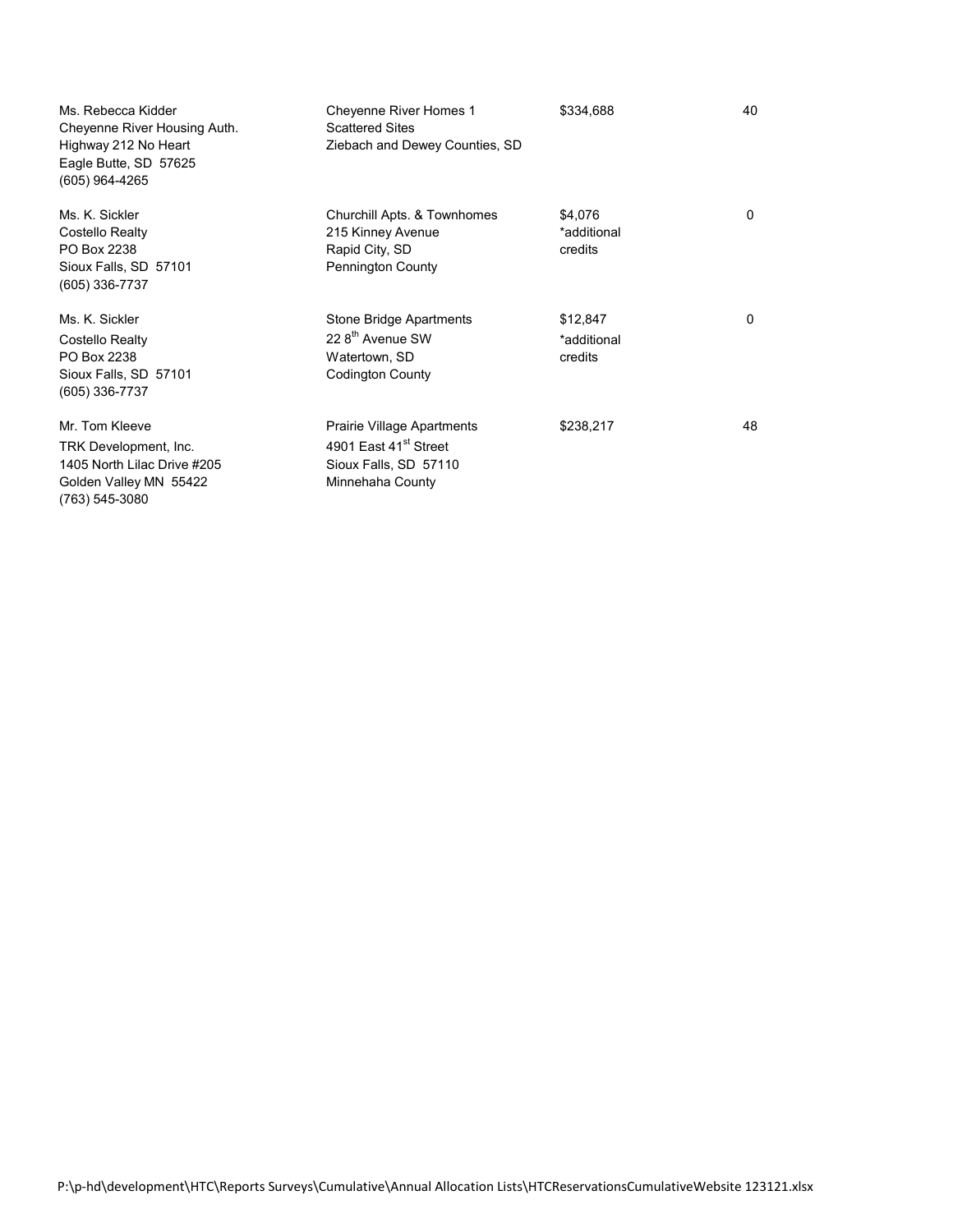#### **SOUTH DAKOTA HOUSING DEVELOPMENT AUTHORITY LOW INCOME HOUSING TAX CREDITS 2004 Reservations**

| <b>CONTACT PERSON</b>                                                                                                   | <b>DEVELOPMENT NAME</b>                                                                                        | <b>AWARDED</b> | <b>UNITS</b> |
|-------------------------------------------------------------------------------------------------------------------------|----------------------------------------------------------------------------------------------------------------|----------------|--------------|
| Mr. Tom Costello<br>Costello Realty<br>PO Box 2238<br>Sioux Falls, SD 57101<br>(605) 336-9131                           | Williamsburg Townhomes<br><b>Wheatland Avenue</b><br>Sioux Falls, SD<br>Minnehaha County                       | \$322,426      | 53           |
| Mr. Don Dunham<br>230 S. Phillips Ave., Ste. 202<br>Sioux Falls, SD 57104<br>(605) 339-9400                             | Northern Heights Development<br>Hwy. 115 & East 72 <sup>nd</sup> Street<br>Sioux Falls, SD<br>Minnehaha County | \$362,159      | 50           |
| Mr. Roger Peterson<br>Gandolf Group, LLC<br>5354 Parkdale Drive #350<br>St. Louis Park, MN 55416-1603<br>(952) 543-2455 | <b>Pine Crest Village Townhomes</b><br><b>Chalkstone Drive</b><br>Rapid City, SD<br>Pennington County          | \$334,663      | 48           |
| Mr. Tom Costello<br>Costello Realty<br>PO Box 2238<br>Sioux Falls, SD 57101<br>(605) 336-9131                           | <b>Arrow Ridge Townhomes</b><br><b>Mulberry Street</b><br>Brandon, SD<br>Minnehaha County                      | \$243,059      | 35           |
| Mr. Paul Fortino<br>McDonald Ladd, LLC<br>1911 65 <sup>th</sup> Avenue West<br>Tacoma, WA 98466<br>(253) 460-3000       | <b>Falls Terrace Apartments</b><br><b>Majestic View Place</b><br>Sioux Falls, SD<br>Minnehaha County           | \$449,951      | 61           |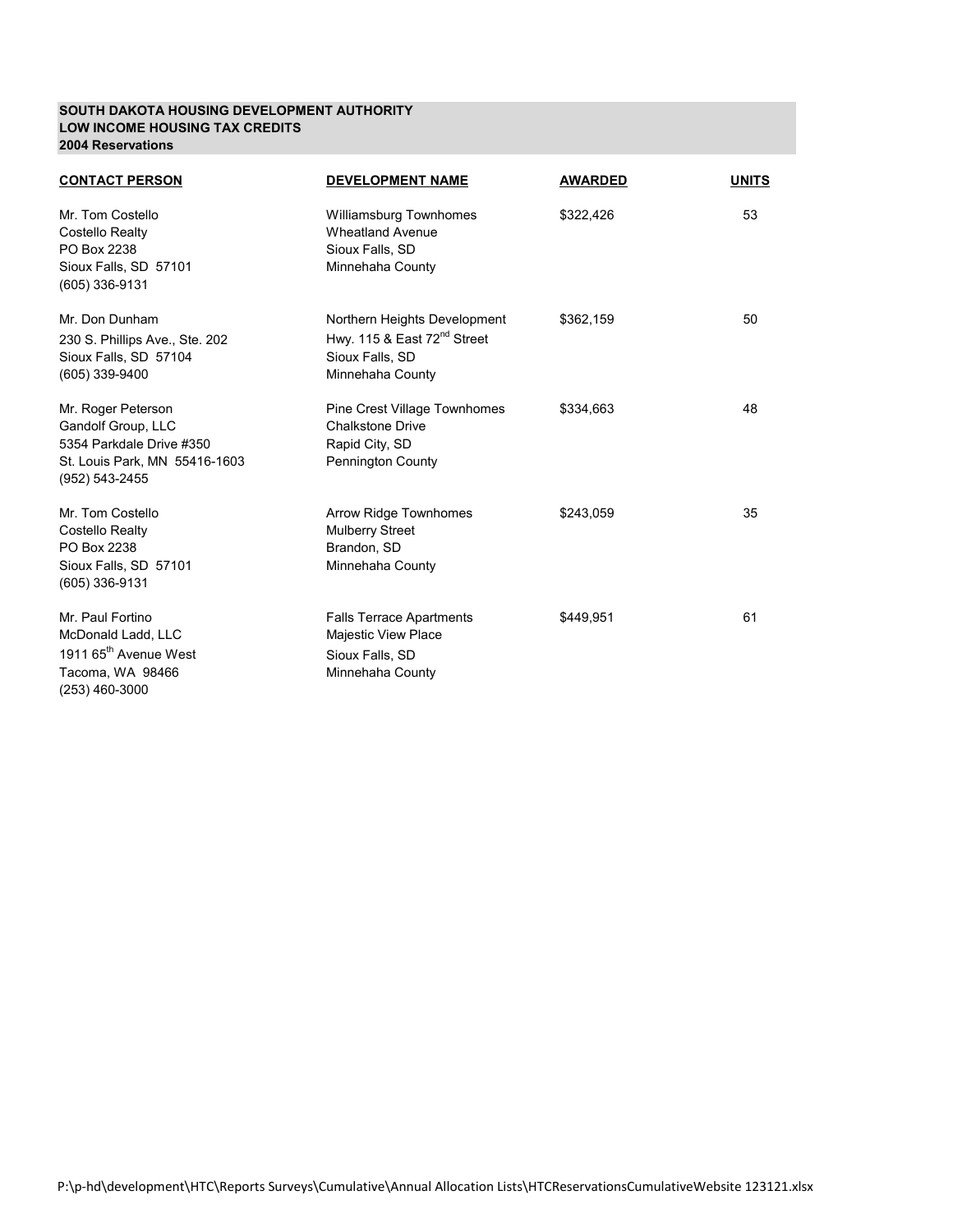## **SOUTH DAKOTA HOUSING DEVELOPMENT AUTHORITY LOW INCOME HOUSING TAX CREDITS 2005 Reservations**

(701) 854-3891

| <b>CONTACT PERSON</b>                                                                                                      | <b>DEVELOPMENT NAME</b>                                                                                     | <b>AWARDED</b>                            | <u>UNITS</u> |
|----------------------------------------------------------------------------------------------------------------------------|-------------------------------------------------------------------------------------------------------------|-------------------------------------------|--------------|
| <b>Bill Podhradsky</b><br>Development for the Disabled<br>221 S. Central Ave<br>Pierre, SD 57510                           | My Home<br>4101 W. Cayman Street<br>Sioux Falls, SD<br>Minnehaha County                                     | \$146,568                                 | 24           |
| Greenridge Partners LP<br>Mr. Mike Crane<br>122 S Phillips Ave, Suite 350<br>Sioux Falls, SD 57103<br>(605) 334-5410       | <b>Greenridge Partners</b><br>1500 North Kimball<br>Mitchell, SD<br>Davison County                          | \$137,573                                 | 48           |
| Cathedral Square Partners LP<br>Mr. Mike Crane<br>122 S Phillips Ave, Suite 350<br>Sioux Falls, SD 57103<br>(605) 334-5410 | Cathedral Square Apartments   & II<br>501 North Davison<br>Mitchell, SD<br>Davison County                   | \$252,934                                 | 79           |
| VB Tower Apartments LP<br>Mr. Paul Fortino<br>1911 65 <sup>th</sup> Avenue West<br>Tacoma, WA 98466<br>$(253)$ 460-3000    | <b>Tower Apartments</b><br>301 W 2 <sup>nd</sup> Street<br>Sioux Falls, SD<br>Minnehaha County              | \$114,123                                 | 47           |
| VB Rapid Creek LP<br>Mr. Paul Fortino<br>1911 65 <sup>th</sup> Avenue West<br>Tacoma, WA 98466<br>(253) 460-3000           | Rapid Creek Apartments<br>1200 Silver Street<br>Rapid City, SD<br>Pennington County                         | \$542,777                                 | 53           |
| Mercy Housing South Dakota II, LLC<br>Ms. Amy Rowland<br>1999 Broadway, Suite 1000<br>Denver, CO 80202<br>(801) 521-3183   | Northern Heights<br>906 912 Explorer Street<br>607-1701 Space Avenue<br>Rapid City, SD<br>Pennington County | \$396,378                                 | 96           |
| Mercy Housing South Dakota I, LLC<br>Ms. Amy Rowland<br>1999 Broadway, Suite 1000<br>Denver, CO 80202<br>(801) 521-3183    | <b>Driftwood Estates</b><br>08-432 Fairlane Drive<br>Rapid City, SD<br><b>Pennington County</b>             | \$284,094                                 | 60           |
| Heritage Court Partners LP<br>Mr. Mike Crane<br>122 S Phillips Ave, Suite 350<br>Sioux Falls, SD 57103<br>(605) 334-5410   | Heritage Court Apartments<br>105 Front Street<br>Wagner, SD<br><b>Charles Mix County</b>                    | \$62,021<br>Returned all HTC's<br>in 2006 | 34           |
| Mr. Ken Alkire<br><b>Standing Rock Housing Authority</b><br>PO Box 484<br>Fort Yates, ND 58538-0484                        | Standing Rock Homes X<br><b>Scattered Sites</b><br>Corson County, SD                                        | \$273,145                                 | 24           |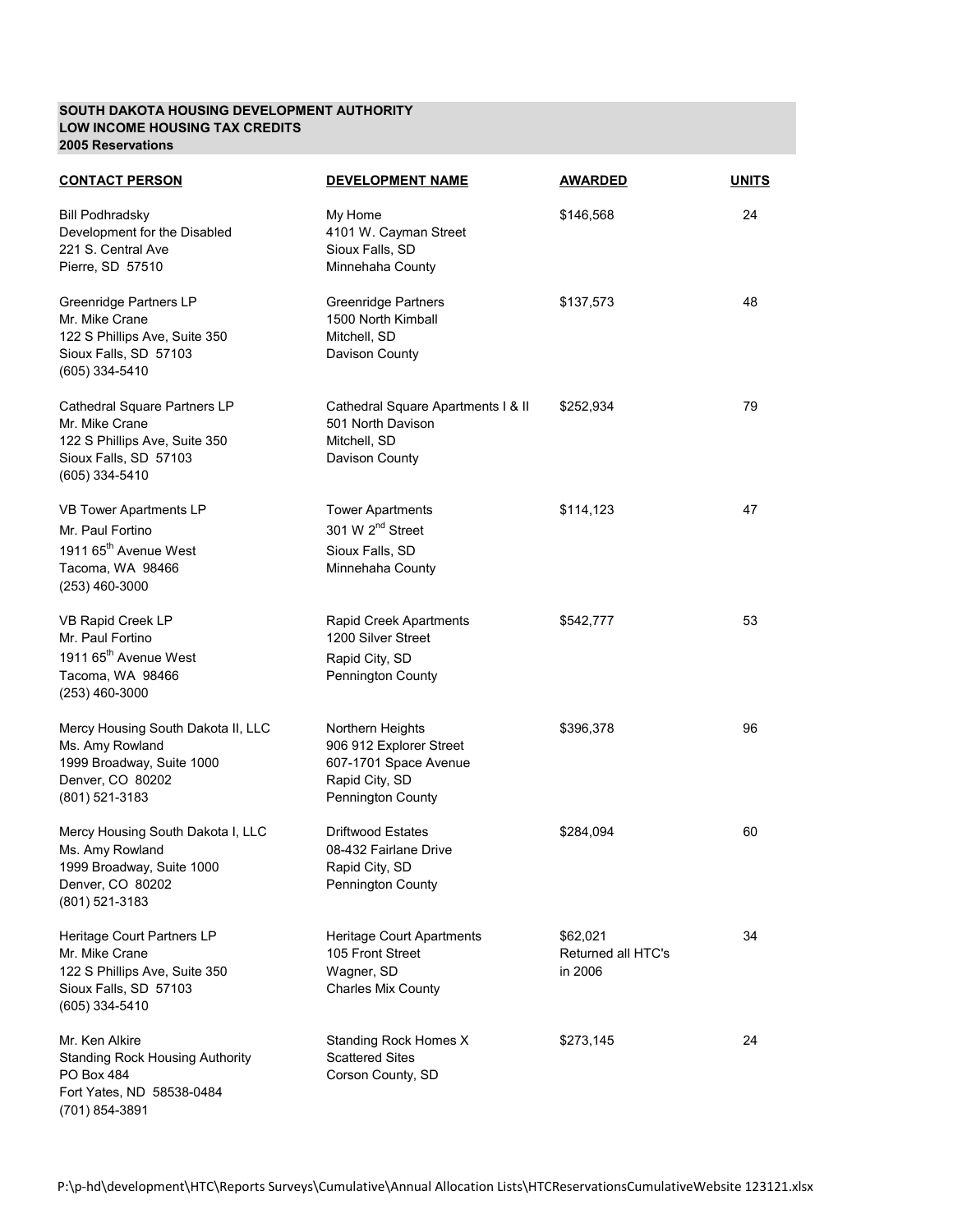| Mr. Roger Peterson<br>Gandolf Group, LLC<br>St. Louis Park, MN 55416-1603<br>(952) 543-2455                                                  | <b>Edgewood Estates</b><br>820 to 836 Henderson Drive<br>824 to 850 Kimberly Circle<br>Rapid City, SD 57701<br><b>Pennington County</b> | \$328,221                                      | 48 |
|----------------------------------------------------------------------------------------------------------------------------------------------|-----------------------------------------------------------------------------------------------------------------------------------------|------------------------------------------------|----|
| Mr. C. Fred Cornforth<br><b>Community Development</b><br>4110 Eaton Avenue, Suite A<br>Caldwell, ID 83607<br>(208) 459-8522                  | <b>Southcliff Falls Apartments</b><br><b>TBD South Cliff Avenue</b><br>Harrisburg, SD<br><b>Lincoln County</b>                          | \$313,703                                      | 43 |
| Mr. Bill Picotte<br>Oti Kaga, Inc.<br><b>PO Box 751</b><br>Eagle Butte, SD 57625<br>$(605)$ 964-4663                                         | <b>Elk View Homes II</b><br>201-211 Elk View Court<br>212-220 Elk View Lane<br>Eagle Butte, SD 57625<br>Dewey County                    | \$114,601                                      | 20 |
| Ms. Joan Franken<br>Costello Realty<br>PO Box 2238<br>Sioux Falls, SD 57101<br>(605) 336-7737                                                | Sunrise III Townhomes<br><b>TBD Todd Street</b><br>Mission, SD 57555<br><b>Todd County</b>                                              | \$110,427<br>\$598,614<br>(forward commitment) | 99 |
| Ms. Joan Franken<br>St. Joseph Catholic Housing<br>523 North Duluth Avenue<br>Sioux Falls, SD 57104<br>(605) 336-7737                        | Cathedral Heights<br>TBD North Prairie Ave. or W. 5 <sup>th</sup> St.<br>Sioux Falls, SD 57104<br>Minnehaha County                      | \$120,832<br>(forward commitment)              | 30 |
| Mr. Bob Drew & Mr. Rich Evans<br>Eagle Ridge I Limited Partnership<br>1311 11 <sup>th</sup> Street<br>Rapid City, SD 57702<br>(605) 391-2583 | Eagle Ridge Apartments<br><b>TBD Stummer Road</b><br>Rapid City, SD<br><b>Pennington County</b>                                         | \$674,883<br>(forward commitment)              | 96 |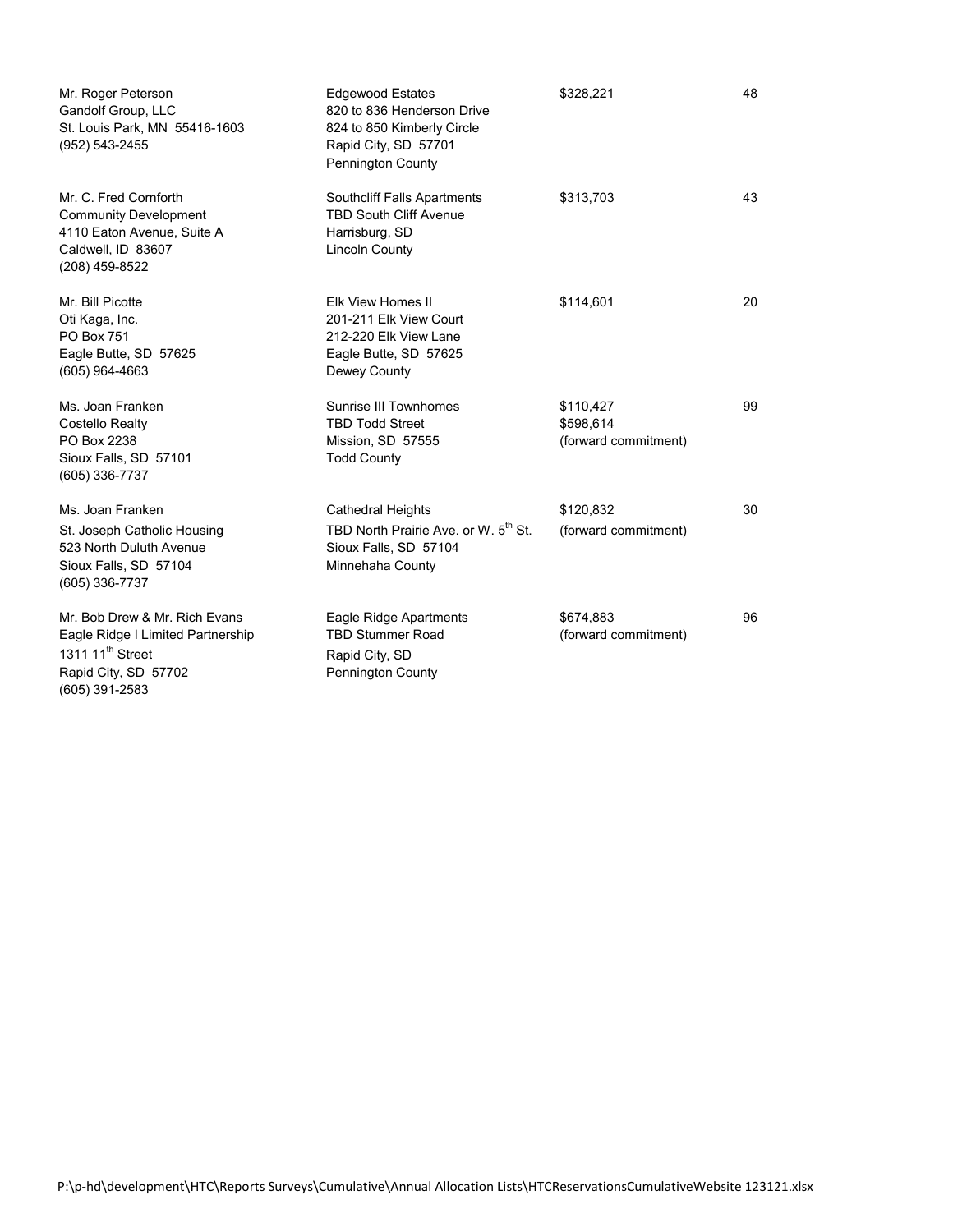## **SOUTH DAKOTA HOUSING DEVELOPMENT AUTHORITY LOW INCOME HOUSING TAX CREDITS 2006 Reservations**

| <b>CONTACT PERSON</b>                                                                                                          | <b>DEVELOPMENT NAME</b>                                                                                                         | <b>AWARDED</b>                                 | <b>UNITS</b> |
|--------------------------------------------------------------------------------------------------------------------------------|---------------------------------------------------------------------------------------------------------------------------------|------------------------------------------------|--------------|
| <b>Bill Podhradsky</b><br>Development for the Disabled<br>221 S. Central Ave<br>Pierre, SD 57510                               | My Home<br>4101 W. Cayman Street<br>Sioux Falls, SD<br>Minnehaha County                                                         | 22,533*<br>\$<br>*Additional Credits           |              |
| Brenda Thompson<br>Innovative Housing Solutions, Inc.<br>PO Box 344<br>Madison, SD 57042<br>(605) 270-0482                     | <b>Foothills East</b><br>302-312 Parker Drive<br>Box Elder, SD<br>Pennington County                                             | \$242,655                                      | 71           |
| Joan Franken<br>Costello Realty<br>PO Box 2238<br>Sioux Falls, SD 57101<br>(605) 336-2778                                      | Arbordale Apartments & Townhomes<br>2311, 2321 & 2400 Flag Mountain Drive<br>Pierre, SD<br><b>Hughes County</b>                 | \$95,531                                       | 24           |
| Brenda Thompson<br>Innovative Housing Solutions, Inc.<br>PO Box 344<br>Madison, SD 57042<br>(605) 270-0482                     | Knollwood Heights<br>10, 20, 100, 120 Surfwood Drive<br>Rapid City, SD<br>Pennington County                                     | \$187,138<br>\$178,576<br>(forward commitment) | 82           |
| Joan Franken<br><b>Costello Realty</b><br>PO Box 2238<br>Sioux Falls, SD 57101<br>(605) 336-2778                               | Williamsburg Townhomes Phase II<br>505 Wheatland Avenue<br>Sioux Falls, SD 57115<br>Minnehaha County                            | \$417,726<br>(forward commitment)              | 56           |
| Amos Prue<br>S. W. A. Corporation<br>PO Box 69<br>Mission, SD 57570<br>(605) 747-2203                                          | Sicangu Village Estates<br>20 miles S of Mission HWY 83<br>Mission, SD<br><b>Todd County</b>                                    | \$182,235<br>(forward commitment)              | 15           |
| Bonnie Peterson-Mogen<br>The Dunham Company<br>230 South Phillips Ave., Suite 202<br>Sioux Falls, SD 57104<br>(605) 330-3406   | Northern Heights Development II<br>East 71 <sup>st</sup> & 72 <sup>nd</sup> Street North<br>Sioux Falls, SD<br>Minnehaha County | \$308,705<br>(forward commitment)              | 36           |
| VB Falls Parks Apartments, LP<br>Mr. Paul Fortino<br>1911 65 <sup>th</sup> Avenue West<br>Tacoma, WA 98466<br>$(253)$ 460-3000 | <b>Falls Park Apartments</b><br><b>TBD Career Avenue</b><br>Sioux Falls, SD<br>Minnehaha County                                 | \$654,336<br>(forward commitment)              | 73           |
| Joan Franken<br><b>Costello Realty</b><br>PO Box 2238<br>Sioux Falls, SD 57101<br>(605) 336-2778                               | Hunters Gate Townhomes Phase II<br>113-121 S. Cliff Avenue<br>Harrisburg, SD<br><b>Lincoln County</b>                           | \$241,411<br>(forward commitment)              | 29           |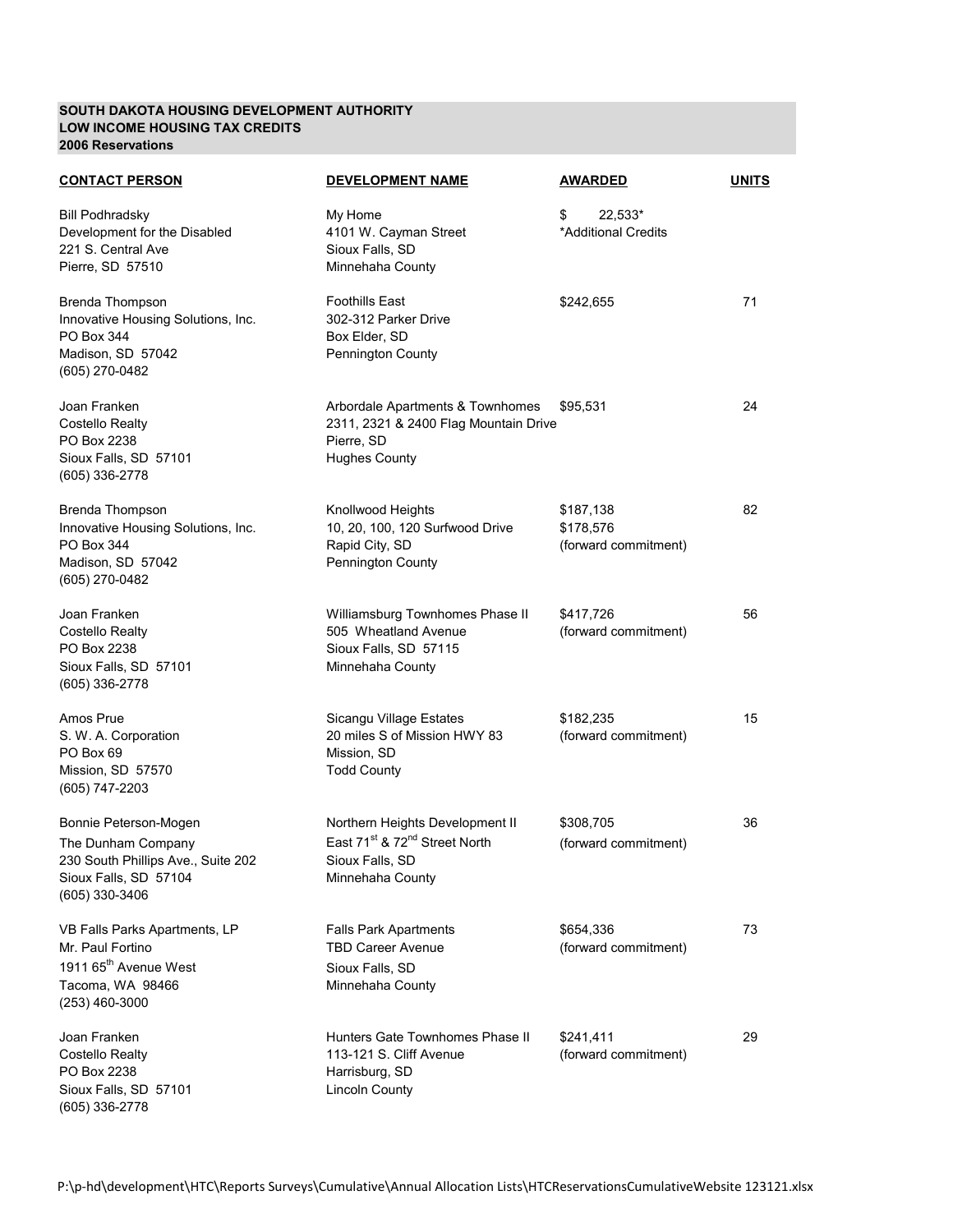| Joan Franken<br>Costello Realty<br>PO Box 2238<br>Sioux Falls, SD 57101<br>(605) 336-2778                                    | HighPointe Townhomes Phase II<br><b>TBD High Pointe Street</b><br>Tea, SD<br>Lincoln County             | \$242,011<br>(forward commitment) | 29 |
|------------------------------------------------------------------------------------------------------------------------------|---------------------------------------------------------------------------------------------------------|-----------------------------------|----|
| Mr. Ken Alkire<br><b>Standing Rock Housing Authority</b><br><b>PO Box 484</b><br>Fort Yates, ND 58538-0484<br>(701) 854-3891 | Standing Rock Homes X<br><b>Scattered Sites</b><br>Corson County, SD                                    | \$273,145                         | 24 |
| Jim Castleberry<br>Cornerstone Rescue Mission<br>30 Main Street<br>Rapid City, SD 57701<br>(605) 341-2741                    | Cornerstone Rescue Mission<br>Quincy St & East Blvd<br>Rapid City, SD 57701<br><b>Pennington County</b> | \$62,021                          | 24 |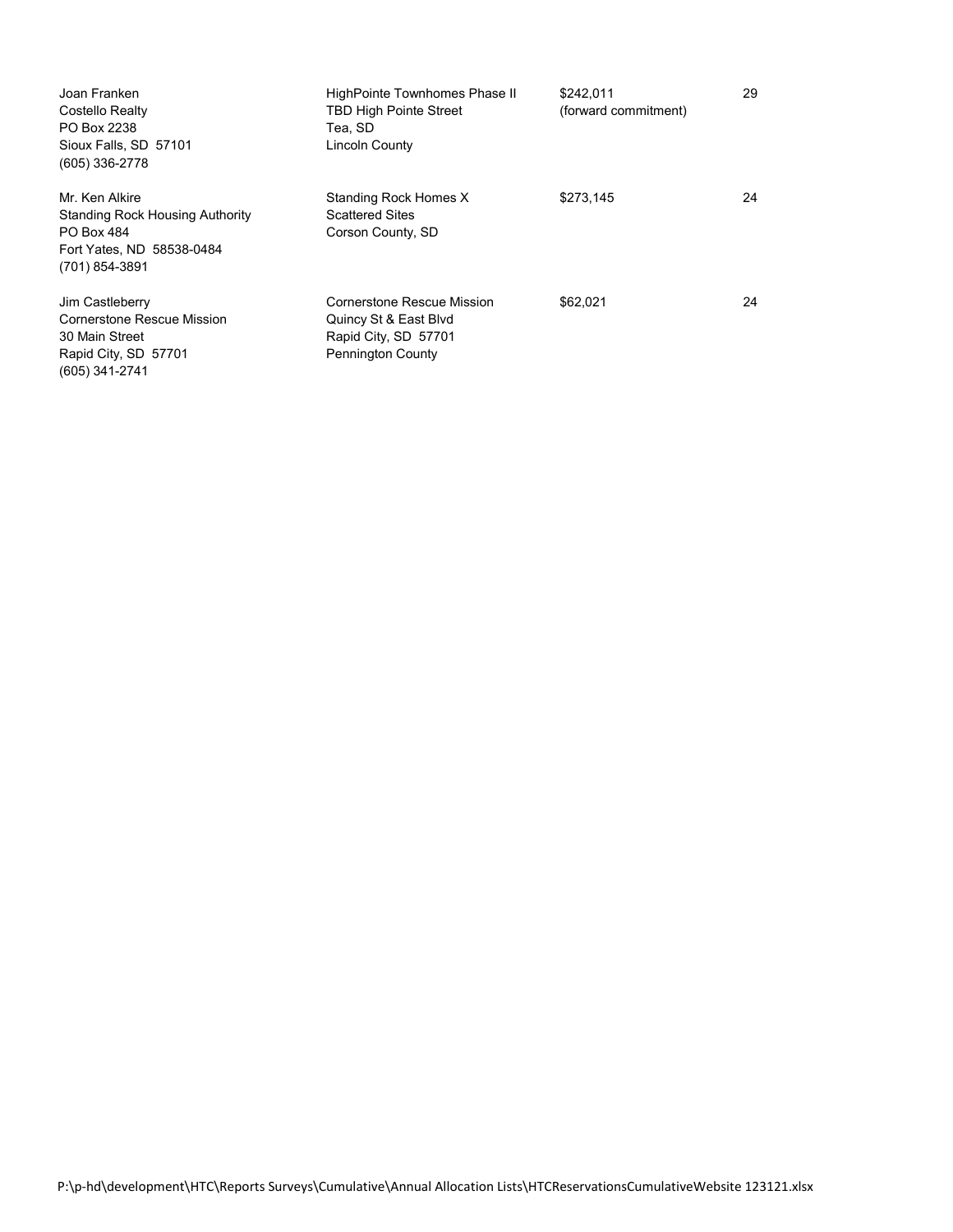## **SOUTH DAKOTA HOUSING DEVELOPMENT AUTHORITY LOW INCOME HOUSING TAX CREDITS 2007 Reservations**

| <u>CONTACT PERSON</u>                                                                                                      | <b>DEVELOPMENT NAME</b>                                                                                          | <b>AWARDED</b>                                                         | <b>UNITS</b> |
|----------------------------------------------------------------------------------------------------------------------------|------------------------------------------------------------------------------------------------------------------|------------------------------------------------------------------------|--------------|
| Mr. Jim Castleberry<br><b>Cornerstone Rescue Mission</b><br>30 Main Street<br>Rapid City, SD 57701<br>(605) 341-2741       | <b>Cornerstone Rescue Mission</b><br>Quincy St & East Blvd<br>Rapid City, SD<br>Pennington County                | 57,083*<br>(2007)<br>\$<br>$$45,809*$<br>(2008)<br>*Additional Credits |              |
| Ms. Joan Franken<br><b>Costello Realty</b><br>PO Box 2238<br>Sioux Falls, SD 57101<br>(605) 336-7737                       | Sunrise III Townhomes<br><b>TBD Todd Street</b><br>Mission, SD<br><b>Todd County</b>                             | $$31,322^*$<br>(2008)<br>*Additional Credits                           |              |
| Mr. Ken Alkire<br><b>Standing Rock Housing Authority</b><br>PO Box 484<br>Fort Yates, ND 58538-0484<br>(701) 854-3891      | <b>Standing Rock Homes XVII</b><br>West Mobridge<br>Mobridge, SD<br><b>Walworth County</b>                       | \$589,271<br>(2008)                                                    | 62           |
| Mr. Paul Fortino<br>VB Northlake Apartments, LP<br>1911 65 <sup>th</sup> Avenue West<br>Tacoma, WA 98466<br>(253) 460-3000 | Northlake Apartments<br>TBD Lakeview Dr.<br>North Sioux City, SD<br><b>Union County</b>                          | \$296,260<br>(2008)                                                    | 40           |
| Ms. Jody Zueger<br>Aberdeen Housing Authority<br>2234 3 <sup>rd</sup> Avenue, SE<br>Aberdeen, SD 57401<br>(605) 226-2321   | <b>Lawson View Townhomes</b><br>1315 S High Street &<br>1316 South Lawson<br>Aberdeen, SD<br><b>Brown County</b> | \$208,025<br>(2008)                                                    | 32           |
| Ms. Joan Franken<br><b>Costello Realty</b><br>PO Box 2238<br>Sioux Falls, SD 57101<br>(605) 336-2778                       | Deer Hollow<br><b>TBD Rudd Lane</b><br>Hartford, SD<br>Minnehaha County                                          | \$214,670<br>(2008)                                                    | 24           |
| Ms. Joan Franken<br>Costello Realty<br>PO Box 2238<br>Sioux Falls, SD 57101<br>(605) 336-2778                              | Redwood Court<br>TBD Redwood Blvd<br>Brandon, SD<br>Minnehaha County                                             | \$278,622<br>(2008)                                                    | 32           |
| Mr. C. Fred Cornforth<br>Community Development, Inc.<br>4110 Eaton Avenue, Suite A<br>Caldwell, ID 83607<br>(208) 459-8522 | Apple Creek Apartments<br>29 <sup>th</sup> & Douglas Ave.<br>Yankton, SD<br><b>Yankton County</b>                | \$398,919<br>(2008)                                                    | 44           |
| Mr. Mike Bannwarth<br>St. Joseph Catholic Housing<br>523 North Duluth Avenue<br>Sioux Falls, SD 57104<br>(605) 988-3759    | <b>Whispering Meadows</b><br>1008 $5^{\text{th}}$ Ave. West.<br>Mobridge, SD<br><b>Walworth County</b>           | \$93,056<br>(2008)                                                     | 32           |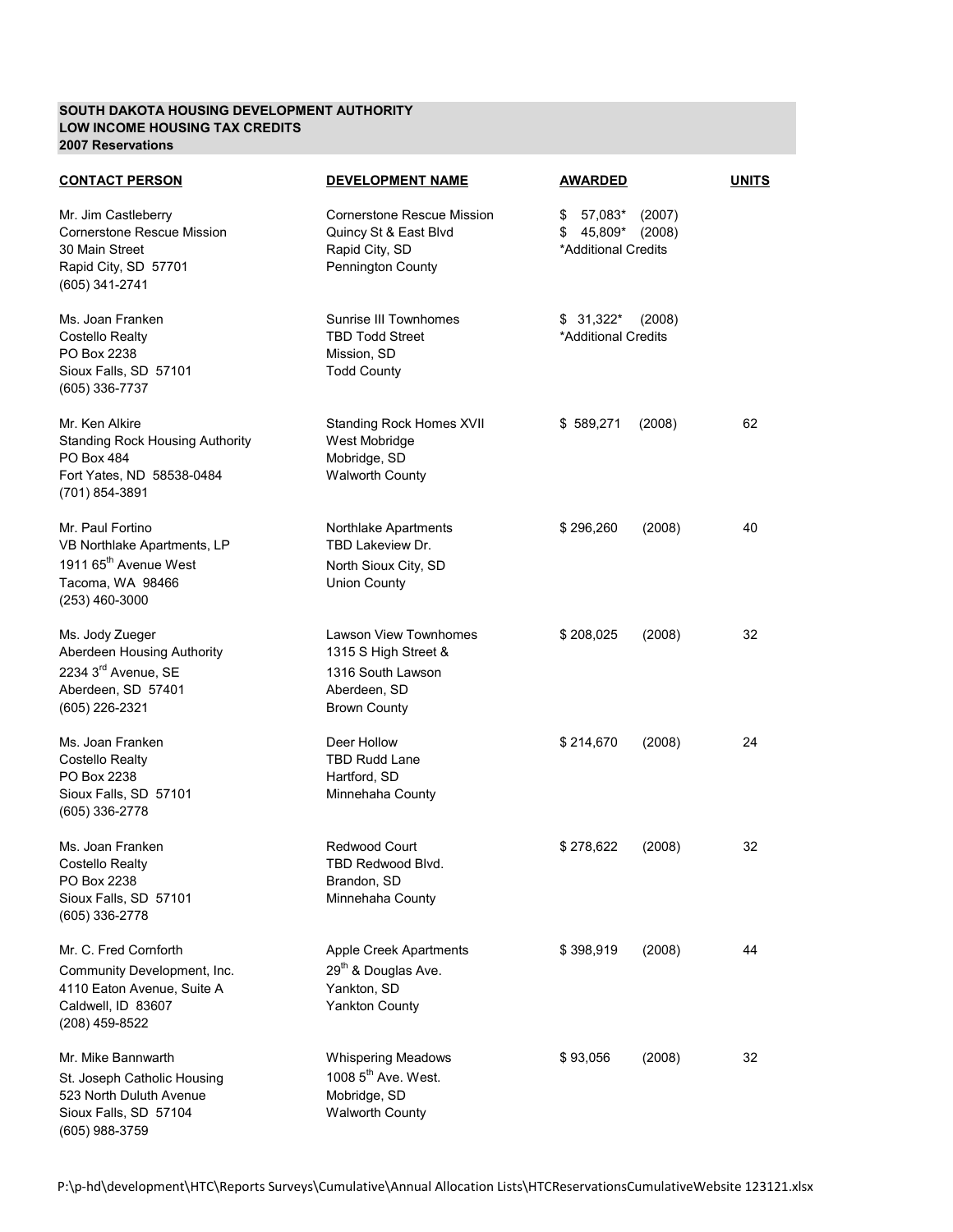Mr. Mike Bannwarth Briar Creek Townhomes \$ 144,046 (2008) 16 St. Joseph Catholic Housing TBD Westminst<br>523 North Duluth Avenue Watertown, SD 523 North Duluth Avenue Sioux Falls, SD 57104 Codington County (605) 988-3759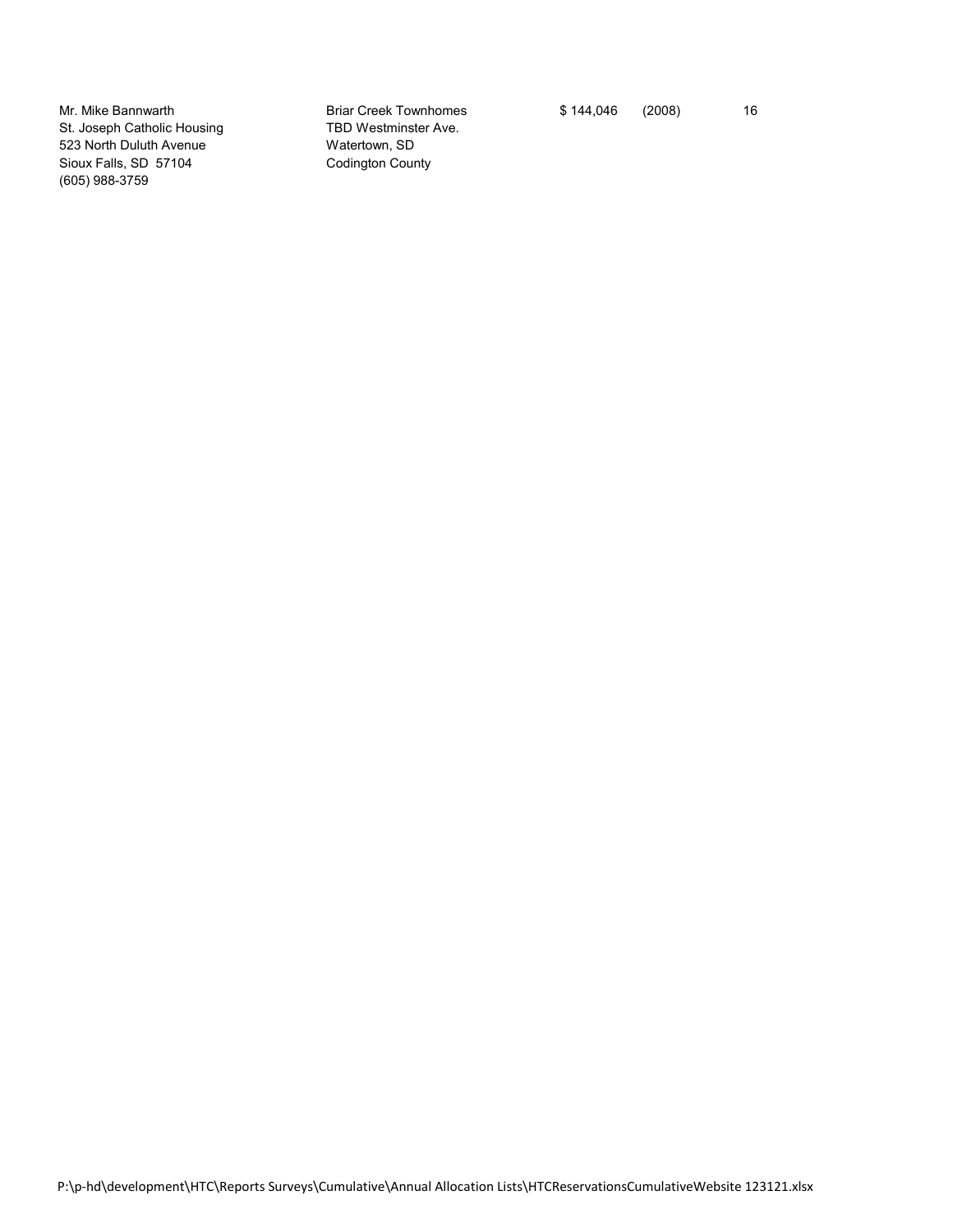#### **SOUTH DAKOTA HOUSING DEVELOPMENT AUTHORITY LOW INCOME HOUSING TAX CREDITS 2008 Reservations**

| <u>CONTACT PERSON</u>                                                                               | <b>DEVELOPMENT NAME</b>                                                                               | <b>AWARDED</b>            |                  | <b>UNITS</b> |
|-----------------------------------------------------------------------------------------------------|-------------------------------------------------------------------------------------------------------|---------------------------|------------------|--------------|
| Mr. Paul Fortino<br>VB Northlake Apartments, LP<br>1911 65 <sup>th</sup> Avenue West                | Northlake Apartments<br>TBD Lakeview Dr.<br>North Sioux City                                          | $$43,255^*$<br>$$77,251*$ | (2008)<br>(2009) | 40           |
| Tacoma, WA 98466<br>(253) 460-3000                                                                  | <b>Union County</b>                                                                                   | *Additional Credits       |                  | New Const.   |
| Mr. Mike Bannwarth<br>St. Joseph Catholic Housing                                                   | <b>Wellington Park Apartments</b><br>2815 East 11 <sup>th</sup> Street                                | \$114,635                 | (2009)           | 23           |
| 523 North Duluth Avenue<br>Sioux Falls, SD 57104<br>(605) 988-3759                                  | <b>Sioux Falls</b><br>Minnehaha County                                                                |                           |                  | Ach/Rehab    |
| Ms. Lynn Hinckley<br><b>Brooks Townhomes LP</b><br>812 S. Minnesota Avenue<br>Sioux Falls, SD 57104 | <b>Brooks Townhomes</b><br>TBD E. 54 <sup>th</sup> Street<br><b>Sioux Falls</b><br>Minnehaha County   | \$535,938                 | (2009)           | 64           |
| (605) 332-7500                                                                                      |                                                                                                       |                           |                  | New Const.   |
| Mr. Mike Bannwarth<br>St. Joseph Catholic Housing<br>523 North Duluth Avenue                        | <b>Spring Hill Apartments</b><br>932, 936, 940, 941, 944 &<br>945 S Blaine Ave.                       | \$267,661                 | (2009)           | 60           |
| Sioux Falls, SD 57104<br>(605) 988-3759                                                             | Sioux Falls<br>Minnehaha County                                                                       |                           |                  | Ach/Rehab    |
| Mr. Kenneth E. Dunlap<br><b>Grandview Limited Partnership</b><br>411 North Minnesota Avenue         | <b>Grandview Apartments &amp; Townhomes</b><br>1010 W. 7 <sup>th</sup> Street &<br>1011 W. 8th Street | \$186,408                 | (2009)           | 34           |
| Sioux Falls, SD 57104<br>(605) 334-0707                                                             | Mitchell<br>Davison County                                                                            |                           |                  | Ach/Rehab    |
| Ms. Joan Franken<br><b>Costello Realty</b><br>PO Box 2238                                           | <b>Bristol Court Apartments</b><br>TBD S. Hosta Avenue<br><b>Sioux Falls</b>                          | 564,049                   | (2009)           | 60           |
| Sioux Falls, SD 57108-2238<br>(605)-336-2778                                                        | Minnehaha County                                                                                      |                           |                  | New Const.   |
| Mr. Tom Kleve<br>TRK Development, Inc.<br>801 County Road 44 NW #114                                | Prairie Village Senior Apartments II<br>4907 E. 41 <sup>st</sup> Street<br><b>Sioux Falls</b>         | \$182,821                 | (2009)           | 31           |
| Alexandria, MN 56308<br>(320) 762-1900                                                              | Minnehaha County                                                                                      |                           |                  | New Const.   |
| Mr. Mike McCafferty<br>Dakota Nation Housing Development Corp.<br>605 Lydia Goodsell Street         | <b>Barker Hill Homes</b><br>TBD<br><b>Agency Village</b>                                              | \$272,044                 | (2009)           | 21           |
| Sisseton, SD 57262<br>605-237-0088                                                                  | <b>Roberts County</b>                                                                                 |                           |                  | New Const.   |
| Mr. Bob Bohm<br>Accessible Housing, LP                                                              | Accessible Housing Group Home<br>1100 S. Blaine, 3413 S. Phillips,                                    | \$151,396                 | (2009)           | 34           |
| 3600 S. Duluth Avenue<br>Sioux Falls, SD 57105                                                      | 3700 E. 41 <sup>st</sup> & 2501 Kensington<br>Sioux Falls                                             |                           |                  | New Const. 8 |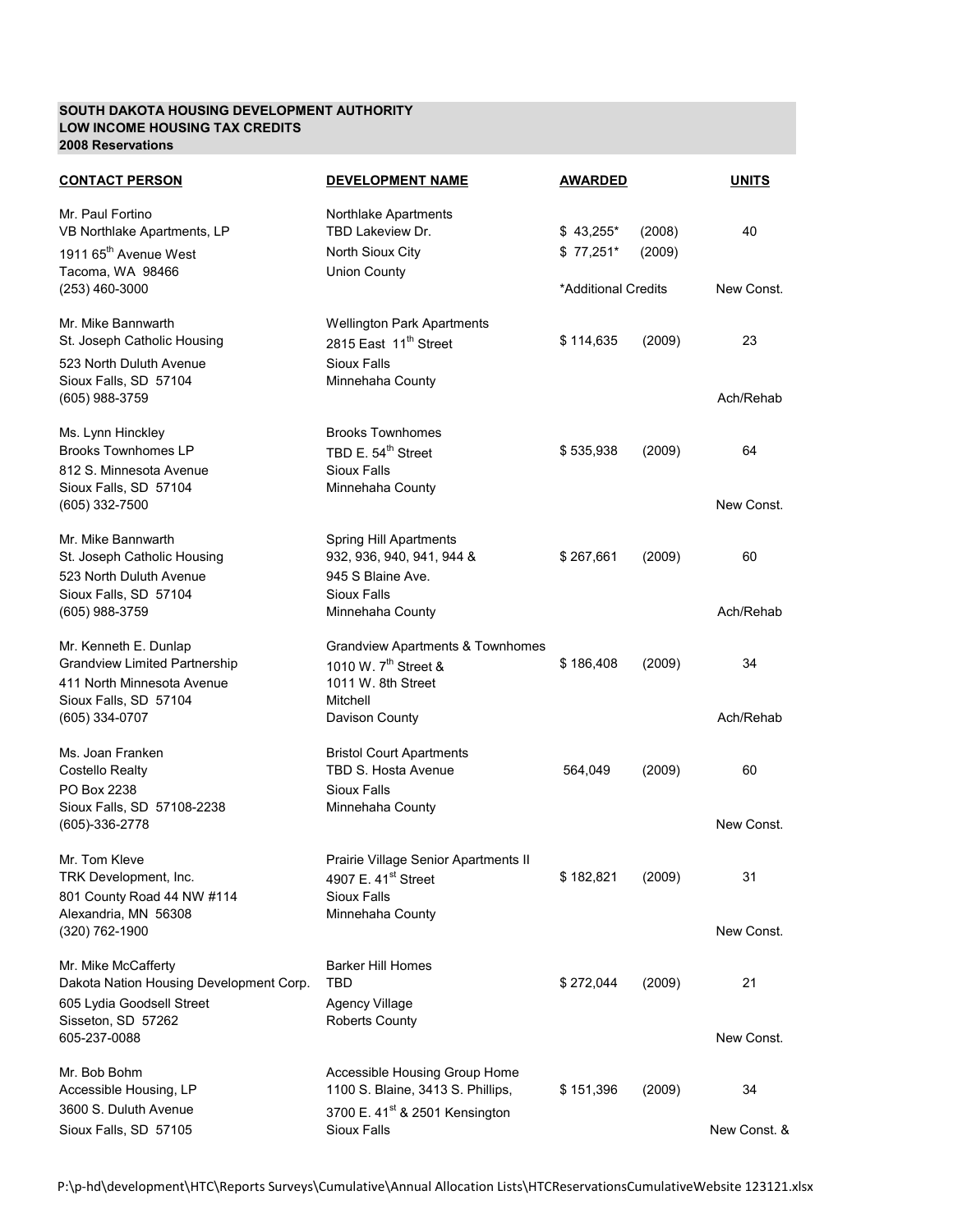(605) 334-4220 Minnehaha County Ach/Rehab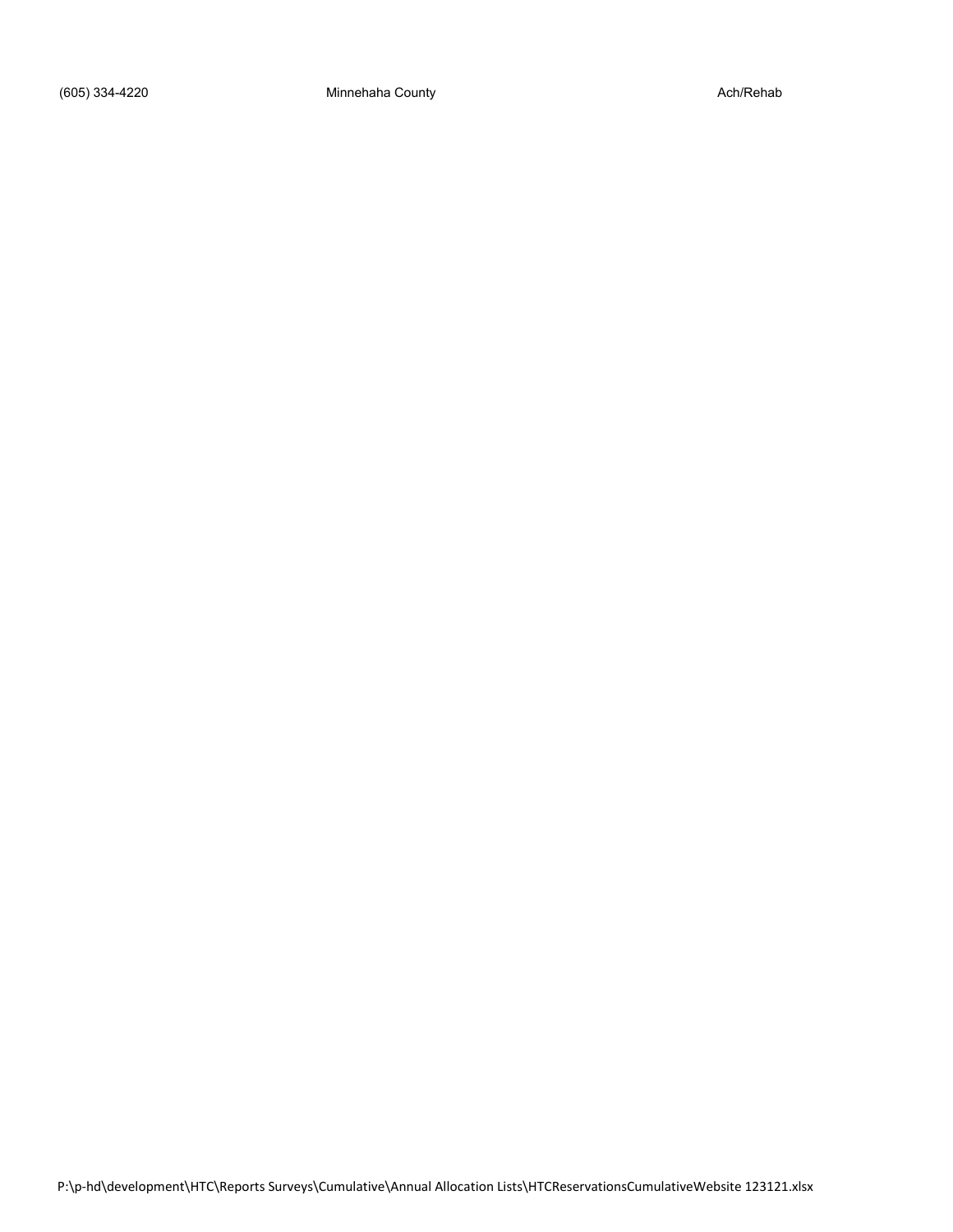## **SOUTH DAKOTA HOUSING DEVELOPMENT AUTHORITY LOW INCOME HOUSING TAX CREDITS 2009 Reservations**

| <b>CONTACT PERSON</b>                                             | <b>DEVELOPMENT NAME</b>                                           | <b>AWARDED</b>      |        | <b>UNITS</b>         |
|-------------------------------------------------------------------|-------------------------------------------------------------------|---------------------|--------|----------------------|
| Mr. John Hart<br><b>Volunteers of America</b>                     | VOA Pettigrew Heights Apts.<br>616 W. 12th Street                 | \$417,864           | (2009) | 37<br><b>New</b>     |
| PO Box 89306                                                      | Sioux Falls, SD 57104                                             |                     |        | Const.               |
| Sioux Falls, SD 57109<br>(605) 334-1414                           | Minnehaha County                                                  | Non - profit        |        |                      |
| Mr. Bill Podhradsky                                               | Heritage Acres IV                                                 | \$149,338           | (2009) | 32                   |
| Development For The Disabled, Inc.                                | 2340 East Avenue                                                  | \$129,448           | (2010) | <b>New</b>           |
| 221 South Central Avenue                                          | Sturgis, SD 57785                                                 |                     |        | Const.               |
| Pierre, SD 57501<br>(605) 224-5336                                | Meade County                                                      | Non - profit        |        |                      |
| Mr. Bob Drew                                                      | Eagle Ridge Properties, II                                        | \$593,941           | (2010) | 60                   |
| Eagle Ridge Properties, LLC                                       | 121 Stumer Road                                                   |                     |        |                      |
| 1311 11th Street                                                  | Rapid City, SD 57701                                              | <b>General Pool</b> |        | <b>New</b>           |
| Rapid City, SD 57701<br>(605) 391-2583                            | Pennington County                                                 |                     |        | Const.               |
| Mr. Jim Mitchell                                                  | <b>Sunshine Park Townhomes</b>                                    | \$401,916           | (2010) | 28                   |
| Sunshine Park, LP                                                 | 1524 South Lawson Street                                          |                     |        |                      |
| 2324 3rd Avenue SE                                                | Aberdeen, SD 57401                                                | Non - profit        |        | New                  |
| Aberdeen, SD 57401<br>(605) 225-4274                              | <b>Brown County</b>                                               |                     |        | Const.               |
| Mr. Tom Strange                                                   | <b>Sir Charles Apartments</b>                                     | \$321,137           | (2010) | 34                   |
| Lewis & Clark Behavioral Health Services, Inc 118 East 3rd Avenue |                                                                   |                     |        |                      |
| 1028 Walnut Street<br>Yankton, SD 57078                           | Yankton, SD 57078<br><b>Yankton County</b>                        | Non - profit        |        | $Acq$ .<br>Rehab     |
| (605) 665-4606                                                    |                                                                   |                     |        |                      |
| Mr. Kenneth E. Dunlap                                             | <b>Grant Square Apartments</b>                                    | \$542,190           | (2010) | 48                   |
| Grant Square, LP                                                  | TBD Kamya Circle                                                  |                     |        |                      |
| 411 North Minnesota Avenue<br>Sioux Falls, SD 57104               | Sioux Falls, SD 57107<br>Minnehaha County                         | <b>General Pool</b> |        | <b>New</b><br>Const. |
| (605) 334-0707                                                    |                                                                   |                     |        |                      |
| Ms. Joan Franken                                                  | Redwood Court Apartments II                                       | \$215,279           | (2010) | 48                   |
| Costello Realty<br>PO Box 2238                                    | <b>TBD Redwood Boulevard</b><br>Brandon, SD 57005                 |                     |        | <b>New</b>           |
| Sioux Falls, SD 57108-2238                                        |                                                                   | General Pool        |        | Const.               |
| (605)-336-2778                                                    |                                                                   |                     |        |                      |
| Mr. Mike Bannwarth                                                | Pettigrew Heights Apartments                                      | \$300,000           | (2010) | 57                   |
| St. Joseph Catholic Housing                                       | <b>TBD Duluth or Spring Avenue</b>                                |                     |        |                      |
| Sioux Falls, SD 57104                                             | Sioux Falls, SD 57104                                             |                     |        | <b>New</b>           |
| (605) 988-3759                                                    |                                                                   | Non-profit          |        | Const.               |
| <b>Tax-Exempt Bonds</b>                                           |                                                                   |                     |        |                      |
| Mr. Kevin Keating<br><b>Urban Housing Partners, LLC</b>           | <b>Country Meadows Apartments</b><br>6200 & 6300 West 43rd Street | \$217,687           |        | 99                   |
| 12553 Eagle Run Drive                                             | Sioux Falls, SD 57106                                             |                     |        | $Acq$ .              |
| Omaha, NE 68164                                                   | Minnehaha County                                                  | Bond:               |        | <b>Rehab</b>         |
| (402) 504-1942                                                    | (Reservation January 2009)                                        | \$4,920,000         |        |                      |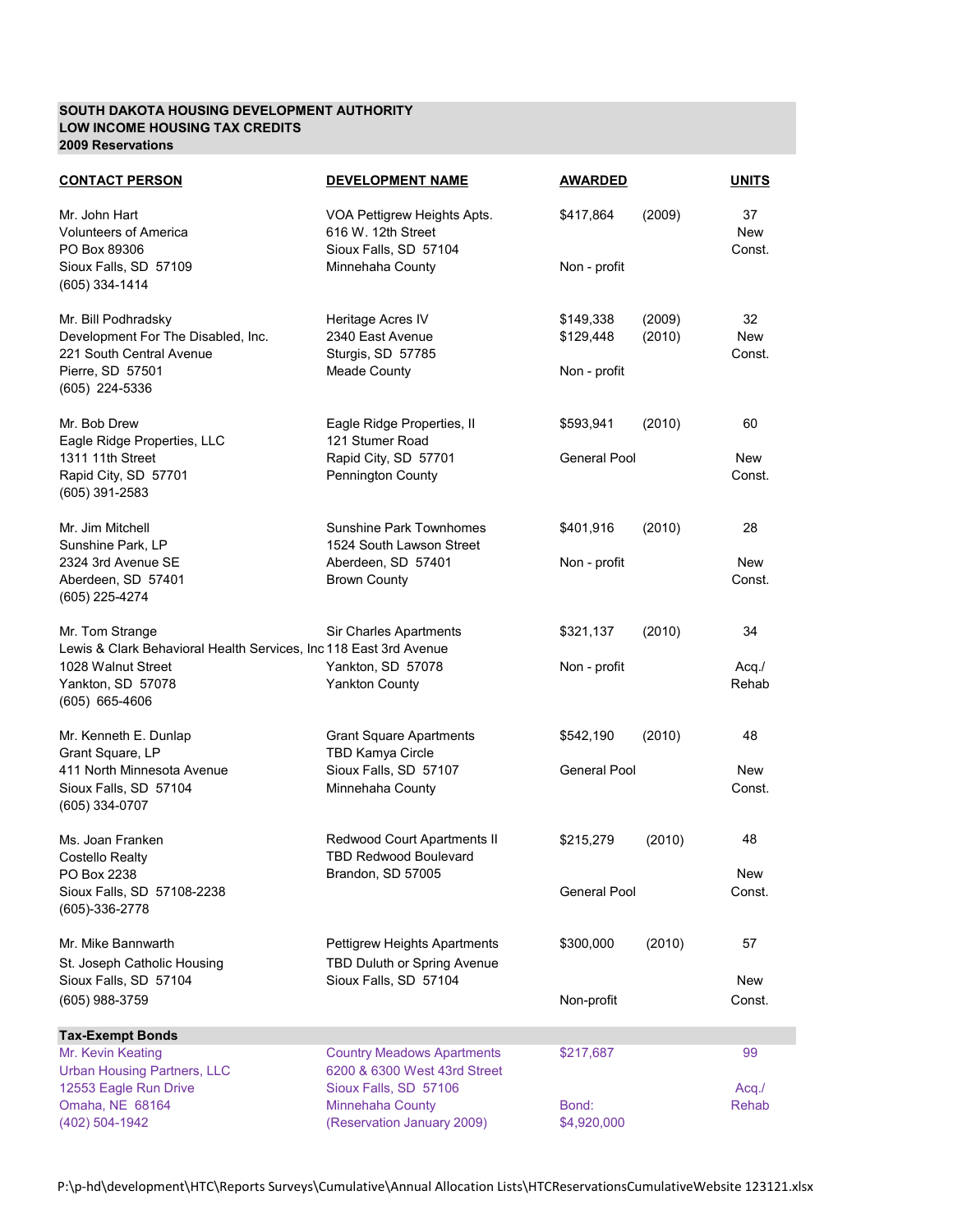**Existing**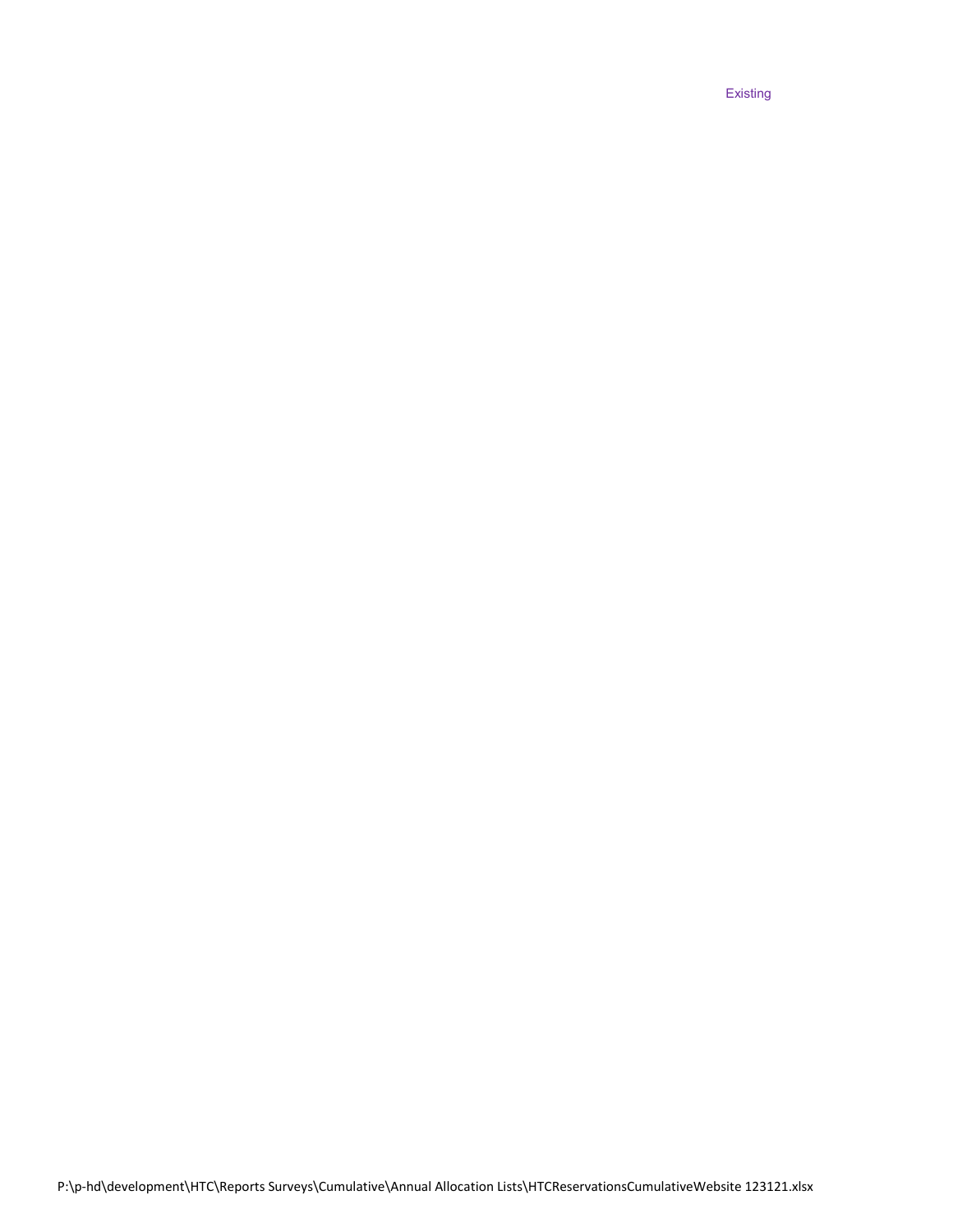#### **SOUTH DAKOTA HOUSING DEVELOPMENT AUTHORITY LOW INCOME HOUSING TAX CREDITS 2010 Reservations - As of May 1, 2010**

| <b>CONTACT PERSON</b>                                                                   | <b>DEVELOPMENT NAME</b>                                                                                    | <b>AWARDED</b>                        |                  | <b>UNITS</b>               |
|-----------------------------------------------------------------------------------------|------------------------------------------------------------------------------------------------------------|---------------------------------------|------------------|----------------------------|
| Ms. Joan Franken<br><b>Costello Realty</b><br>PO Box 2238<br>Sioux Falls, SD 57108-2238 | Deer Hollow Apartments, Phase II<br>817, 903, 911, 917 Ruud Lane<br>Hartford, SD 57033<br>Minnehaha County | \$45,200<br>\$321,172<br>General Pool | (2010)<br>(2011) | 32<br><b>New</b><br>Const. |
| (605)-336-2778                                                                          |                                                                                                            |                                       |                  |                            |
| Mr. Kenneth E. Dunlap<br>Grandview, LLC<br>411 North Minnesota Avenue                   | <b>Drexel Place Apartments</b><br><b>TBD Spruce Street</b><br>Harrisburg, SD 57032                         | \$489,580                             | (2011)           | 48<br>New                  |
| Sioux Falls, SD 57104<br>(605) 334-0707                                                 | <b>Lincoln County</b>                                                                                      | <b>General Pool</b>                   |                  | Const.                     |
| Ms. Joan Franken<br><b>Costello Realty</b>                                              | <b>Monterey Apartments</b><br><b>TBD East Brennan Drive</b>                                                | \$178,709                             | (2011)           | 16                         |
| PO Box 2238<br>Sioux Falls, SD 57108-2238<br>(605)-336-2778                             | Sioux Falls, SD 57110<br>Minnehaha County                                                                  | <b>General Pool</b>                   |                  | <b>New</b><br>Const.       |
| Mr. Mike Bannwarth<br>St. Joseph Catholic Housing<br>Sioux Falls, SD 57104              | Pettigrew Heights Apartments<br>TBD Duluth or Spring Avenue<br>Sioux Falls, SD 57104                       | \$293,940<br>*Additional Credits      | (2011)           |                            |
| (605) 988-3759                                                                          | Minnehaha County                                                                                           | Non-Profit                            |                  |                            |
| Brenda Thompson<br>Innovative Housing Soluctions, Inc.                                  | <b>Evergreen Estates</b><br>1105 NE 4th St, 1019 NE 4th St.                                                | \$196,275                             | (2011)           | 32                         |
| 106 Best Point Drive<br>Madison, SD 57042<br>605-427-7778                               | 1006 NE 3rd St., 416 N. Davision Ave.<br>Madison, SD 57042<br>Lake County                                  | <b>General Pool</b>                   |                  | Acq.<br>Rehab              |
| Amos Prue<br>S. W. A. Corporation                                                       | Sicangu Village Estates, Phase II<br>20 miles S of Mission HWY 83                                          | \$246,373                             | (2011)           | 15                         |
| PO Box 69<br>Mission, SD 57570<br>(605) 747-2203                                        | Mission, SD<br><b>Todd County</b>                                                                          | General Pool                          |                  | New<br>Const.              |
| Mr. Dick Kelly<br>Minnehaha County Housing &                                            | Project Safe Home<br>700 N. Minnesota Avenue                                                               | \$282,833                             | (2011)           | 33                         |
| Redevelopment Commission<br>415 N. Dakota Avenue<br>Sioux Falls, SD 57104               | Sioux Falls, SD 57104<br>Minnehaha County                                                                  | Non-Profit                            |                  | <b>New</b><br>Const.       |

**2010 Tax Exempt Bonds - None**

(605) 367-4206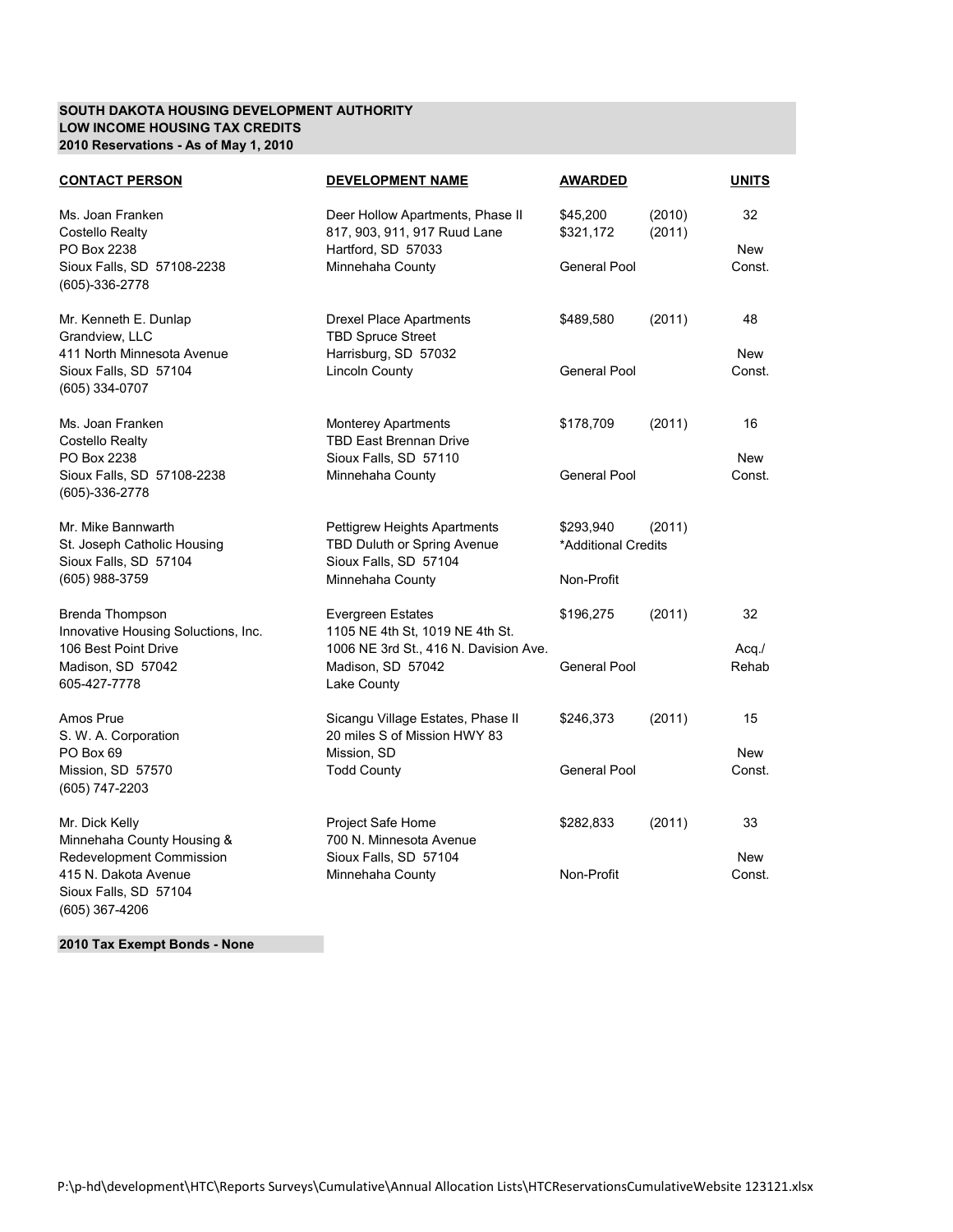#### **SOUTH DAKOTA HOUSING DEVELOPMENT AUTHORITY LOW INCOME HOUSING TAX CREDITS 2011 Reservations - As of May 3, 2011**

| <b>CONTACT PERSON</b>                                                          | <b>DEVELOPMENT NAME</b>                                                                | <b>AWARDED</b>        |                  | <b>UNITS</b>      |
|--------------------------------------------------------------------------------|----------------------------------------------------------------------------------------|-----------------------|------------------|-------------------|
| Mr. Ben Ide<br>G.A. Haan Development, LLC<br>PO Box 556                        | <b>Pheasant Run Apartments</b><br>TBD 21st St. SE & Frank Ave. SE<br>Huron, SD 57350   | \$472,740<br>\$43,408 | (2011)<br>(2012) | 38<br>New         |
| Harbor Springs, MI 49790<br>(231) 526-7380                                     | <b>Beadle County</b>                                                                   | General Pool          |                  | Const.            |
| Mr. Mike Bannwarth<br>St. Joseph Catholic Housing<br>Sioux Falls, SD 57104     | <b>Fairmont Apartments</b><br>404 N. West Ave., Crooks SD 57020<br>400 N. Joseph &     | \$166,947             | (2012)           | 24<br>$Acq$ .     |
| (605) 988-3759                                                                 | 401 N. Carla, Tea, SD 57064<br>Minnehaha & Lincoln Counties                            | Non-Profit            |                  | Rehab             |
| Mr. Mike Bannwarth<br>St. Joseph Catholic Housing<br>Sioux Falls, SD 57104     | Jordan Park Townhomes<br>1415 S. High St., 1515 15th Ave. SE<br>& 1416 S. Lawson,      | \$304,425             | (2012)           | 40<br>$Acq$ .     |
| (605) 988-3759                                                                 | Aberdeen SD 57401<br><b>Brown County</b>                                               | Non-Profit            |                  | Rehab             |
| Mr. Kenneth E. Dunlap<br>Grandview, LLC<br>411 North Minnesota Avenue, Ste 200 | Grant Square Apartments, Phase II<br><b>TBD Karmya Circle</b><br>Sioux Falls, SD 57107 | \$270,212             | (2012)           | 24<br>New         |
| Sioux Falls, SD 57104<br>(605) 334-0707                                        | Minnehaha County                                                                       | General Pool          |                  | Const.            |
| Ms. Joan Franken<br><b>Costello Realty</b><br>PO Box 2238                      | <b>Prescott Apartments</b><br><b>TBD Brian Street</b><br>Tea, SD 57064                 | \$489,026             | (2012)           | 43<br><b>New</b>  |
| Sioux Falls, SD 57108-2238<br>(605)-336-7737                                   | <b>Lincoln County</b>                                                                  | General Pool          |                  | Const.            |
| Ms. Jody Zueger<br>Aberdeen Housing Authority<br>2324 3rd Ave. SE              | <b>Meadow Wood Townhomes</b><br>102-127 McDowell Circle                                | \$451,763             | (2012)           | 32                |
| Aberdeen, SD 57401<br>(605) 226-2321                                           | Aberdeen, SD 57401<br><b>Brown County</b>                                              | Non-Profit            |                  | New<br>Const.     |
| Mr. Jeff Brooks<br><b>Full Sail Development</b>                                | Southgate Apartments<br>202 20th Street, SE                                            | \$204,670             | (2012)           | 23                |
| 101 N. Main Ave. Suite 213<br>Sioux Falls, SD 57104<br>$(605)$ 261-2215        | Huron, SD 57350<br><b>Beadle County</b>                                                | General Pool          |                  | $Acq$ ./<br>Rehab |
| Mr. Tom Kleve<br>TRK Development, Inc.                                         | Dawley Farms Senior Apartments<br>TBD East Red Oak Drive                               | \$374,400             | (2012)           | 49                |
| 1408 Steger Road NW<br>Alexandria, MN 56308                                    | Sioux Falls, SD 57110<br>Minnehaha County                                              | <b>General Pool</b>   |                  | New<br>Const.     |

# **2011 Tax Exempt Bonds - None**

(320) 762-7444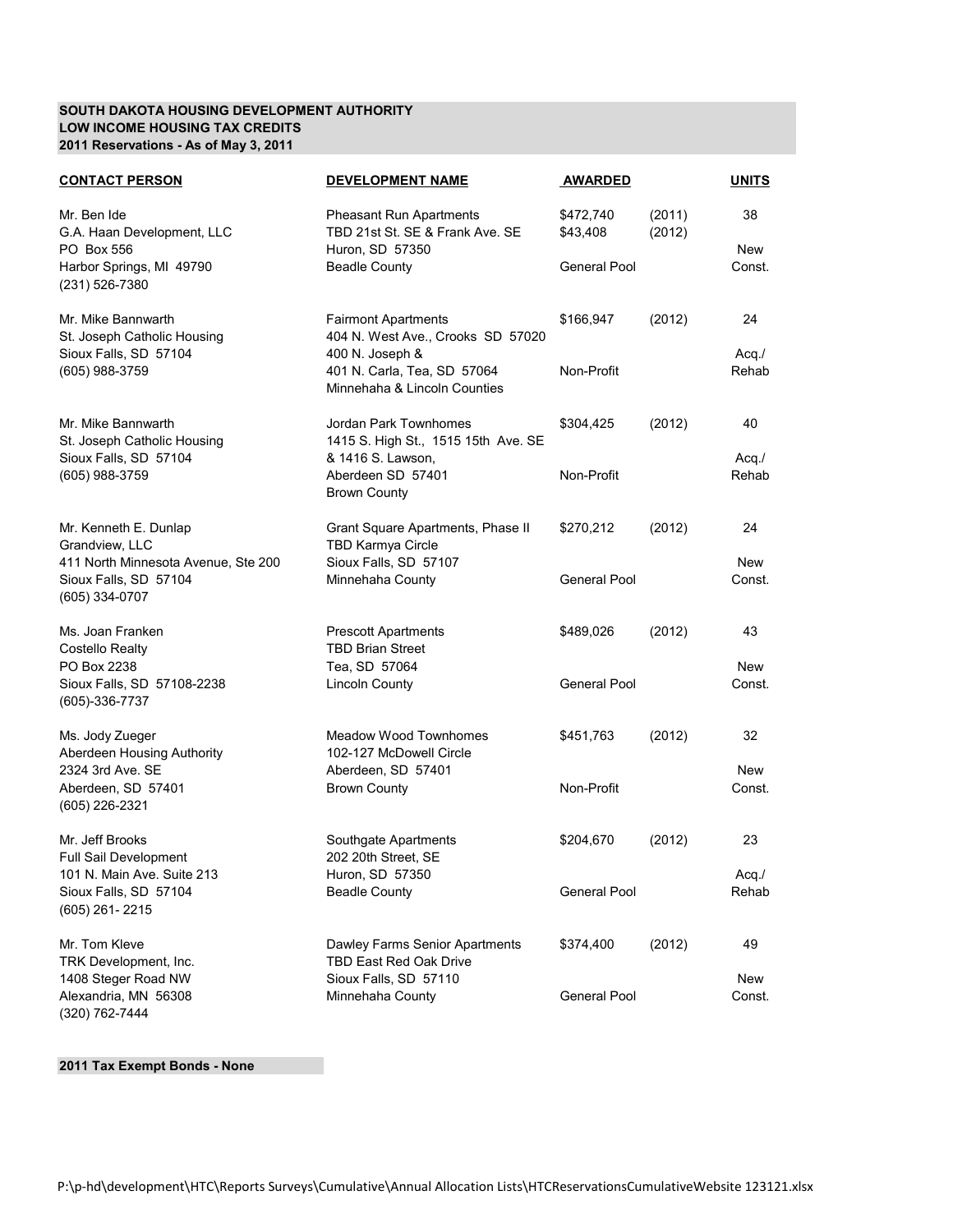#### **SOUTH DAKOTA HOUSING DEVELOPMENT AUTHORITY LOW INCOME HOUSING TAX CREDITS 2012 Reservations - As of April 25, 2012**

| <b>CONTACT PERSON</b>                                                                                                       | <b>DEVELOPMENT NAME</b>                                                                          | <b>AWARDED</b>                      |                  | <b>UNITS</b>           |
|-----------------------------------------------------------------------------------------------------------------------------|--------------------------------------------------------------------------------------------------|-------------------------------------|------------------|------------------------|
| Sarah Rucker<br>Community Housing Concepts, Inc.<br>6795 E. Tennessee Ave., Suite 510<br>Denver, CO 80224<br>(334) 323-1524 | <b>Tower of Watertown</b><br>17 1st Street, SW<br>Watertown, SD 57201<br><b>Codington County</b> | \$199,473<br>\$98,096<br>Non-Profit | (2012)<br>(2013) | 50<br>$Acq$ .<br>Rehab |
| Mr. Ben Ide<br>G.A. Haan Development, LLC                                                                                   | <b>Prairie View Townhomes</b><br>TBD 17th Avenue South and                                       | \$493,005                           | (2013)           | 36                     |
| PO Box 556<br>Harbor Springs, MI 49790<br>(231) 526-7380                                                                    | 12th Street South<br>Brookings, SD 57006<br><b>Beadle County</b>                                 | General Pool                        |                  | New<br>Const.          |
| Shireen Ranschau<br>Sioux Falls Housing Corporation                                                                         | <b>Spring Centre Apartments</b><br>500 South Spring Avenue                                       | \$386,534                           | (2013)           | 31                     |
| dba Affordable Housing Solutions<br>630 South Minnesota Avenue<br>Sioux Falls, SD 57104<br>(605) 221-0430                   | Sioux Falls, SD 57104<br>Minnehaha County                                                        | Non-Profit                          |                  | New<br>Const.          |
| <b>Shannon Clark</b><br>The Evangelical Lutheran Good                                                                       | Sioux Falls Downtown Good<br>Samaritan Housing                                                   | \$496,801                           | (2013)           | 44                     |
| Samaritan Society<br>4800 West 57th Stree<br>Sioux Falls, SD 57108<br>(605) 362-2289                                        | <b>TBD North Main &amp; Third Street</b><br>Sioux Falls, SD 57104<br>Minnehaha County            | Non-Profit                          |                  | <b>New</b><br>Const.   |
| Mr. Mike Bannwarth<br>St. Joseph Catholic Housing                                                                           | Acadia Creek Apartments<br><b>TBD Merton Street South</b><br>Aberdeen SD 57401                   | \$525,000                           | (2013)           | 48<br><b>New</b>       |
| Sioux Falls, SD 57104<br>(605) 988-3759                                                                                     | <b>Brown County</b>                                                                              | Non-Profit                          |                  | Const.                 |
| Scott Keiper<br>Summit Housing Group, Inc.                                                                                  | <b>Rocky Bluff Apartments</b><br><b>TBD Clear Springs Road</b>                                   | \$441,091                           | (2013)           | 32                     |
| 263 West Front Street, Suite 1<br>Missoula, MT 59802<br>(406) 541-0999                                                      | Spearfish, SD 57783<br>Lawrence County                                                           | <b>General Pool</b>                 |                  | <b>New</b><br>Const.   |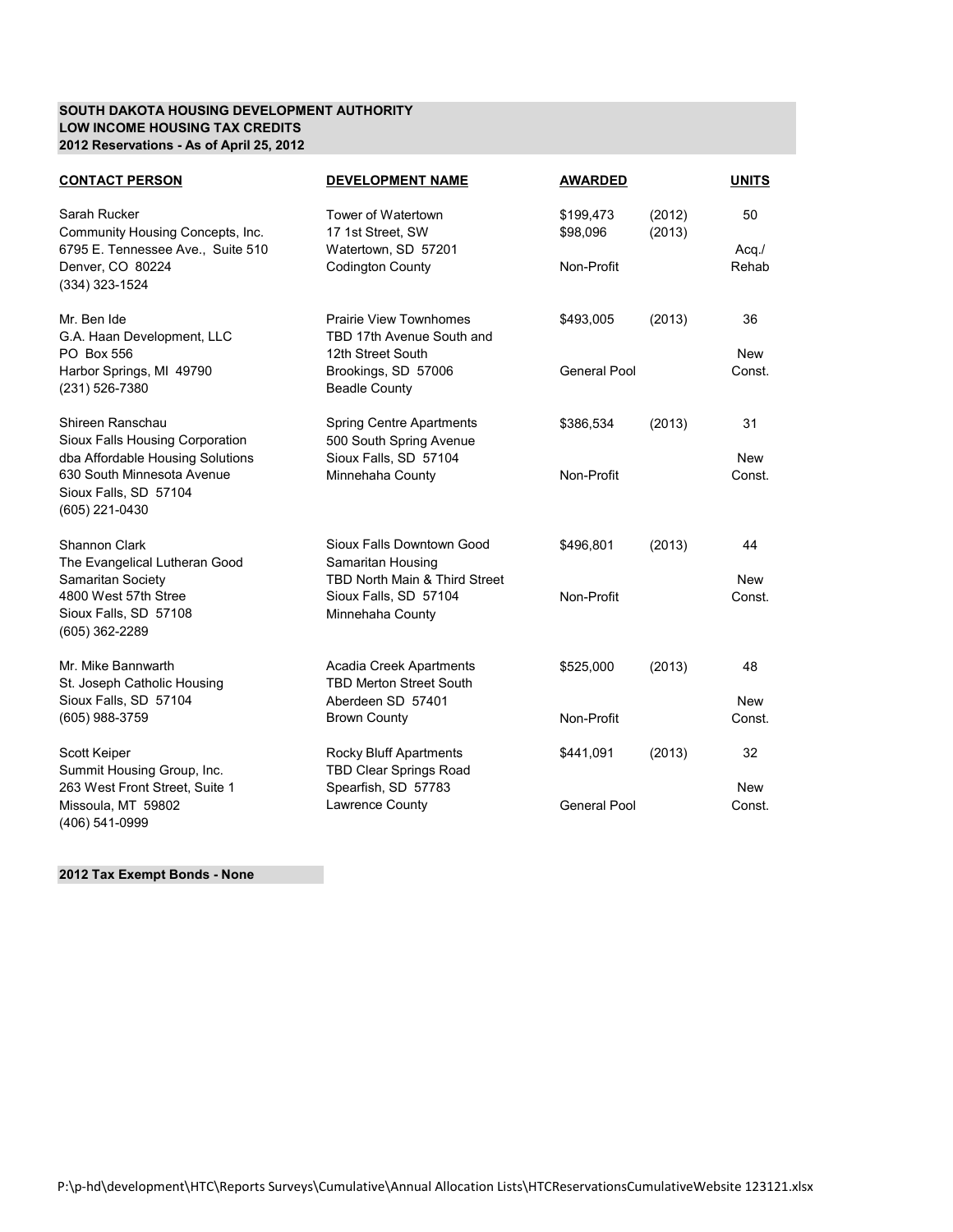## **SOUTH DAKOTA HOUSING DEVELOPMENT AUTHORITY LOW INCOME HOUSING TAX CREDITS 2013 Reservations - As of April 25, 2013**

| <b>CONTACT PERSON</b>                                                                | <b>DEVELOPMENT NAME</b>                                                                    | <b>AWARDED</b>         |                  | <b>UNITS</b>         |
|--------------------------------------------------------------------------------------|--------------------------------------------------------------------------------------------|------------------------|------------------|----------------------|
| Mr. Mike Gulick<br>Sioux Falls YMCA Housing Initiative LP<br>230 S. Minnesota Avenue | Sioux Falls YMCA Housing Initiative<br>230 South Minnesota Avenue<br>Sioux Falls, SD 57104 | \$183,888<br>\$372,812 | (2013)<br>(2014) | 58                   |
| Sioux Falls, SD 57104<br>605-336-3190                                                | Minnehaha County                                                                           | General Pool           |                  | $Acq$ .<br>Rehab     |
| Mr. Christopher Jaye<br>Antach Management Corporation                                | <b>Mitchell Townhomes</b><br>TBD 8 <sup>th</sup> Ave                                       | \$327,654              | (2014)           | 27                   |
| 2702 Monroe Street, Suite D<br>Madison, WI 53711<br>608-616-5293                     | Mitchell, SD 57301<br>Davison County                                                       | General Pool           |                  | New<br>Const.        |
| Ms. Jody Zueger<br>Aberdeen Housing Authority<br>2324 3rd Ave. SE                    | Jackson Heights Apartments<br>TBD Jackson Street & 1st Avenue, SE<br>Aberdeen, SD 57401    | \$426,660              | (2014)           | 41<br><b>New</b>     |
| Aberdeen, SD 57401<br>(605) 226-2321                                                 | <b>Brown County</b>                                                                        | General Pool           |                  | Const.               |
| <b>Rich Merkouris</b><br>The Sioux Falls Ministry Center                             | Sioux Falls Ministry Housing<br>812 N. Minnesota Avenue                                    | \$267,396              | (2014)           | 31                   |
| 225 East 11th Street<br>Sioux Falls, SD 57104<br>605-271-7722                        | Sioux Falls, SD 57104<br>Minnehaha County                                                  | General Pool           |                  | <b>New</b><br>Const. |
| Mr. Chris Thorkelson<br>C. R. Lloyd Associates, Inc.                                 | <b>Turning Leaf Apartments</b><br>1309 & 1313 N. Cleveland Avenue                          | \$167,435              | (2014)           | 48                   |
| 101 S. Reid Street, Suite 201<br>Sioux Falls, SD 57103<br>605-275-4268               | Sioux Falls, SD 57104<br>Minnehaha County                                                  | General Pool           |                  | $Acq$ .<br>Rehab     |
| Ms. Joan Franken<br>Costello Investments, LLC                                        | <b>Chasing Willows Apartments</b><br>TBD East 54th Street                                  | \$550,214              | (2014)           | 62                   |
| PO Box 2238<br>Sioux Falls, SD 57108-2238<br>(605)-336-7737                          | Sioux Falls, SD 57107<br>Minnehaha County                                                  | General Pool           |                  | <b>New</b><br>Const. |
| Mr. Mike Bannwarth<br>St. Joseph Catholic Housing                                    | <b>Brandon Heights Apartments</b><br><b>TBD Keystone Drive</b>                             | \$292,913              | (2014)           | 32                   |
| Sioux Falls, SD 57104<br>(605) 988-3759                                              | Brandon, SD 57005<br>Minnehaha County                                                      | Non-Profit             |                  | New<br>Const.        |
| Mr. Amos Prue<br>S.W.A. Corporation                                                  | Sicangu Village Estates III<br>20 miles S of Mission HWY 83                                | \$194,916              | (2014)           | 15                   |
| PO Box 69<br>Rosebud, SD 57570                                                       | Mission, SD<br><b>Todd County</b>                                                          | General Pool           |                  | <b>New</b><br>Const. |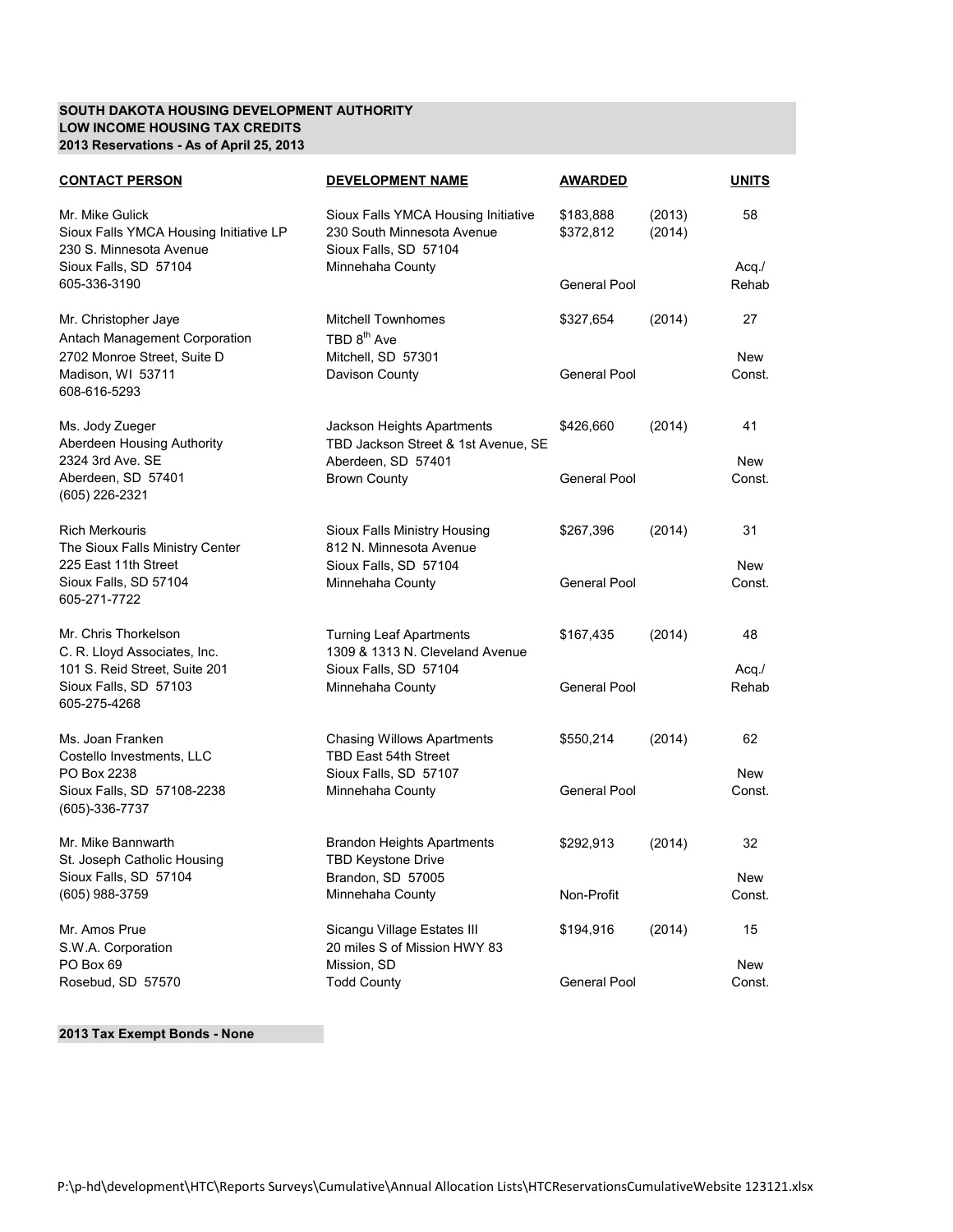## **SOUTH DAKOTA HOUSING DEVELOPMENT AUTHORITY LOW INCOME HOUSING TAX CREDITS 2014 Reservations - As of May 6, 2014**

| <b>CONTACT PERSON</b>                                                                | <b>DEVELOPMENT NAME</b>                                                                    | <b>AWARDED</b>                | <b>Units</b>         |
|--------------------------------------------------------------------------------------|--------------------------------------------------------------------------------------------|-------------------------------|----------------------|
| Ms. Erica Beck<br>Beacon Apartments Limited Partnership<br>4100 South Western Avenue | <b>Beacon Apartments</b><br>310 & 314 South Bahnson &<br>2802 East 20 <sup>th</sup> Street | 44811 (2014)<br>129581 (2015) | 14                   |
| Sioux Falls, SD 57105<br>(605) 336-7100                                              | Sioux Falls, SD                                                                            | Non-profit                    | <b>New</b><br>Const. |
| Mr. Ben Ide<br>Vermillion Madison Park Apartments, LLC                               | <b>Madison Park Townhomes</b><br>401 North Norbeck                                         | (2015)<br>526534              | 40                   |
| PO Box 556<br>Harbor Springs, MI 49740<br>(231) 526-7380                             | Vermillion, SD                                                                             | <b>General Pool</b>           | <b>New</b><br>Const. |
| Ms. Melissa Forster<br>Rapid City Good Samaritan Housing LP                          | Rapid City Good Samaritan Housing<br>4243 Wisconsin Avenue                                 | 535000 (2015)                 | 50                   |
| 4800 West 57th Street<br>Sioux Falls, SD 57108<br>(605) 362-3289                     | Rapid City, SD<br>Multifamily New Construction                                             | Non-profit                    | <b>New</b><br>Const. |
| Mr. Kenneth Dunlap<br>Westwood Limited Partnership                                   | Westwood Apartments<br>TBD West 32 <sup>nd</sup> Street                                    | 535000 (2015)                 | 56                   |
| 411 North Minnesota Avenue, Suite 200<br>Sioux Falls, SD 57104<br>(605) 334-0707     | Sioux Falls, SD                                                                            | <b>General Pool</b>           | <b>New</b><br>Const. |
| Mr. Daniel Costello<br>Whisper Rock Limited Partnership                              | <b>Whisper Rock Apartments</b><br><b>TBD Berniece Street</b>                               | 535000 (2015)                 | 62                   |
| 7409 S. Bitteroot Place.<br>Sioux Falls, SD 57108<br>(605) 336-7737                  | Rapid City, SD                                                                             | <b>General Pool</b>           | <b>New</b><br>Const. |
| Mr. Mike Bannwarth<br>Yankton Heights Limited Partnership                            | Yankton Heights Apartments<br>1200 West 30th Street                                        | 290274 (2015)                 | 30                   |
| 523 North Duluth Ave.<br>Sioux Falls, SD 57104<br>(605) 988-3759                     | Yankton, SD                                                                                | Non-profit                    | <b>New</b><br>Const. |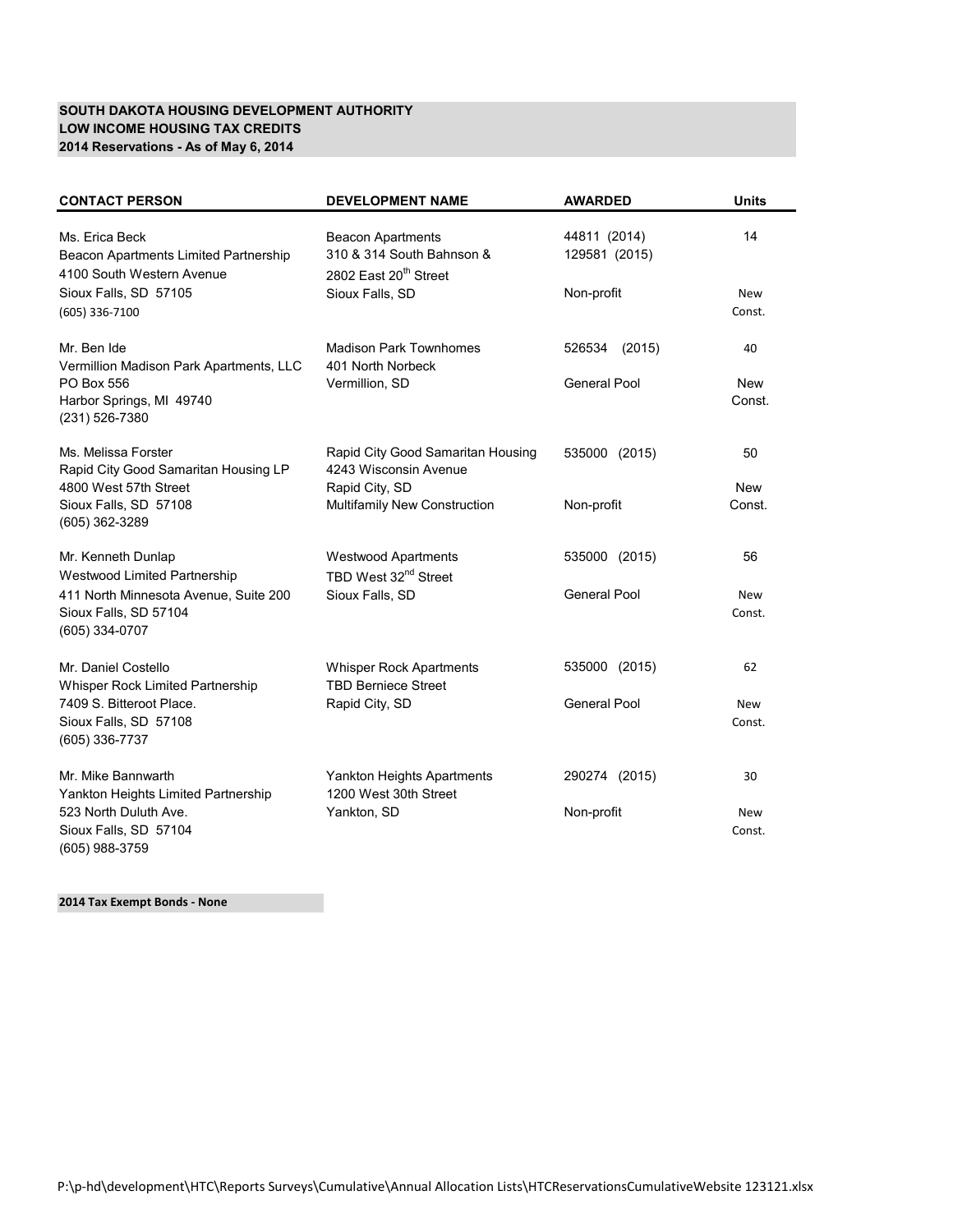## **SOUTH DAKOTA HOUSING DEVELOPMENT AUTHORITY LOW INCOME HOUSING TAX CREDITS 2015 Reservations - As of November 17, 2015**

| <b>CONTACT PERSON</b>                                                                                                               | <b>DEVELOPMENT NAME</b>                                                                                    | <b>AWARDED</b>                                       | HTC YEAR                   |
|-------------------------------------------------------------------------------------------------------------------------------------|------------------------------------------------------------------------------------------------------------|------------------------------------------------------|----------------------------|
| Mr. Tom Kleve<br>TRK Development Inc.<br>3168 Butternut Drive<br>Medina, MN 55340-0312<br>(763) 478-6328                            | Arbor Ridge Senior Apartments<br><b>TBD South Foss Avenue</b><br>Sioux Falls, SD 57110<br>Minnehaha County | \$468,368 (2016)<br><b>General Pool</b>              | 60<br><b>New</b><br>Const. |
| Mr. Mike Bannwarth<br>St. Joseph Catholic Housing Inc.<br>523 North Duluth Ave.<br>Sioux Falls, SD 57104<br>(605) 988-3759          | <b>Brandon Heights II Apartments</b><br>1209 East Keystone Place<br>Brandon, SD 57005<br>Minnehaha County  | \$291,484 (2016)<br>Non-profit                       | 30<br><b>New</b><br>Const. |
| Ms. Jody Zueger<br>Aberdeen Housing Authority<br>2324 3rd Ave, SE<br>Aberdeen, SD 57401<br>(605) 226-2321                           | <b>Central Villas</b><br>1901 South Merton Street<br>Aberdeen, SD 57401<br><b>Brown County</b>             | \$456,223 (2016)<br>General Pool                     | 40<br><b>New</b><br>Const. |
| Daniel Costello or Tom Costello<br>Costello Investments, LLC<br>7409 S. Bitteroot Place.<br>Sioux Falls, SD 57108<br>(605) 336-7737 | <b>Chasing Willows II Apartments</b><br>4940 East 57th Street<br>Sioux Falls, SD 57107<br>Minnehaha County | \$364,132 (2016)<br><b>General Pool</b>              | 40<br>New<br>Const         |
| Ms. Tammy Frost<br>Mitchell Housing Authority<br>200 East 15th Avenue<br>Mitchell, SD 57301<br>(605) 996-6811                       | Meadow Lawn Plaza<br>200 East 15th Avenue<br>Mitchell, SD 57301<br>Davison County                          | \$145,188 (2015)<br>\$269,632 (2016)<br>General Pool | 105<br>Rehab               |
| Ms. Joan Franken<br><b>Grandview LLC</b><br>7409 S. Bitterroot Place<br>Sioux Falls, SD 57108<br>(605) 336-7737                     | Northern Lights Apartments<br>815 Northern Lights Blvd.<br>Box Elder, SD 57719<br>Pennington County        | \$291,613 (2016)<br><b>General Pool</b>              | 30<br><b>New</b><br>Const. |
| <b>Rich Merkouris</b><br><b>SF Housing Ministry, LLC</b><br>225 East 11th Street<br>Sioux Falls, SD 57104<br>$(605)-271-7722$       | <b>Technology Heights</b><br>3800 N. Career Avenue<br>Sioux Falls, SD 57107<br>Minnehaha County            | \$365,805 (2016)<br><b>General Pool</b>              | 39<br><b>New</b><br>Const. |
| Ms. Joan Franken<br>Grandview, LLC<br>7409 S. Bitterroot Place<br>Sioux Falls, SD 57108<br>(605) 336-7737                           | <b>Whiting Court Apartments</b><br>1006 Whiting Drive<br>Yankton, SD 57078<br><b>Yankton County</b>        | \$97,237 (2016)<br><b>General Pool</b>               | 17<br>Acq.<br>Rehab        |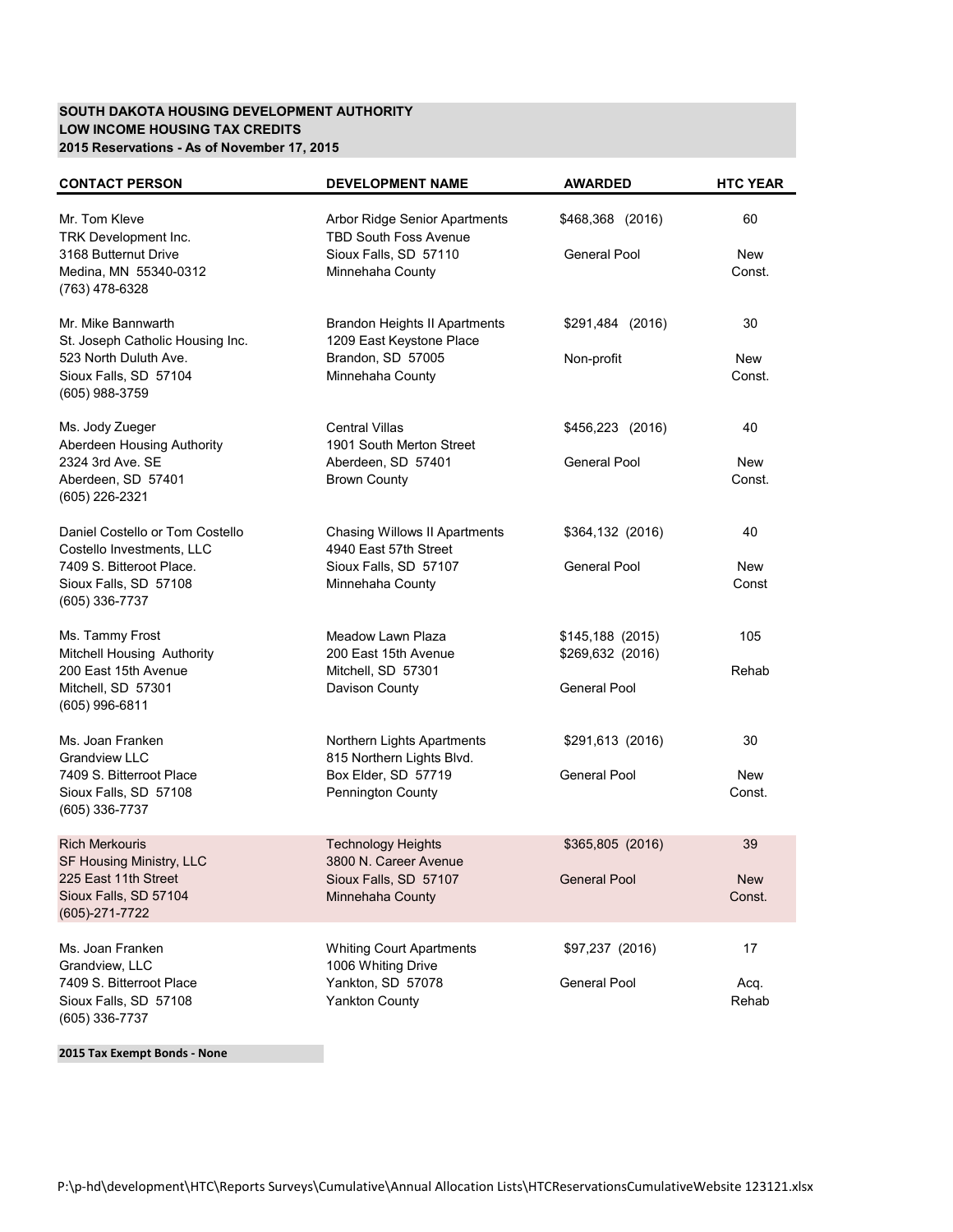#### **SOUTH DAKOTA HOUSING DEVELOPMENT AUTHORITY LOW INCOME HOUSING TAX CREDITS 2016 Reservations - As of November 18, 2016**

|                                                                        |                                                                  |                     | <b>No. Units</b>     |
|------------------------------------------------------------------------|------------------------------------------------------------------|---------------------|----------------------|
| <b>CONTACT PERSON</b>                                                  | <b>DEVELOPMENT NAME</b>                                          | <b>AWARDED</b>      | <b>Type</b>          |
| Mr.Patrick Klier<br>Summit Housing Group Inc.                          | <b>Clear Springs Apartments</b><br><b>TBD Clear Spinrgs Road</b> | \$453,278 (2017)    | 27                   |
| 283 West Front Street, Suite 1<br>Missoula, MT 59802<br>(406) 541-0999 | Spearfish, SD 57779<br>(35 total units: 27 HTC, 8 Market)        | <b>General Pool</b> | <b>New</b><br>Const. |
| Ms. Joan Franken                                                       | Copper Pass at Sparta Apartments                                 | \$500,000 (2017)    | 24                   |
| Costello Investements, LLC                                             | <b>TBD Sparta Avenue</b>                                         |                     |                      |
| 7409 S. Bitterroot Place<br>Sioux Falls, SD 57108<br>(605) 336-7737    | Sioux Falls, SD 57107                                            | <b>General Pool</b> | <b>New</b><br>Const. |
| Ms. Cindy Dannenbring<br>Inter-Lakes Community Action Partnership      | Horizon Place Apartments<br>3500, 3520, 3600 North 4th Avenue    | \$544,000 (2017)    | 62                   |
| 111 North Van Eps Avenue<br>Madison, SD 57042<br>(605) 256-6518        | Sioux Falls, SD 57104                                            | Non-Profit          | Rehab                |
| Mr. Benjamin W. Ide<br>G.A. Haan Development, L.L.C.                   | Jefferson Village Apartments<br>21st Street and Idaho Avenue     | \$530,500 (2017)    | 40                   |
| 380 Franklin Street #104<br>Harbor Springs, MI 49740<br>(231) 526-7380 | Huron, SD 57350                                                  | General Pool        | <b>New</b><br>Const. |
| Mr. Jake Quasney                                                       | <b>Trinity Point Apartments</b>                                  | \$87,245 (2016)     | 48                   |
| CR Lloyd and Associates<br>101 South Reid Street, Suite 201            | 5400, 5410, 5420, 5430, 5440, 5450<br>East Blarney Place         | \$456,755 (2017)    | <b>New</b>           |
| Sioux Falls, SD 57103<br>(605) 323-2820                                | Sioux Falls, SD 57110                                            | <b>General Pool</b> | Const.               |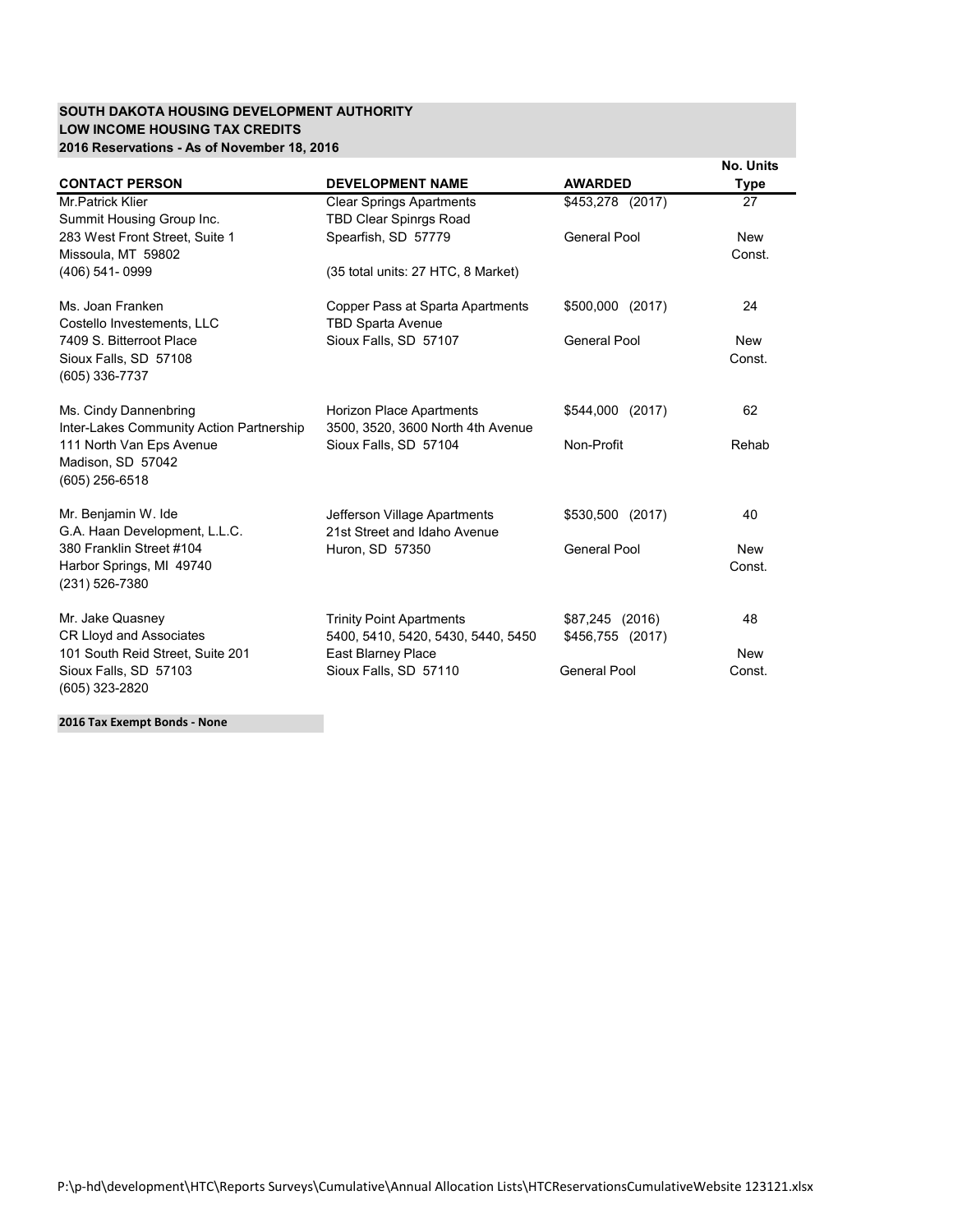#### **SOUTH DAKOTA HOUSING DEVELOPMENT AUTHORITY LOW INCOME HOUSING TAX CREDITS 2017 Reservations - As of November 22, 2017**

| $2017$ Reservations - As Of November 22, 2017                                                                                              |                                                          |                                                             |                                 |
|--------------------------------------------------------------------------------------------------------------------------------------------|----------------------------------------------------------|-------------------------------------------------------------|---------------------------------|
| <b>CONTACT PERSON</b>                                                                                                                      | <b>DEVELOPMENT NAME</b>                                  | <b>AWARDED</b>                                              | <b>No. Units</b><br><b>Type</b> |
| Mr. Danny White<br>Dakota Nation Development Corporation<br>45652 Willard LaFromboise Avenue<br>Agency Village, SD 57262                   | SWO Elderly Village<br>TBD<br>Sisseton, SD 57262         | \$216,336 (2017)<br>\$262,874 (2018)<br><b>General Pool</b> | 32<br><b>New</b><br>Const.      |
| (605) 698-3200                                                                                                                             |                                                          |                                                             |                                 |
| Mr. David Johnson<br>Glory House of Sioux Falls                                                                                            | <b>Glory House Apartments</b><br>1600 W. 51st Street     | \$188,328 (2018)                                            | 25                              |
| Glory House Aparrtments, LP<br>400 S. West Avenue<br>Sioux Falls, SD 57109<br>(605) 332-3273                                               | Sioux Falls, SD 57109                                    | Non-Profit                                                  | New<br>Const.                   |
| Mr. Eric Tucker<br>Sioux Falls YMCA                                                                                                        | <b>Cleveland Center Apartments</b><br>2601 E. 8th Street | \$445,787 (2018)                                            | 39                              |
| Y Housing II, LLC<br>220 S. Minnesota Avenue<br>Sioux Falls, SD 57104<br>605-336-3190                                                      | Sioux Falls, SD 57103<br>Minnehaha County                | Non-Profit                                                  | <b>New</b><br>Const.            |
| Mr. Jeff Brooks<br>Sandbar Development, LLC                                                                                                | <b>Harvest Point Apartments</b><br>511 SE 9th Street     | \$313,142 (2018)                                            | 30                              |
| Harvest Point Apartments, LP<br>4309 S. Louise Ave. Suite 100<br>Sioux Falls, SD 57106                                                     | Madison, SD 57042                                        | <b>General Pool</b>                                         | Acq.<br>Rehab                   |
| Mr. Daniel Costello<br>Costello Investments, LLC                                                                                           | Majestic Ridge Apartments<br>3600 Sparta Avenue          | \$546,000 (2018)                                            | 60                              |
| Majestic Ridge Limied Partsnership<br>7409 S. Bitteroot Place.<br>Sioux Falls, SD 57108<br>(605) 336-9131                                  | Sioux Falls, SD 57110                                    | <b>General Pool</b>                                         | <b>New</b><br>Const.            |
| Mr. Tyler Arens<br>The Evangelical Lutheran Good                                                                                           | Sage View Apartments<br>117 East Minnesota Street        | \$545,956 (2018)                                            | 50                              |
| Samariatan Society<br>Pennington County Good Samaritan<br>Housing, LLC<br>4800 West 57th Street<br>Sioux Falls, SD 57108<br>(605) 362-2279 | Rapid City, SD 57702                                     | Non-Profit                                                  | <b>New</b><br>Const.            |
| Mr. Mike Bannwarth<br>St. Joseph Catholic Housing Inc.                                                                                     | Yankton Heights II Apartments<br>1310 West 30th Street   | \$441,631 (2018)                                            | 40                              |
| Yankton Heights II Limited Partnership<br>523 North Duluth Ave.<br>Sioux Falls, SD 57104                                                   | Yankton, SD 57078                                        | Non-Profit                                                  | New<br>Const.                   |

2017 Tax Exempt Bonds - None

(605) 988-3759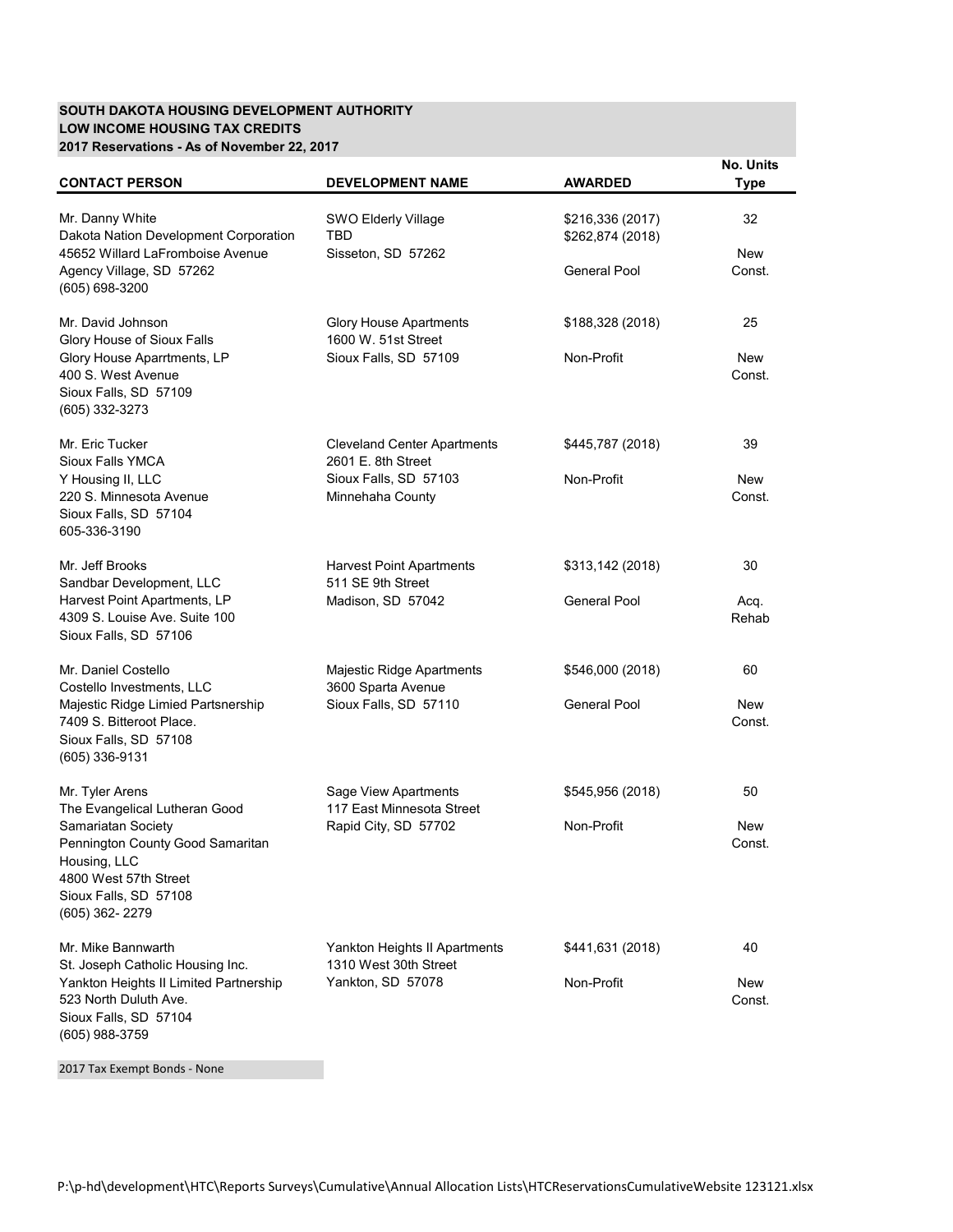#### **SOUTH DAKOTA HOUSING DEVELOPMENT AUTHORITY LOW INCOME HOUSING TAX CREDITS 2018 Reservations - As of November 21, 2018**

| $\sim$ 2010 Reservations - As Of November 21, 2010     |                                                                      |                     | <b>No. Units</b>     |
|--------------------------------------------------------|----------------------------------------------------------------------|---------------------|----------------------|
| <b>CONTACT PERSON</b>                                  | <b>DEVELOPMENT NAME</b>                                              | <b>AWARDED</b>      | <b>Type</b>          |
| Mr. Benjamin W. Ide<br>G.A. Haan Development, L.L.C.   | <b>Mardison Park Townhomes II</b><br><b>TBD North Norbeck Street</b> | \$618,750           | 35                   |
| 380 Franklin Street #104<br>Harbor Springs, MI 49740   | Vermillion, SD                                                       | General Pool        | <b>New</b><br>Const. |
| (231) 526-7380                                         | Exchanged 2018 HTCs for equal 2019 HTCs                              |                     |                      |
| Mr. Karl Fulmer                                        | The Residence at Greenway                                            | \$252,248           | 42                   |
| Affordable Housing Solutios<br>630 S. Minnesota Avenue | 3008 E. 26th Street<br>Sioux Falls, SD                               | \$357,673           | Acq.                 |
| Sioux Falls, SD 57104                                  |                                                                      | Non-profit          | <b>Demoliton</b>     |
| 605-332-0704                                           |                                                                      | Elderly 62+         | New                  |
|                                                        |                                                                      |                     | Const.               |
| Mr. Dan Costello<br>Costello Investments, LLC          | Whisper Rock II Apartments<br><b>TBD Neel Street</b>                 | \$491,261           | 40                   |
| 7409 S. Bitterroot Place                               | Rapid City, SD                                                       | <b>General Pool</b> | <b>New</b>           |
| Sioux Falls, SD 57108<br>605-336-2778                  |                                                                      |                     | Const.<br>MF         |
| Mr. Mark Sherman                                       | <b>Technology Heights II Apartments</b>                              | \$512,193           | 39                   |
| Y Housing III, LLC                                     | 3810 N. Career Avenue                                                |                     |                      |
| 220 S. Minnesota Avenue<br>Sioux Falls, SD 57104       | Sioux Falls                                                          | Non-profit          | <b>New</b><br>Const. |
| 605-336-3190                                           |                                                                      |                     | MF                   |
| Mr. Gary LaPointe                                      | Sicangu Village Estates IV                                           | \$293,178           | 15                   |
| <b>SWA Corporation</b>                                 | Lots 67-71 Buffalo Street                                            |                     |                      |
| PO Box 69<br>Rosebud, SD 57570                         | Losts 80-89 Hawk Street<br>Sicangu Village                           | General Pool        | <b>New</b><br>Const. |
| 605-747-2203                                           | Mission, SD                                                          |                     | <b>SF</b>            |
| Mr. Mike Bannwarth                                     | Roseland Heights Apartments                                          | \$449,772           | 36                   |
| St. Joseph Catholic Housing Inc.                       | <b>TBD East 3rd Street</b>                                           |                     | <b>New</b>           |
| 523 North Duluth Ave.<br>Sioux Falls, SD 57104         | Sioux Falls, SD                                                      | Non-profit          | Const.<br><b>MF</b>  |
| $(605)$ 988-3759                                       |                                                                      |                     |                      |
| Ms. Joan Franken<br><b>Grandview LLC</b>               | Davison Court Townhomes<br>1700 N. Wisconsin                         | \$276,557           | 24                   |
| 7409 S. Bitterroot Place                               | Mitchell, SD                                                         | <b>General Pool</b> | Acq.                 |
| Sioux Falls, SD 57108<br>605-336-2778                  |                                                                      |                     | Rehab<br>MF          |
| Ms. Joan Franken                                       | Denali Ridge Apartments                                              | \$386,962           | 40                   |
| <b>Grandview LLC</b>                                   | 209 & 215 E. 8th Street; 208 E. 8th                                  |                     |                      |
| 7409 S. Bitterroot Place<br>Sioux Falls, SD 57108      | Street; 1210 N. Euclid; &<br>1207 HWY 14                             | <b>General Pool</b> | Acq.<br>Rehab        |
| 605-336-2778                                           | Pierre, SD                                                           |                     | MF                   |
| Ms. Sharon Vogel                                       | Wiyaka Sakpe (Six Feathers)                                          | \$399,279           | 36                   |
| <b>Cheyenner River Housing Authority</b><br>PO Box 480 | 401 Owohe Nupa Drive<br>Eagle Butte, SD                              | <b>General Pool</b> | New                  |
| Eagle Butte, SD 57625                                  |                                                                      |                     | Const.               |
| 605-964-4265                                           |                                                                      |                     | MF                   |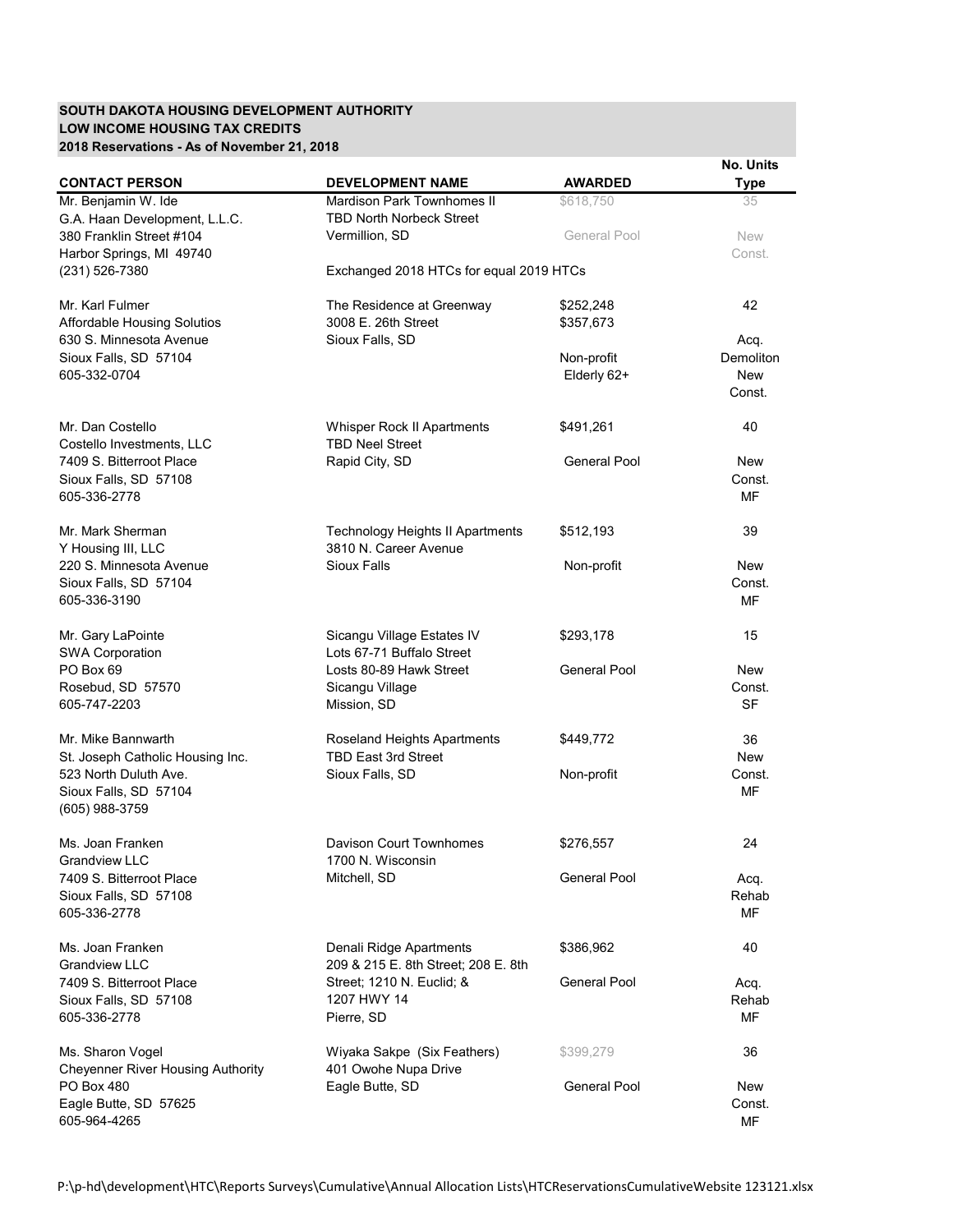# 2018 Tax Exempt Bonds

| Mr. David Asarch       | Whittier Heights Apartments | \$483.940    | 144   |
|------------------------|-----------------------------|--------------|-------|
| Steele Properties, LLC | 818 East 3rd Street,        |              |       |
| 6875 E. Evans Ave      | 614, 616, 705, 709 N. Lewis | Bond Amount: | Acq.  |
| Denver, CO 80224       | 1804, 1809 E. 5th Street    | \$9.654.500  | Rehab |
| 303-322-8888           | Sioux Falls, SD 57103       |              | MF    |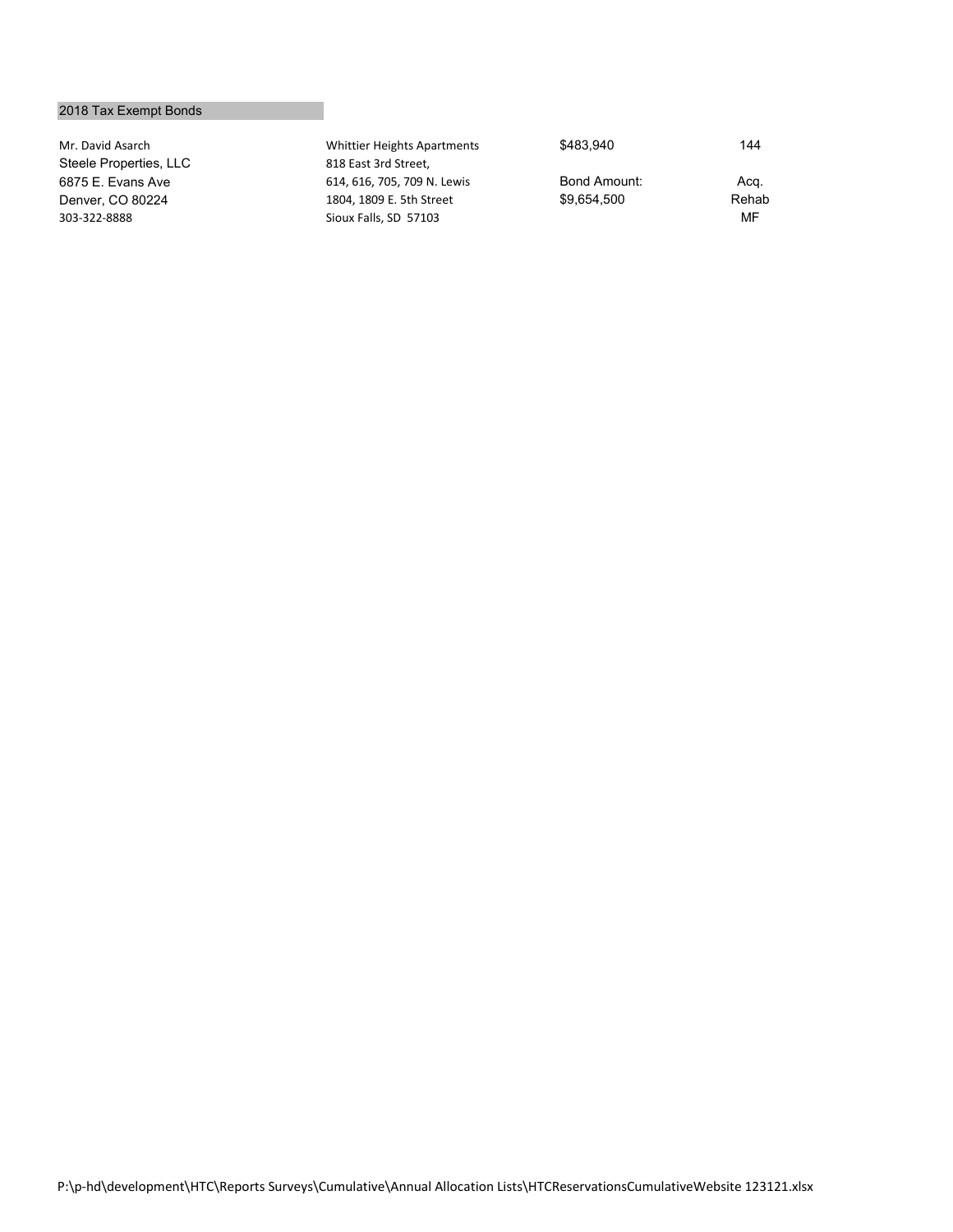#### **SOUTH DAKOTA HOUSING DEVELOPMENT AUTHORITY LOW INCOME HOUSING TAX CREDITS 2019 Reservations - As of December 19, 2019**

(206) 512-8902

| $2013$ Reservations - As Of December 19, 2013                                                                                  |                                                                                          |                                               |                                  |
|--------------------------------------------------------------------------------------------------------------------------------|------------------------------------------------------------------------------------------|-----------------------------------------------|----------------------------------|
| <b>CONTACT PERSON</b>                                                                                                          | <b>DEVELOPMENT NAME</b>                                                                  | <b>AWARDED</b>                                | <b>No. Units</b><br>Type         |
| Mr. Benjamin W. Ide<br>G.A. Haan Development, L.L.C.<br>380 Franklin Street #104<br>Harbor Springs, MI 49740<br>(231) 526-7380 | <b>Mardison Park Townhomes II</b><br><b>TBD North Norbeck Street</b><br>Vermillion, SD   | \$618,750<br>\$100,000<br><b>General Pool</b> | 31<br><b>New</b><br>Const.<br>MF |
| Ms. Sharon Vogel<br><b>Cheyenner River Housing Authority</b><br><b>PO Box 480</b><br>Eagle Butte, SD 57625                     | Wiyaka Sakpe (Six Feathers)<br>401 Owohe Nupa Drive<br>Eagle Butte, SD                   | \$408,385<br>\$204,239<br><b>General Pool</b> |                                  |
| 605-964-4265                                                                                                                   |                                                                                          |                                               |                                  |
| Ms. Cindy Dannenbring<br>Inter-Lakes Community Action Partnership<br>111 N. Van Eps Avenue                                     | Lacey Village Townhomes<br>East 6th St. & North Bahnson Ave.<br>Sioux Falls, SD 57103    | \$593,675                                     | 46<br><b>New</b><br>Const.       |
| Madison, SD 57042<br>$(605)$ 256-6518                                                                                          |                                                                                          | Non-profit                                    | <b>MF</b>                        |
| Mr. Jason Boal<br>BlueLine Development Inc.<br>1004 South Avenue West                                                          | <b>Discovery Village Apartments</b><br><b>TBD Anamosa Street</b><br>Rapid Ctiy, SD 57701 | \$639,779                                     | 36<br>New<br>Const.              |
| Missoula, MT 59801<br>(406) 214-4788                                                                                           |                                                                                          | <b>General Pool</b>                           | MF                               |
| Mr.Mike Murphy<br>Y Housing IV, LLC<br>220 S. Minnesota Avenue                                                                 | Irving Center Apartments<br>430 West 11th Street<br>Sioux Falls, SD 57104                | \$551,297                                     | 35<br><b>New</b><br>Const.       |
| Sioux Falls, SD 57104<br>(605) 336-3190                                                                                        |                                                                                          | Non-profit                                    | MF                               |
| Mr. Tom Kleve<br>TRK Development, Inc.<br>PO Box 27167                                                                         | Arbor Ridge Senior Aparments II<br>9?? South Foss Avenue<br>Sioux Falls, SD 57110        | \$640,000                                     | 61<br>New<br>Const.              |
| Golden Valley, MN 55427<br>(763) 47806328                                                                                      |                                                                                          | <b>General Pool</b>                           | MF (55+)                         |
| 2019 Tax Exempt Bonds                                                                                                          |                                                                                          |                                               |                                  |
| Mr. Chris Porter                                                                                                               | <b>Meadowland Apartments</b>                                                             | \$413,478                                     | 120                              |
| Integra Property Group<br>Sioux Falls LIHTC, LP<br>520 Pike Street<br>Seattle, WA 98102                                        | 3601 South Marion Road<br>Siuox Falls, SD 57106                                          | <b>Bond Amount</b><br>\$9,090,000             | Acq.<br>Rehab<br>MF              |